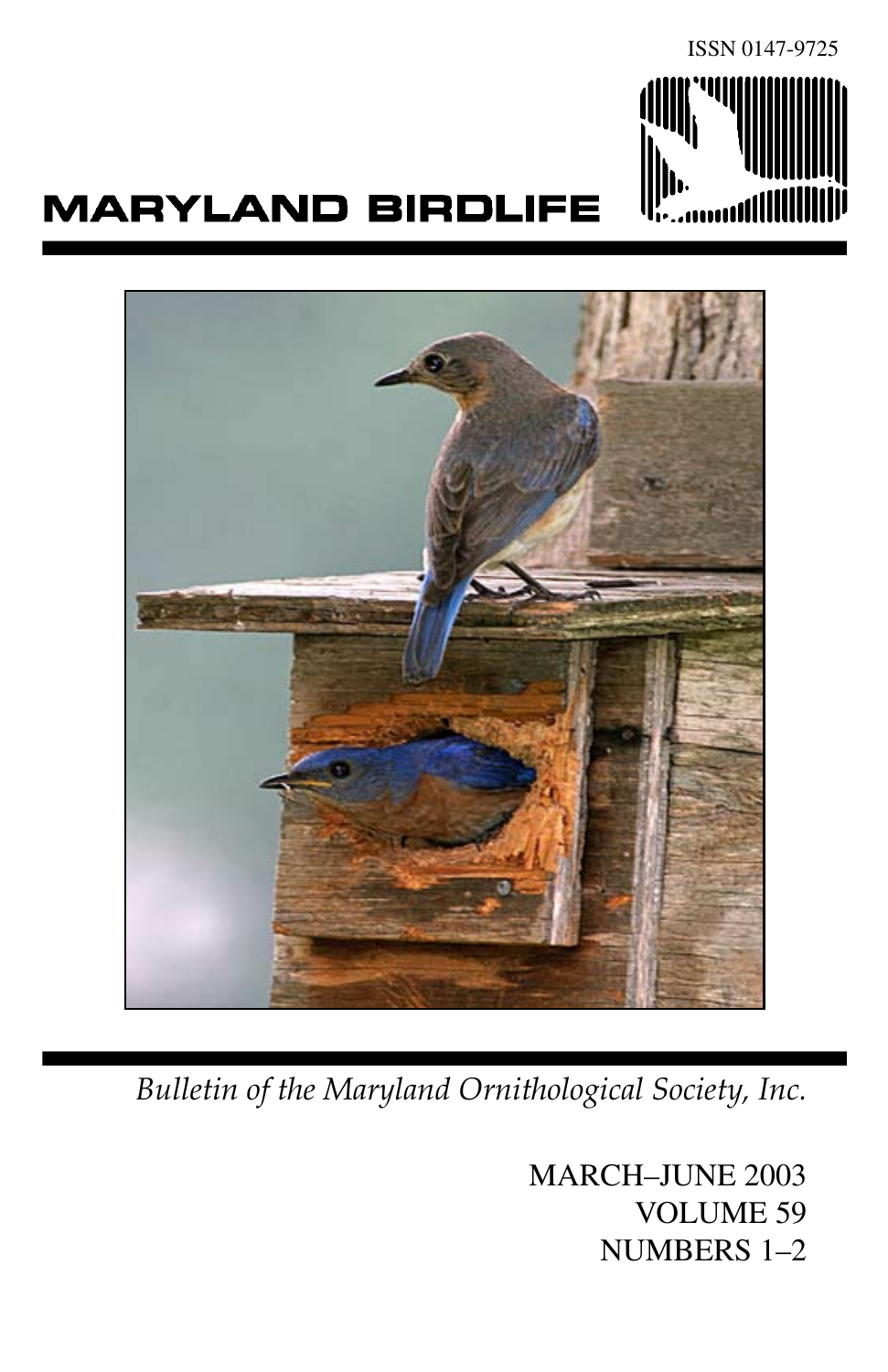## **MARYLAND ORNITHOLOGICAL SOCIETY, INC.**

Cylburn Mansion, 4915 Greenspring Ave., Baltimore, Maryland 21209 **STATE OFFICERS FOR JUNE 2003 TO JUNE 2004** 

#### **EXECUTIVE COUNCIL**

President: Paul Zucker, 12813 Huntsman Way, Potomac, MD 20854 (301-279-7896) Vice President: Janet Millenson, 10500 Falls Road, Potomac, MD 20854 (301-983-9337) Treasurer: Shiras Guion,8007 Martown Road, Laurel, MD 20723 (301-490-0444) Secretary: Janet Shields, 13105 Fountain Head Rd, Hagerstown 21742 (301-416-7109) Past Pres.: Karen Morley, 2719 N. Calvert St., Baltimore, MD 21218 (410-235-4001)

**STATE DIRECTORS**

| STATE DIKEUTUKS |                                                                    |                 |                                                                          |  |
|-----------------|--------------------------------------------------------------------|-----------------|--------------------------------------------------------------------------|--|
| Allegany:       | *Barbara Gaffney                                                   | Howard:         | * Kurt Schwarz<br>Mary-Jo Betts                                          |  |
| Anne Arundel:   | *Paul Speyser<br>Al Haury                                          |                 | Karen Darcy<br>Darius Ecker                                              |  |
|                 | Linda Baker                                                        | Kent:           | * Peter Mann                                                             |  |
| Baltimore:      | *Peter Webb<br>Jeanne Bowman                                       |                 | Walter Ellison                                                           |  |
|                 | Mary Chetelat<br>Helene Gardel<br>John Landers                     | Montgomery:     | * Sam Freiberg<br>Don Messersmith<br>Don Simonson<br><b>Rick Sussman</b> |  |
| Caroline:       | *Bill Scudder<br>Danny Poet                                        |                 | Ann Weeks                                                                |  |
| Carroll:        | *Amy Hoffman<br>Roxann Yeager                                      | Patuxent:       | * Frederick Fallon<br><b>Chandler Robbins</b>                            |  |
| Cecil:          | *Rick Lee<br>Marcia Watson-Whitmyre                                | Talbot:         | * Mark Scallion<br><b>Shirley Bailey</b><br>William Novak                |  |
| Frederick:      | *David Smith<br>Michael Welch                                      | Tri-County:     | * Samuel Dyke<br>Elizabeth Pitney                                        |  |
| Harford:        | *Jean Wheeler<br><b>Thomas Congersky</b><br><b>Randy Robertson</b> | Washington Co.: | * Judy Lilga<br>Ann Mitchell                                             |  |
|                 |                                                                    |                 | *Chapter President                                                       |  |

Active Membership: \$10.00 plus chapter dues Life: \$400.00 (4 annual installments) Household: \$15.00 plus chapter dues Junior (under 18): \$5.00 plus chapter dues Sustaining: \$25.00 plus chapter dues

 $\overline{a}$ 

*Cover: Eastern Bluebirds at nest box, Waldorf, MD, June 6, 2002. Photo © George M. Jett.*



# **MARYLAND BIRDLIFE**

VOLUME 59 MARCH–JUNE 2003 NUMBERS 1–2

## **Spring Arrivals OF Maryland and Washington, D.C. Birds**

*A preliminary evaluation of 100 years of record keeping and recommendations for their continued compilation*

## **Sam Droege, Andrea van den Berg, and Elizabeth Keller**

Abstract: The characteristics and usefulness of volunteer collected spring arrival dates are evaluated using data for 6 species of Maryland long-distance migrants  $(N=1502$  observations) extracted from the 6 million archived Migration Observation Cards and from more recent efforts of members of the Maryland Ornithological Society. Arrival dates were found to have low variability from year-to-year. The Coefficients of Variation of arrival dates (with trends removed) for each species ranged from 4.8% to 7.9%. The range of days contained within the 95% confidence interval averaged only 10.2, 7.1, 2.2, and 5.1 for the 4 geographic regions inspected within Maryland. Arrival dates varied significantly among geographic regions within Maryland for most species. Three species showed no significant change in arrival date since the 1880's, two had shifted to later dates, and 1 to earlier. Arrival dates are easy to collect and precise enough to detect shifts in migration habits of many North American species. We suggest reinstating this collection system and list our recommendations for doing so.

The first arrival of birds each spring has been observed and recorded throughout history. Such arrivals were a marker for spring sowing (e.g., the Brown Thrasher, *Toxostoma rufum,* the farmer's "planting bird"), grist for the poet...

> *Spring came with tiny lances thrusting, And earth was clad in peeping green; In russet bark, the twigs incrusting, Tenderest blossom-points were seen; A robin courier proclaimed good cheer: Summer will soon arrive, for I am here. —*Wilbur Larremore, "Blossom Time"

...and duly recorded within the journals of naturalists. Not unexpectedly, such an obvious phenomenon attracted those whose love it is to organize the unorganized, and groups were formed in ornithological circles early on to centralize and document arrival dates. The result was the first continental bird monitoring program in North America and perhaps the world.

Initial efforts began with Wells W. Cooke, who coordinated volunteers throughout the Mississippi flyway: "Hoping that this attempt to enlarge our knowledge of the interesting subject of migration…" (Cooke 1882). That early effort was soon embraced by C. Hart Merriam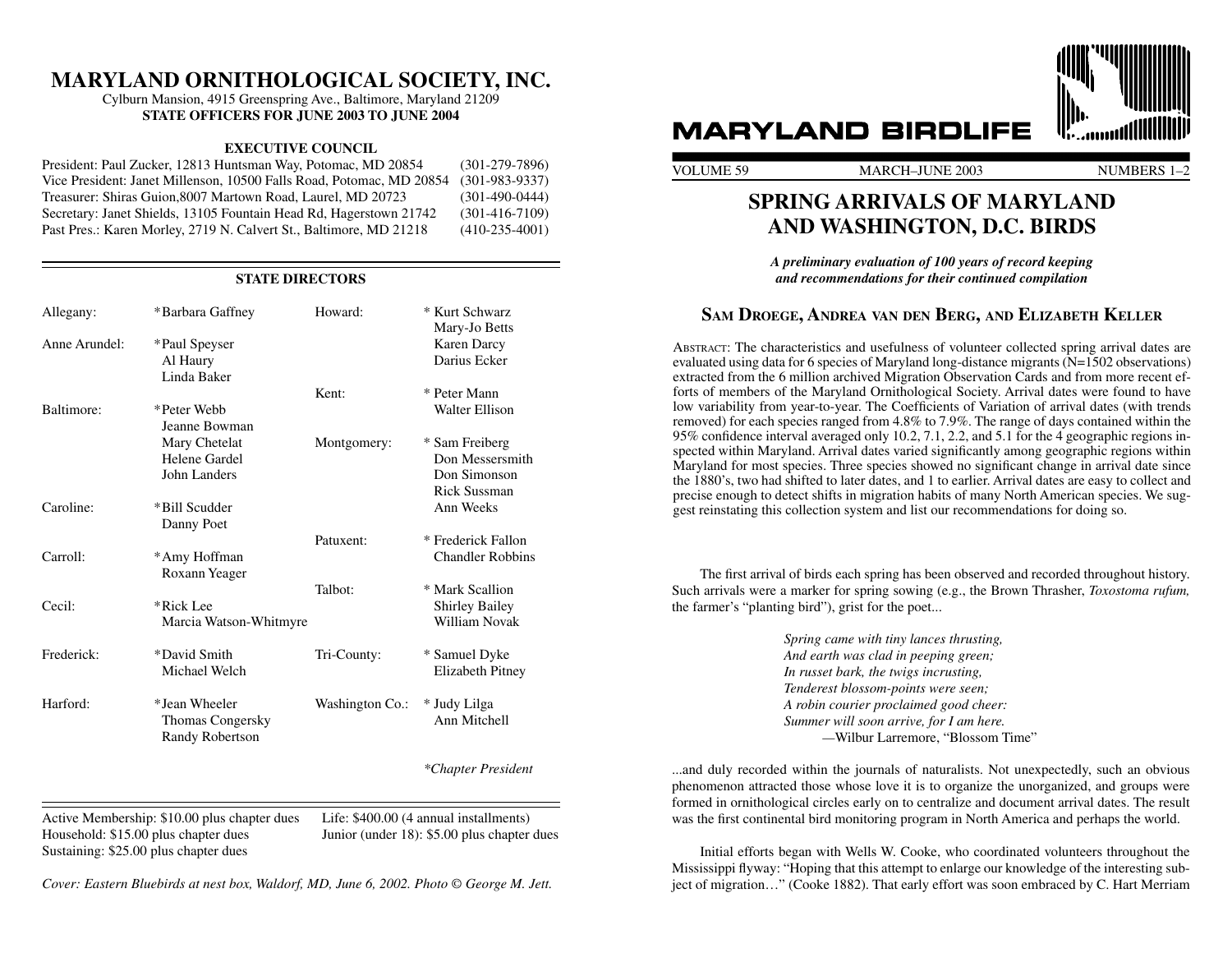from within the newly constituted American Ornithologists' Union in the form of the Committee on Migration (AOU 1883), and the network expanded to encompass all of the United States, Canada, and portions of the West Indies. In the late 1880's the program passed from the Union to the federal government's Division of Economic Ornithology, where, by 1889, the number of correspondents had reached nearly 3000 (USDA 1936). The program was actively maintained within the federal government (but with dwindling numbers of observers) until 1970, resulting in a current collection of approximately 6 million handwritten cards.

In more recent times some state ornithological societies have continued to ask their members to track first arrival dates for migrants, but little beyond publication of yearly tabulations in state bird journals has been done with the data. Currently the only remaining organized collection of such information in North America, to our knowledge, is in Maine (Wilson et al. 2000). While millions of records have been collected involving thousands of observers, only a few summaries of these data have been produced. Of these, only five analyze changes in bird phenology over time in North America (Cooke, W.W. 1915, Temple and Carey 1987, Oglesby and Smith 1995, Bradley et al. 1999, Wilson et al. 2000). There have been no published evaluations of the technique.

In this paper we characterize and evaluate the systematic collection of first arrival dates for birds using 112 years of data from 6 species of long-distance migrants in Maryland. We discuss the characteristics of these data as well as their ability to accurately and precisely detect changes. Furthermore, we present ways to increase the value of the collection of this type of data and explore their implications for detecting global climate change and other phenomena related to bird migration dates.

#### **Methods**

First spring arrival dates were transcribed from the Migration Observer Cards kept at Patuxent Wildlife Research Center and from records collected in the 1970s and 1980s kept by the Maryland Ornithological Society. Each record represents an individual observer's earliest detection of the species within a given year. No additional information was available that indicated the extent of time each observer had available for observation within a year. Because of resource constraints, arrival data for only six species (1502 records, Table 1) were evaluated: Chimney Swift (*Chaetura pelagica*), Barn Swallow (*Hirundo rustica*), Great Crested Flycatcher (*Myiarchus crinitus*), Red-eyed Vireo (*Vireo olivaceus*), Wood Thrush (*Hylocichla mustelina*), and Scarlet Tanager (*Piranga olivacea*). These species were chosen to be representative of other Neotropical migratory landbirds, since they have a mix of migration strategies and comparable recent data from Maryland were available. Records were eliminated that had arrival dates later than late May or were unassigned to county. Records spanned the years 1877 to 1988.

All data were tested with a one-way ANOVA, and a Bonferroni Pairwise Post Hoc Test was used to evaluate pairwise comparisons at the  $P = 0.05$  level of significance. Coefficients of Variation (CV) of dates of first arrival were calculated using the standard error of a linear regression (with date as the dependent variable and year as the independent variable) and then divided by the mean. All statistical tests were performed using Systat 7.0 (SPSS 1997). Log-transformations to better approximate a normal distribution were necessary for the Barn Swallow data only. The few data outliers identified in the Systat regression analysis (Leverage values greater than 0.60) were eliminated from the dataset and the regressions re-calculated without them.

Geographic subregions were created to test if arrival dates were affected by geographic location. Grouping counties into elevation and latitudinal zones created four regions. Region 1 (Allegheny Plateau): Garrett County. Region 2 (Ridge and Valley): Allegany, Washington, and Frederick counties. Region 3 (Piedmont and Northern Coastal Plain): Carroll, Baltimore, Harford, Cecil, Montgomery, Howard, Anne Arundel, Prince George's, Calvert, Kent, Queen Anne's, Talbot, and Caroline counties, and Washington D.C. Region 4 (Southern Coastal Plain): Charles, St. Mary's, Dorchester, Wicomico, Worcester, and Somerset counties.

Data from Regions 2 and 3 were combined for analyses of change over time as there were no differences in arrival times within a species between these two regions. Lowess smoothed plots of first arrival dates across years were created to visually portray any nonlinear changes (tension  $= 0.3$ ).

## **Results**

Table 1 (page 6) lists the average arrival date with the associated confidence interval for each species across the four regions. There were significant differences in the average spring arrival dates among this group of species ( $F_{5,1267} = 247.8$ , P < 0.0001). Post hoc tests showed that all species had different mean arrival times  $(P<0.05)$  from one another with the exception of Scarlet Tanagers and Great Crested Flycatchers. Figure 1 (page 7) presents LOWESS smoothed plots of change over time in arrival date for the sixspecies. Data for Barn Swallows have been log-transformed.

#### *Barn Swallow*

No differences were found in arrival dates among regions for Barn Swallows ( $F_{3,264}$ =1.504, P=0.214). Regression analysis demonstrated that recorded arrival dates occurred earlier with time (F<sub>1,217</sub> = 13.092, P < 0.0001).

#### *Chimney Swift*

Significant differences in arrival date occurred among regions ( $F_{3,297}$  = 7.507, P < 0.0001) between far western Maryland and all other regions as well as between the Ridge and Valley and Southern Maryland counties ( $P < 0.05$ ). Differences in arrival dates ranged from 9-15 days later between far western Maryland and the other regions. No significant time-related trends were found  $(F_{1,254} = 0.051, P = 0.822)$ .

#### *Red-eyed Vireo*

Significant differences among the regions in arrival date were detected ( $F_{3,233} = 6.376$ , P < 0.0001) with birds from far western Maryland arriving later and the Eastern Shore counties earlier and a similar pattern between the Ridge and Valley and southern Maryland counties (P > 0.05). Arrival dates were 4-8 days later in far western Maryland than the other regions. No trends were detected across time in arrival date  $(F_{1,202}=0.034, P=0.854)$ .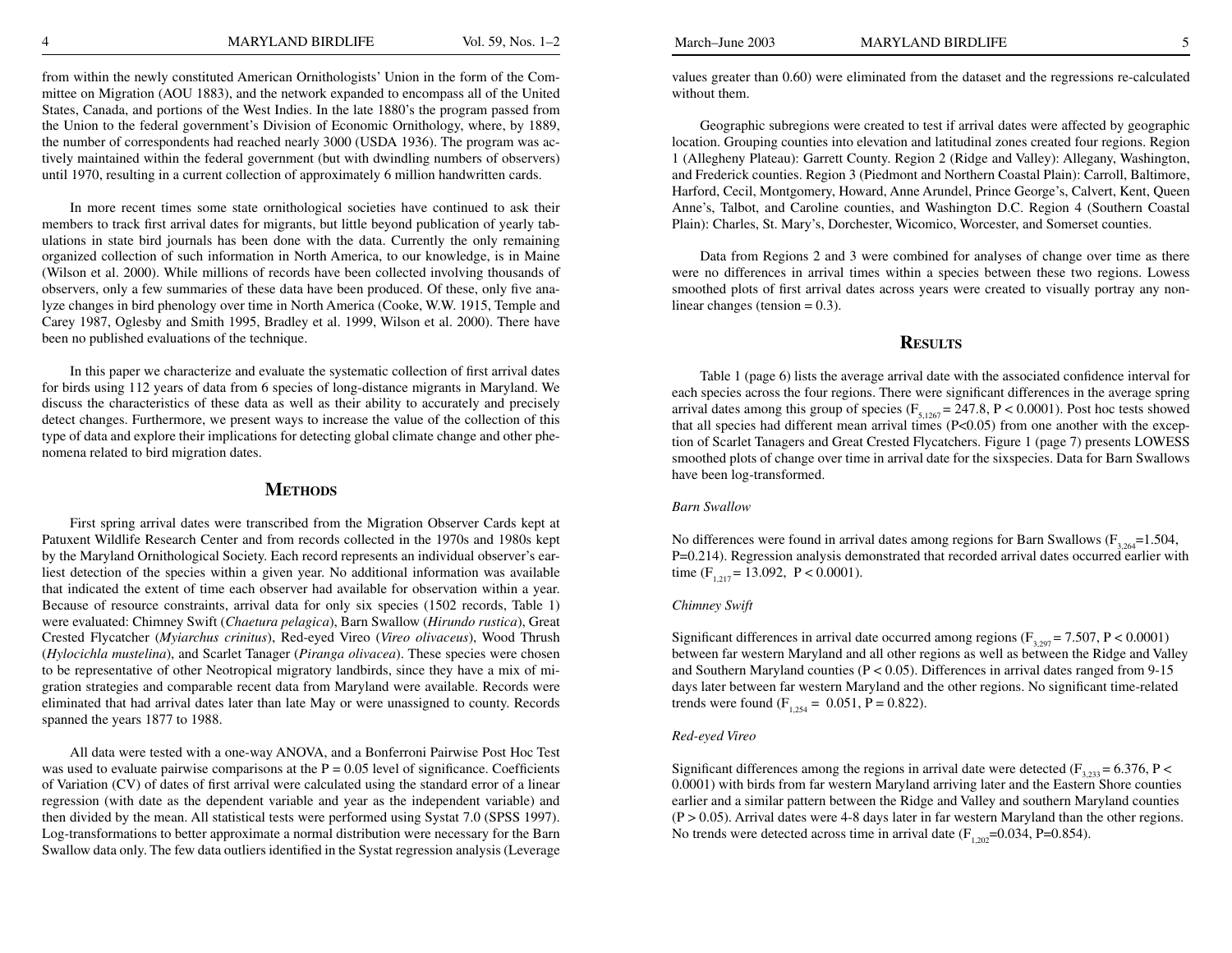#### *Scarlet Tanager*

Significant differences in arrival date exist among regions  $(F_{3,235} = 4.877, P = 0.003)$ . Significant regional differences (5-7 days earlier) occurred between the Southern Coastal Plain counties and all other regions. Regression analysis detected no significant trend over time  $(F_{1,207} = 0.178, P = 0.673).$ 

#### *Great Crested Flycatcher*

No significant differences were found among regions ( $F_{3,191} = 0.952$ , P = 0.417) in arrival date, but there was a significant trend towards a later arrival in Maryland over time  $(F_{1,146} =$ 4.458,  $P = 0.036$ .

#### *Wood Thrush*

No significant differences among regional arrival dates were detected  $(F_{3,270} = 1.994, P =$ 0.115). However, there was a significant trend toward later average arrival in the spring over time  $(F_{1,237} = 13.375, P < 0.0001)$ .

**REGION** *Date / Mean (N) / 95% Confidence Interval*

| <b>SPECIES</b>       | 1               | 2               | 3               | $\overline{4}$  |
|----------------------|-----------------|-----------------|-----------------|-----------------|
| Chimney Swift        | May 2           | Apr. 17         | Apr. 19         | Apr. 23         |
|                      | 121.8(6)        | 106.5(30)       | 109.3(226)      | 112.5(30)       |
|                      | $127.1 - 116.6$ | 110.6-102.4     | 110.4-108.2     | 114.5-110.5     |
| <b>Barn Swallow</b>  | Apr. 21         | Apr. 14         | Apr. 14         | Apr. 12         |
|                      | 111.2(9)        | 103.6(30)       | 103.5 (189)     | 102.3(39)       |
|                      | $120.0 - 102.5$ | 108.7-98.4      | $105.1 - 102.0$ | 105.4-99.1      |
| <b>Great Crested</b> | May 5           | May 4           | May 4           | May 2           |
| Flycatcher           | 124.7(9)        | 124.4 (21)      | 123.9 (127)     | 121.5(38)       |
|                      | 127.6-121.7     | 129.1-119.8     | 125.4-122.5     | $124.3 - 118.8$ |
| Wood Thrush          | May 2           | Apr. 29         | Apr. 28         | Apr. 29         |
|                      | 122.3(8)        | 118.7(29)       | 117.7(210)      | 118.8(26)       |
|                      | 126.6-117.9     | $121.1 - 116.3$ | 118.5-116.9     | $121.5 - 116.2$ |
| Red-eyed             | May 7           | May 4           | May 1           | Apr. 29         |
| Vireo                | 127.3(8)        | 123.5(24)       | 120.6(180)      | 118.8(25)       |
|                      | 132.3-122.2     | $126.3 - 120.8$ | 121.5-119.8     | 120.9-116.8     |
| Scarlet              | May 7           | May 5           | May 4           | Apr. 29         |
| Tanager              | 126.6(7)        | 124.7 (23)      | 123.9 (186)     | 119.3 (22)      |
|                      | 130.8-122.4     | 126.8-122.5     | 124.9-123.0     | 121.9-116.6     |

*Table 1. Data for numeric (Julian Day) non-leap year arrival dates in Maryland.*



Date

Date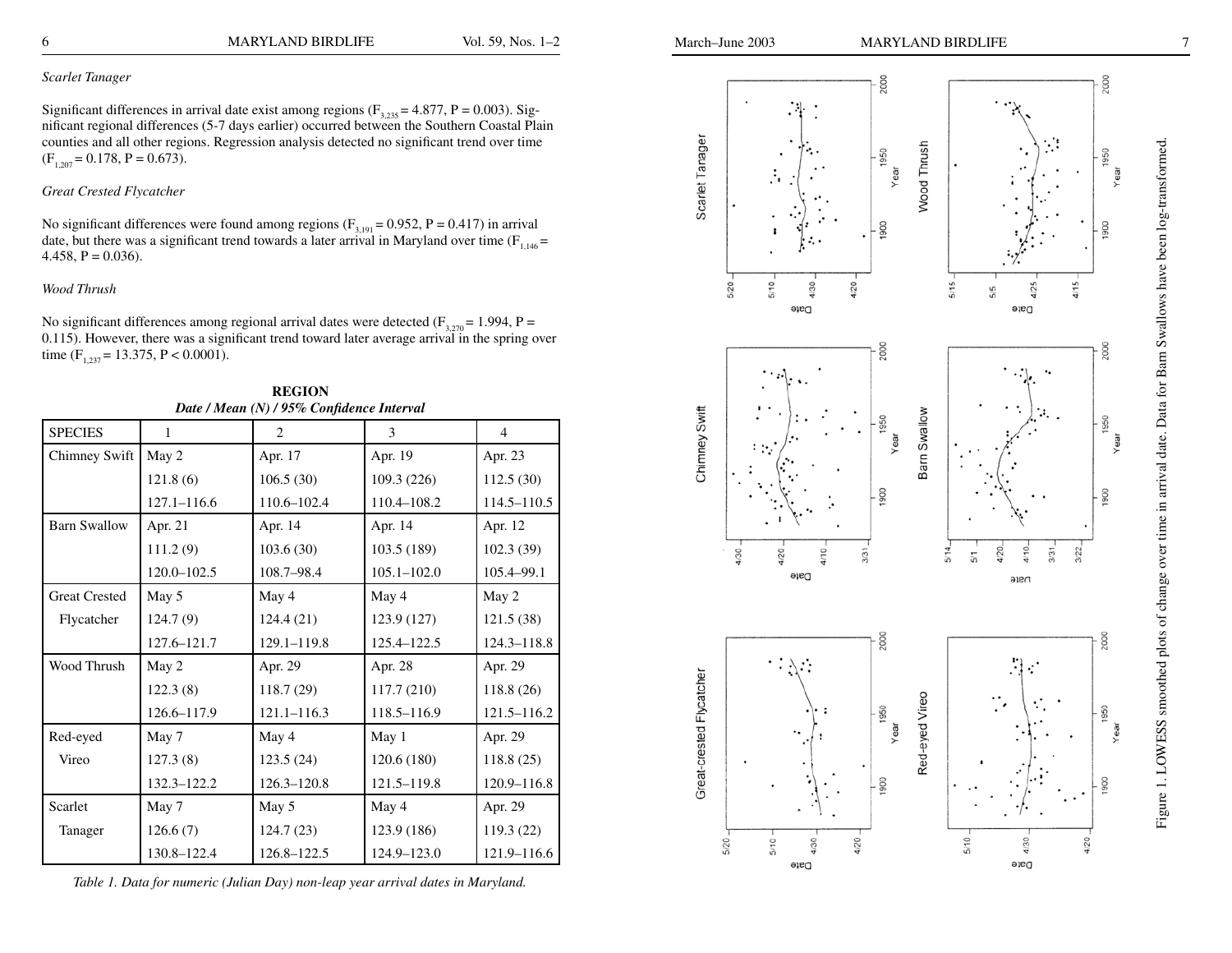#### **Coefficient of Variation**

The percent CVs for arrival dates for each species varied from 4.8 to 7.9% (Table 2). The range of days contained within the 95% confidence interval for each species averaged only 10.2, 7.1, 2.2, and 5.1 for regions 1-4 respectively (Table 1).

| <i>Species</i>                     | Error | Mean (Julian Day) | CV   |
|------------------------------------|-------|-------------------|------|
| <b>Barn Swallow</b>                | 0.104 | 4.634             | .022 |
| Chimney Swift                      | 8.598 | 108.949           | .079 |
| <b>Great Crested</b><br>Flycatcher | 8.465 | 124.000           | .068 |
| Red-eyed Vireo                     | 5.774 | 120.975           | .048 |
| <b>Scarlet Tanager</b>             | 6.230 | 124.019           | .050 |
| Wood Thrush                        | 6.060 | 117.799           | .051 |

*Table 2. Standard errors (taken from regressions of arrival date), means, and CVs for six species in selected counties in Maryland (see text). Data for Barn Swallows are natural log-transformed.*

### **Discussion**

First arrival dates of spring and fall birds have been and will continue to be recorded by birdwatchers and students of nature. Ornithological societies and clubs have, in the past, organized the collection of arrival dates and compiled them in regional journals, though that practice has now largely ended. From the samples investigated in this study it is clear that spring arrival dates are highly predictable events. When sample sizes are large, regional estimates vary only by 2-3 days on average. Such predictability when calculated in terms of the coefficient of variation yields CVs of first arrival dates across years averaging just 5.9%. Compared to average CVs of population counts across years for passerines (57%), other vertebrates (frogs 93%, small mammals 60%, and non-salmonid fishes 71%), and even plants (21%). Arrival dates are remarkable in their lack of variation from year to year (Gibbs et al 1998). Such low variability permits the detection of small shifts in average arrival date.

Despite their consistent detectability, ease of collection, and potential for detecting shifts in migration patterns, few bird clubs publish useful data. Additionally, while a number of these societies have collected some information about migration dates in the past, a casual survey of bird-watching societies and clubs across the continent indicates that almost none of them do so now; with the exception of a program in Maine with over 100 observers (Herbert Wilson, pers. comm.). The few other arrival dates that are published are usually the anomalous ones, arrivals so early as to be noteworthy but not a useful characterization of arrival patterns.

## **Recommendations for Collecting and Summarizing Arrival Date Information**

Systematic and standardized compilation of arrival dates does have relevance and is an activity that bird-watching clubs can readily compile. Furthermore, the existence of 6 million records of arrival, departure, and migration records archived at Patuxent Wildlife Research Center from the late  $19<sup>th</sup>$  century creates a means of assessing over 100 years of changes in those patterns. Similar data for quantitative comparisons for this length of time are not available for assessing population changes.

We feel that the following points need be considered in creating a relevant and comparable migration date recording system; without such information, reports of migration dates will either be unusable because variances and sample sizes were absent or biased because changes in observer behavior over time lead to false increases or decreases in dates.

- 1. Reports need to be summarized geographically by county (or other relatively small geographic regions) to account for variations in arrival dates by latitude, altitude, and proximity to large water bodies.
- 2. Reports summarizing arrival dates may report the earliest records for arrivals, as that is usually of interest to birders, but, more importantly, also need to report the average arrival date, the total number of lists that reported the species (not simply the total number of lists submitted), and the standard deviation or confidence interval for the records. Such summaries allow comparisons of change of average arrival date to be made among time periods and locations.
- 3. A database housing all the records, observer names, exact localities, and arrival and departure dates would, in the long run, present the greatest flexibility in making long-term comparisons across time and with other geographic sites.
- 4. While perhaps difficult to extract from observers, an indication from them of the number of days they had available during the season to detect arrival dates (perhaps even a calendar of availability) would decrease the bias towards recording later arrivals that trips away from the region would create. Alternatively, observers could be asked to not record arrival dates they feel may be misleading because they were away from the area. It is important to emphasize that these records should be a reflection of the first arrivals of species into an area rather than a mere recording of the species on a trip away from their primary place of observation.
- 5. A centralized program and database run through a web site would be an ideal way to coordinate the wide-scale collection of such data throughout the continent.

## **Arrival Dates as <sup>a</sup> Measure of Global Change**

Long- and short-term shifts in arrival dates are potentially related to changes in climate and associated plant and insect populations. Depending upon the cues that migratory birds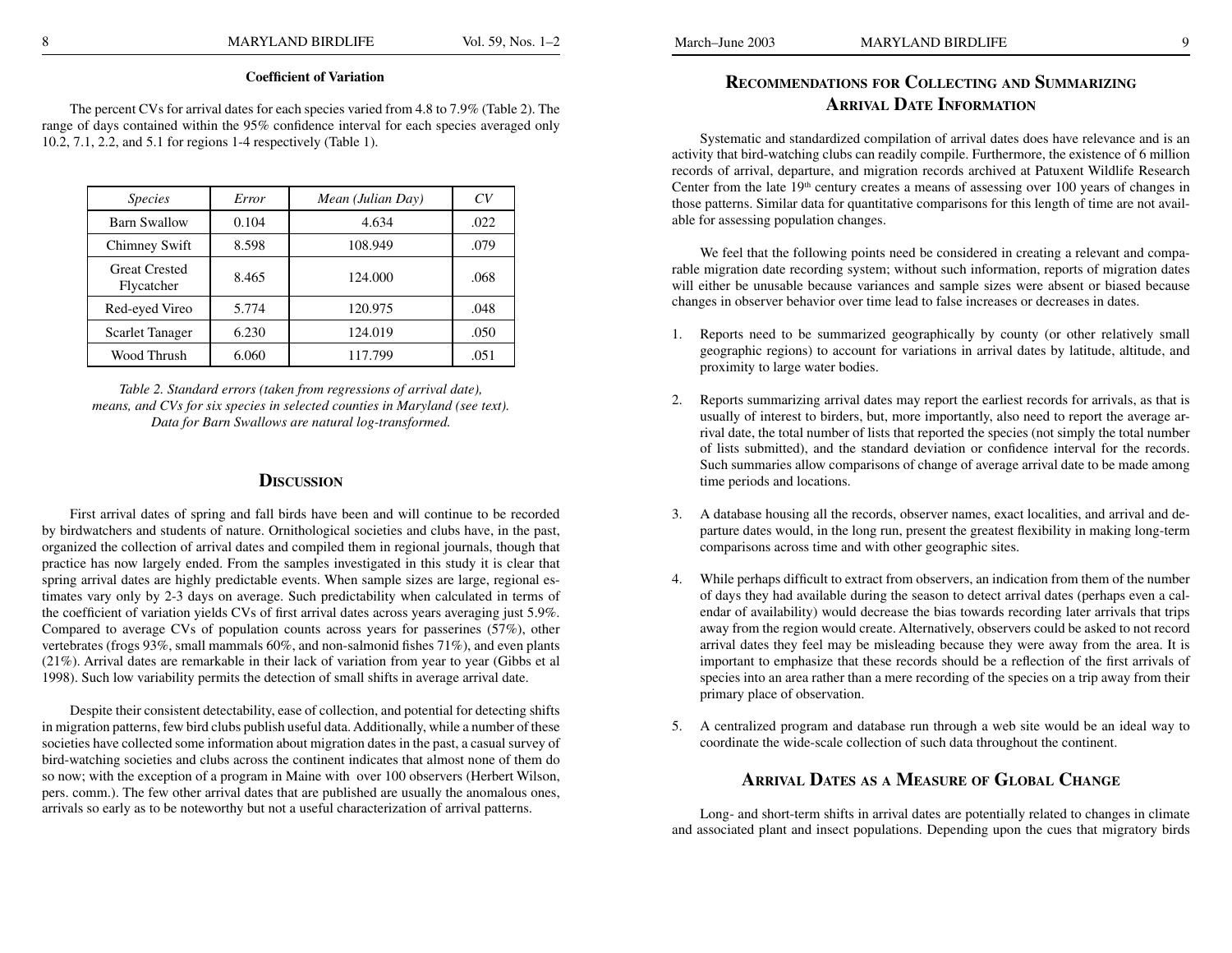use to determine when and how quickly they migrate, the impacts of climate change could be expressed as shifts in arrival times. This paper is not a fair investigation of such shifts as its focus is methodological. However, the 100+ years of data for the six species chosen are worthy of some comment.

Despite low variances and concomitant high ability to detect even small changes in average arrival date, no changes in arrival dates were noted for three species (Red-eyed Vireo, Scarlet Tanager, and Chimney Swift). Of the remaining three, two were detected later in the spring (Great Crested Flycatcher and Wood Thrush) and only one (Barn Swallow) was detected earlier in the spring.

With a complete data set for all species and all regions of North America more thorough analyses of patterns of change can occur. What species are increasing, decreasing, or stable? Are those patterns associated with the migration guild of the species (e.g., neotropical migrant, short-distance, forest-wintering, scrub-wintering, aerial feeder)? Are the yearly fluctuations associated with weather on the wintering grounds, on the migration route, at the arrival point? Are conditions of wintering bird habitats or the average number of winter days associated with these changes? Rates of northward migration for each species can be calculated if data are collected throughout the continent and similar divinations of those patterns in conjunction with climatic variables are evaluated.

There is irony in the history of migration counts. Just when the possible importance of this, the oldest avian monitoring program in the continent, is documented it ceases to exist. While the collection of these data would appear moribund, it should be noted that a small project in Maine collected 15,000 arrival records over their first four years (1994-1997; Wilson et al. 2000), an indication that while collection of arrival dates has largely stopped the interest has not.

### **Acknowledgments**

We would like to thank Bob Ringler for access to the Maryland Ornithological Society's files and Chandler S. Robbins for access to the Migration Observer Card files. Chandler S. Robbins and Herbert Wilson also provided numerous useful comments on an early draft of this paper.

## **Literature Cited**

American Ornithologists' Committee. 1883. The American Ornithologists' Union. Bull. Nuttall Ornithol. Club. 8:221-226.

Bradley, N.L., Leopold, A.C., Ross, J., and W. Huffaker. 1999. Phenological changes reflect climate change in Wisconsin. Proc. Natl. Acad. Sci. 96:9701-9704.

Cooke, W.W. 1882. Bird migration in the Mississippi Valley. Forest and Stream 19:283-284, 306.

Cooke, W.W. 1915. Bird migration. USDA Bull. No. 185. 47 pp.

Crick, H.Q.P., C. Dudley, D.E. Glue, and D.L. Thomson. 1997. UK birds are laying eggs earlier. Nature 388:526.

Emberlin, J., J. Mullins, J. Corden, W. Millington, M. Brooke, M. Savage, and S. Jones. 1997. The trend to earlier Birch pollen seasons in the U.K.: A biotic response to changes in weather conditions? Grana 36:29-33.

Gibbs, J. P., S. Droege, and P. Eagle. 1998. Computers in biology: monitoring populations of plants and animals. BioScience 48:935-940.

Oglesby, R.T. and C.R. Smith. 1995. Climate change in the Northeast. Pages 390-391. *In* LaRoe, E.T., G.S. Farris, C.E. Puckett, P.D. Doran, and M.J. Mac eds. Our living resources: a report to the nation on the distribution, abundance, and health of U.S. plants, animals, and ecosystems. U.S. Department of the Interior, National Biological Service, Washington, DC. 530 pp.

Sparks, T.H. and P.D. Carey. 1995. The responses of species to climate over two centuries: an analysis of the Marsham phonological record, 1736-1947. J. Ecol. 83:321-329.

SPSS, Inc. 1997. Systat 7.0: New statistics. SPSS. Chicago, Ill.303 pp.

Temple, S.A. and J.R. Cary. 1987. Climatic effects on year-to-year variations in migration phenology: a WSO research project. Passenger Pigeon 49:70-75.

USDA, Bureau of Biological Survey. 1936. To all bird migration observers of the biological survey. Bird Migration Memo. No. 1.

Wilson, W.H., Jr., D. Kipervaser, and S.A. Lilley. 2000. Spring arrival dates of Maine migratory breeding birds: 1994-1997 vs. 1899-1911. Northeastern Naturalist 7:1-6.

> *Sam Droege, USGS PWRC, BARC – EAST. Bldg 308, 10300 Baltimore Ave., Beltsville, MD 20705*

*Andrea van den Berg, Van Galenstraat 16, 6826 RZ Arnhem, The Netherlands*

*Elizabeth Keller, Weissenbruchweg 16, 2102 AG Heemstede, The Netherlands*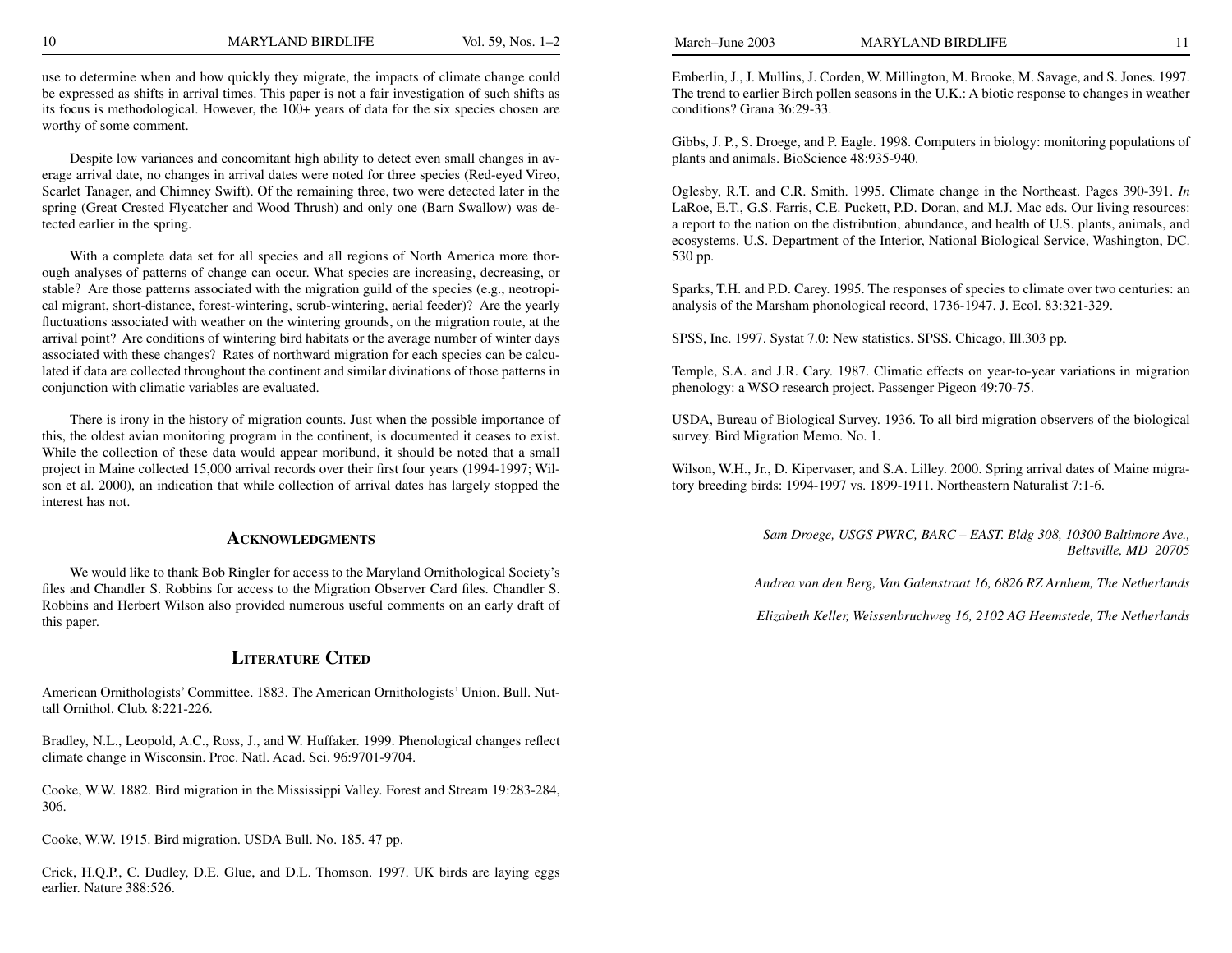## **The Gulls of Schoolhouse Pond**

*Gull observations and numbers from the winter of 2002–2003*

### **Fred Shaffer**

Schoolhouse Pond in Upper Marlboro is an ideal site for observing a wide range of birds throughout the year. A variety of waterfowl show up during the winter. A wide assortment of migrants passes through during the spring and fall. Large numbers of birds nest around and in the vicinity of the pond. Recent confirmed or probable breeders have included a pair of Barred Owls, Red-shouldered Hawks, Yellow-billed Cuckoos, American Redstarts, Song Sparrows, Wood Ducks, Northern Parula, Yellow-throated Vireos, White-eyed Vireos, Red-eyed Vireos, and many others. And, unusual rarities can occur, as witnessed by the appearance of a White Pelican in November 2000.

However, Schoolhouse Pond is perhaps at its finest during the cold winter months when a layer of ice covers the water. During the colder months, it is not uncommon to find well over 1000 gulls noisily congregated on the ice. On some days, numbers approach 2000, with most gulls in easy view with binoculars or a scope. On these days, virtually all of the available ice is covered by these noisy and sometimes contentious birds (see above). Schoolhouse Pond gets its large number of gulls due to its proximity to the nearby landfill on Brown Station Road. The pond, with its observation deck, boardwalk, and trail, provides an unequaled opportunity for the close study and observation of these birds for both the casual bird watcher and the committed larophile. After the passing of a Red-tailed Hawk or Bald Eagle, the swirling flock of a thousand or more gulls is a sight not soon to be forgotten.



Schoolhouse Pond

**Table 1 Total Gulls, October 1, 2002–May 7, 2003**

| <b>Species</b>                  | <b>Total</b> | Percent  |
|---------------------------------|--------------|----------|
| Ring-billed Gulls               | 30,968       | 53%      |
| <b>Laughing Gulls</b>           | 20,600       | 35%      |
| <b>Herring Gulls</b>            | 6,860        | 12%      |
| Bonaparte's Gulls               | 305          | $0.5\%$  |
| <b>Great Black-backed Gulls</b> | 136          | $0.2\%$  |
| Lesser Black-backed Gulls       | 39           | $0.07\%$ |
| Thayer's Gull                   | 1            | 0.002%   |
| <b>Iceland Gull</b>             | 1            | 0.002%   |
| Glaucous Gull                   |              | 0.002%   |
| TOTAL                           | 58,911       | 100%     |

During recent years, I have begun to keep track of the gulls during the seasons when they are most abundant, from the beginning of October through the beginning of May. Undoubtedly, there are many gulls that show up at the pond repeatedly, but I suspect that there is quite a bit of turnover as even on its busiest days, Schoolhouse Pond sees only a small fraction of the total number of gulls visiting the Brown Station Road Landfill. Hopefully my records reflect the overall numbers and composition of the gulls that occur at the pond, as well as reflecting the abundance of different age groups and the occurrence of rarities.

## **Total Numbers of Gulls**

The total number of gulls seen at the pond during this time period can be seen in Table 1. The majority of these sightings were by myself during my lunch break or immediately after work, but several sightings by others were included if they were posted on the MDOsprey listserve or reported to me verbally.

As is clear from this table, rare gulls are just as hard to come by as rare birds from other groups. Over 99% of the gulls spotted from October 1, 2002 through May 7, 2003 were Ringbilled, Laughing, or Herring Gulls. Of particular interest was the regular appearance of Lesser Black-backed Gulls. While some birds were probably repeat visitors at the pond, there was undoubtedly a number of different birds occurring, as evidenced by the array of plumages and ages that were recorded. On numerous occasions there were multiple birds present, with a high of four Lesser Black-backed Gulls on January 31 (all first winter), and three present on three other days (combinations of adult & 1st winter gulls). All four years of Lesser Blackbacked Gulls were seen, with 1st winter, 2nd winter, 3rd winter, and adult birds being seen on different days.

Laughing Gull numbers reached their peak during the month of November, with high counts of approximately 2500 on November 15, 2220 on November 4, and at least 1800 on November 5 and November 18, and 1500 on November 25. Laughing Gull numbers dropped off markedly after December 2, with only a handful of birds remaining after December 10.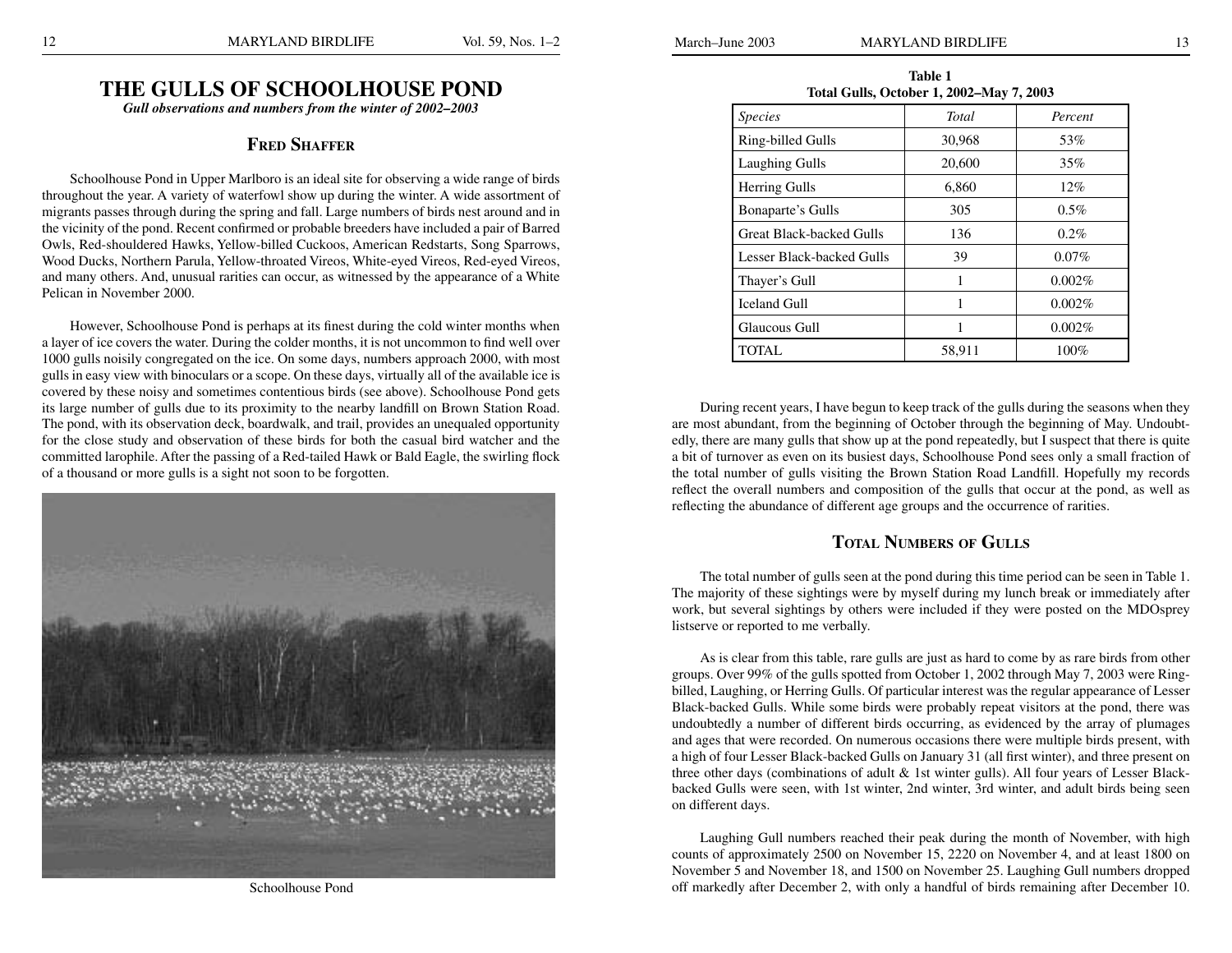The latest Laughing Gull reported in the winter was noted on December 31, with no other Laughing Gulls being seen at the pond until March. This fits the pattern noted by several birders that I spoke with who observed that Laughing Gulls tend to be absent from the area during the month of January. The only Laughing Gulls that I have seen at Schoolhouse Pond during the month of January were a pair seen on January 18, 2002.

Conversely, Ring-billed Gull numbers increased steadily through early and mid-December, with especially high counts of 1075 on December 19 and 1348 on December 30. A thousand or more birds were seen during January 14–17. High numbers persisted through early March, with a one-day high of 1600 Ring-billed Gulls on February 6. March 4 was the last day with large numbers of Ring-billed Gulls with 1070 birds. By March 6, the last of the remaining ice melted from the pond and no more than a few dozen gulls were seen at the pond at any one time. I have frequently noticed this over the years I have been birding at Schoolhouse Pond. The highest numbers of gulls in winter occur when there is ice on the pond, and numbers drop off noticeably as soon as all of the ice has melted.

#### **Aging**

Another interesting aspect of gull observation is aging. As expected, the largest number of gulls consisted of 1st winter and adult birds. While I kept aging records for numerous species of three and four-year gulls, my most detailed information was for Ring-billed Gulls (Table 2). The aging summaries for Great Black-backed Gulls and Lesser Black-backed Gulls are also shown below in Tables 3 and 4. The percentages per age group are recorded below.

| Table 2                                    |
|--------------------------------------------|
| <b>Aging Summary for Ring-billed Gulls</b> |

| Age          | <b>Number</b> | Percent |
|--------------|---------------|---------|
| 1st winter   | 262           | 35%     |
| 2nd winter   | 140           | 18%     |
| Adult        | 353           | 47%     |
| <b>TOTAL</b> | 755           | 100%    |

| Table 3                                           |  |
|---------------------------------------------------|--|
| <b>Aging Summary for Great Black-backed Gulls</b> |  |

| Age          | <b>Number</b> | Percent |
|--------------|---------------|---------|
| 1st winter   | 50            | 41%     |
| 2nd winter   | 13            | 11%     |
| 3rd winter   | 15            | 12%     |
| Adult        | 44            | 36%     |
| <b>TOTAL</b> | 122.          | 100%    |

| Age          | <b>Number</b> | Percent |
|--------------|---------------|---------|
| 1st winter   | 17            | 44%     |
| 2nd winter   |               | 5%      |
| 3rd winter   |               | 2.5%    |
| Adult        | 18            | 46%     |
| <b>TOTAL</b> | 38            | 100%    |

The percentages are largely what would be expected, with perhaps the exception that slightly more 3rd winter Great Black-backed Gulls were seen than 2nd winter.

## **Rarities**

Of course, birders are always hoping to find a rare, unusual, or out of season bird. Owing to the large number of gulls regularly passing through Schoolhouse Pond, it is a good place to look for rarities among the common gulls. Rare and unusual gulls spotted at the pond have included a Franklin's Gull (Stasz, October 2000), and a pure albino adult Ring-billed Gull (Stasz and Shaffer, March, 2002). The albino gull was truly an unexpected bird, with entirely pure white plumage and a pinkish-orange bill with a red ring (instead of the usual black). On January 26, 2001, a first winter Iceland Gull (Stasz and Shaffer) was observed on the ice of the pond. And, on January 4, 2002, both a 1st winter Thayer's Gull and 1st winter Glaucous Gull (Stasz and Shaffer) were present on the frozen ice of the pond, along with the hordes of the usual Herring and Ring-billed Gulls.



Pure albino Ring-billed Gull, March 27, 2002.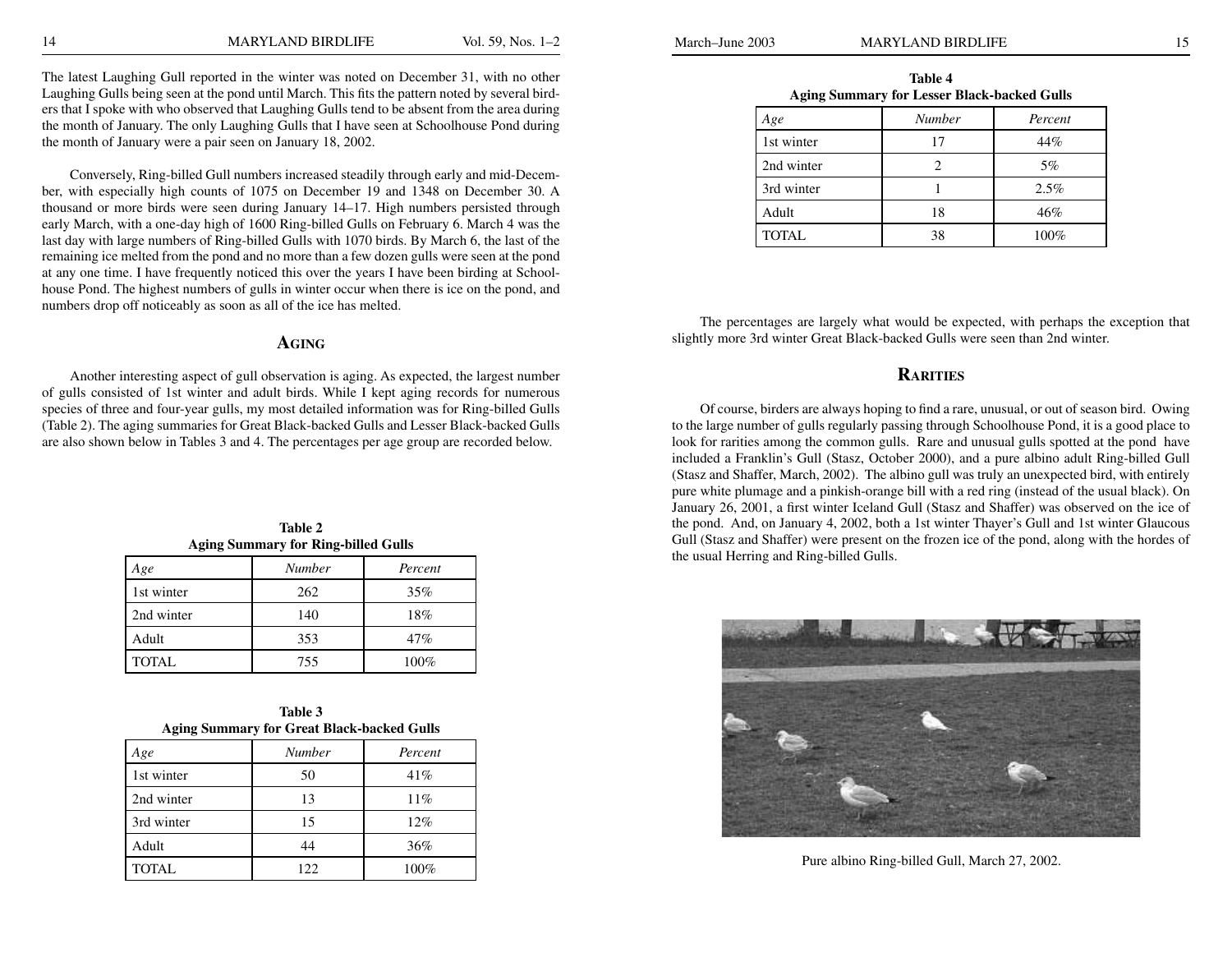More recently, a 1st winter Iceland Gull was seen at Schoolhouse Pond on December 22, 2003. It was seen on the ice near a patch of open water with some Herring Gulls and Ring-billed Gulls. Later, as a nearby Herring Gull tried to gulp down its meal, the Iceland Gull snuck up from behind and stole the meal right out of the larger gull's beak! The Herring Gull responded by repeatedly pecking at the Iceland Gull so hard as to knock it through the ice. However, the offended gull was unable to retrieve its meal and the Iceland Gull went its way, apparently unharmed.

The winter of 2002/03 was no exception, and rare gulls were spotted on a number of occasions. I spotted an adult, winter plumage Thayer's Gull on the ice of School-house Pond on December 13, 2002. This bird stood out from the surrounding Herring and Ring-billed Gulls mainly by its bright pink legs and slightly darker shade of gray on the mantle, with subtle differences noted in shape and size. On January 12, 2003 Jim Stasz reported a first winter Iceland Gull on the pond. This was perhaps the same bird that had been reported several days



A first winter Ring-billed Gull is a common winter visitor to Schoolhouse Pond.

earlier at the Brown Station Road Landfill. No other Iceland Gulls were located at the pond for the remainder of the winter.

Bonaparte's Gulls are a rather unexpected sight at the pond. Occasionally one or two of these small gulls can be seen flying gracefully over the water hawking for insects. On some mornings, particularly in early spring, flyover flocks of 50 or so Bonaparte's occasionally pass by. During this past winter, Dave Mozurkewich reported a flyover flock of approximately 300 birds on December 1.

On February 3, several viewers were treated to close looks at a faded, 1st winter Glaucous Gull. This barrel-chested, white gull was seen on the edge of the ice next to some open water. Described by Kaufman as a big, pale, ghostly gull of the far north, the gull was noticeably larger and bulkier then the nearby Herring Gulls, and perhaps seemed even larger because of its almost completely pure white plumage. The large arctic gull seemed quite at home on the ice, which was lightly dusted with snow in some areas. Despite the comment from a passerby that the gull was a "rare rat on wings," I savored the Glaucous Gull as perhaps the highlight of a winter of gull watching.



**Robert F. Ringler**

#### **OBSERVERS, ABBREVIATIONS, & LOCATIONS MENTIONED IN THIS ISSUE**

**Observers:** Barbara Albert, Terry Allen, George Armistead, Harry Armistead, Stan Arnold, Fred Atwood, Glenn Austin, Marcia Balestri, Mel Baughman, Tom Beal, Tyler Bell, Wayne Bell, Debby Bennett (reporting for Caroline Co.), Anne Bishop, Rick Blom, Jeff Boltz, Mike Bowen, Debbie Bowers, Ed Boyd, Gwen Brewer, Jim Brighton, Carol Broderick, Don Broderick, Don Burggraf, Fred Burggraf, Danny Bystrak, Mike Callahan, Rick Cheicante, J. B. Churchill, Barry Cooper, Dennis Coskren, Jane Coskren, Keith Costley, Scott Crabtree, Patty Craig (reporting for St. Mary's Co.), Marty Cribb, Ralph Cullison, Jon Cupp, Dave Czaplak, Dalcio Dacol, Lynn Davidson, Phil Davis, Joan DeCarli, Curtis Dew, Tina Dew, Bill Dobbins, Marian Dodson, Sam Droege, Sam Dyke, Don Eberly, Ward Ebert, Walter Ellison, Ethel Engle, Fred Fallon, David Farner, Jim Felley, Balduin Fischer, Leslie Fisher, Steve Ford, Jean Fry (reporting for Harford Co.), Larry Fry, Carol Ghebelian, Eric Gofreed, Shireen Gonzaga, Jim Gruber, Matt Hafner, Richard Hagenston, Sue Hamilton, Bill Harris, Clive Harris, Karen Harris, Tom Harten, Dave Harvey, Robert Hilton, Mark Hoffman, Hans Holbrook, Robert Holbrook, Emmalyn Holdridge, John Hubbell, Marshall Iliff, Ottavio Janni, Kye Jenkins, George Jett, Ray Kiddy, Elliot Kirschbaum, Nancy Kirschbaum, Jane Kostenko, John Landers, Dave Larkin, Ellen Lawler, Peter Lev, Glenn Lovelace, Gail Mackiernan, Nancy Magnusson, John Maloney, Tom Marko, Joel Martin, Nancy Martin, Sean McCandless, Elayne Metter, Jeff Metter, Mike Milton, Brian Monk, Dave Mozurkewich, Sue Neri, Steve Noyes, Michael O'Brien, Paul O'Brien, Daryl Olson, Bonnie Ott, Mary Paul, Jim Paulus, Dave Perry, Sherry Peruzzi, Jim Peters, Fred Pierce, Paul Pisano, Betty Pitney (reporting for Tri-County Bird Club), Danny Poet, Fran Pope, Dave Powell, Frank Powers, Phil Powers, Kyle Rambo, Jan Reese, Sue Ricciardi, Craig Richard, Bob Ringler, Arlene Ripley, Les Roslund, Denise Ryan, Steve Sanford, Fran Saunders, Norm Saunders, Gene Scarpulla, Lydia Schindler, Bill Schreitz, Kurt Schwarz, Sharon Schwemmer, Dave Seitz, Fred Shaffer, Lisa Shannon, Jay Sheppard, Janet Shields, Teresa Simons, Don Simonson, Gary Smyle, Jo Solem (reporting for Howard Co.), Duvall Sollers, Paul Spitzer, Jim Stasz, Herndon Steilkie, Tom Stock, Eva Sunell, Rick Sussman, Debbie Terry, Mary Ann Todd, Kate Tufts, June Tveekrem, Charlie Vaughn, Mark Wallace, Paul Walsh, Marcia Watson-Whitmyre, Dave Webb, Pete Webb, Dave Weesner, Hal Wierenga, Jordan Wilkerson, Jim Wilkinson, Levin Willey, Ray Wilson, Paul Woodward, Michele Wright, Helen Zeichner.

**Abbreviations:** AA – Anne Arundel Co., AL – Allegany Co.; APL – Johns Hopkins Applied Physics Lab, HO; BA – Baltimore Co.; BC – Baltimore City; CE – Cecil Co.; CH – Charles Co.; CL – Carroll Co.; CN – Caroline Co.; CT – Calvert Co.; DC – District of Columbia; DO – Dorchester Co.; EEC – Environmental Education Center; FR – Frederick Co.; GA – Garrett Co.; HA – Harford Co.; HO – Howard Co.; JEDS – Jean Ellen DuPont Shehan Audubon Sanctuary, TA; KE – Kent Co.; MO – Montgomery Co.; MPEA – Middle Patuxent Environmental Area, HO; NA – Natural Area; NEA – Natural Environment Area; NRMA – Natural Resources Management Area; NWR – National Wildlife Refuge; PG – Prince George's Co.; PRNAS – Patuxent River Naval Air Station, SM; PRR – Patuxent Research Refuge, PG; PVSP – Patapsco Valley State Park; QA – Queen Anne's Co.; RP – Regional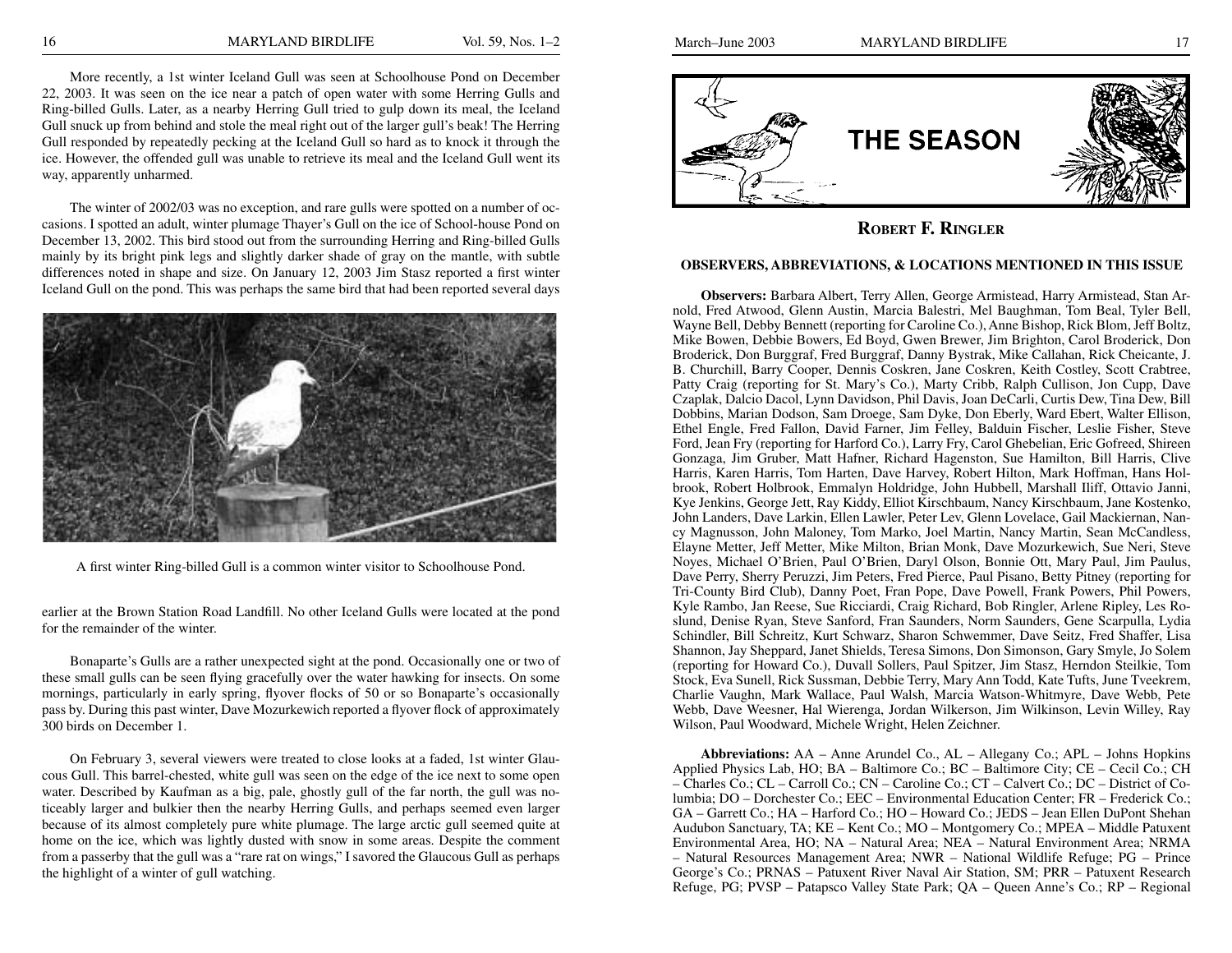Park; SF – State Forest; SM – St. Mary's Co.; SO – Somerset Co.; SP – State Park; TA – Talbot Co.; UMCF – University of Maryland Central Farm, HO; WA – Washington Co.; WI – Wicomico Co.; WO – Worcester Co.; WMA – Wildlife Management Area; WWTP – Wastewater Treatment Plant.

**Locations (followed by abbreviation of county):** Aaron Run, GA; Aberdeen Proving Ground, HA; Allens Fresh, CH; Alpha Ridge, HO; American Chestnut Land Trust, CT; Anacostia Park, DC; Annapolis, AA; Ashton, MO; Assateague Island, WO; Back River, BA; Barren Island, DO; Beauvue, SM; Bel Air, HA; Belcamp, HA; Berlin, WO; Bethel WMA, CE; Beulah, DO; Bivalve, WI; Blackwalnut Point, TA; Blackwater NWR, DO; Bladensburg, PG; Blue Plains, DC; Bodkin Island, QA; Bowie, PG; Bozman, TA; Breeze Point Farm WWTP, CH; Bridge Creek, WI; Brighton Dam, HO/MO; Broad Creek, PG; Broadford Lake, GA; Brookview, DO; California, SM; Cambridge, DO; Carderock, MO; Centennial Park, HO; Centreville, QA; Chain Bridge, DC; Chesapeake Beach, CT; Chesapeake Farms, KE; Chestertown, KE; Chingville, SM; Choptank, CN; Claiborne, TA; Cliffs City Landing, KE; Cobb Island, CH; Columbia, HO; Cornfield Harbor, SM; Cranesville Swamp, GA; Crisfield, SO; Croom, PG; Cumberland, AL; Cylburn Arboretum, BC; Dameron, SM; Dans Mountain, AL; Deal Island WMA, SO; Deep Creek Lake, GA; Dunkirk, CT; E. A. Vaughn WMA, WO; Eastern Neck Island NWR, KE; Easton, TA; Elkton, CE; Ellicott City, HO; Elliott Island, DO; Elms Beach Park, SM; Ewell, SO; Fairlee, KE; Fairmount WMA, SO; Federalsburg, CN; Finzel Swamp, GA; Fishing Bay, DO; Flag Ponds Park, CT; Fletchers Boathouse, DC; Fort McHenry, BC; Fort Smallwood Park, AA; Four Mile Run, DC; Frederick, FR; Fulton, HO; George Island Landing, WO; Georgetown Reservoir, DC; Great Falls, MO; Great Oak Pond, KE; Greenbelt, PG; Greenbrier SP, WA; Greenbury Point, AA; Grove Neck WMA, CE; Hains Point, DC; Halethorpe Ponds, BA/AA; Hallmark, HO; Harford Glen EC, HA; Hart-Miller Dredged Material Containment Facility, BA; Havre de Grace, HA; Hebron, WI; Hollywood, SM; Hooper Island, DO; Horsehead Wetlands Center, QA; Hughes Hollow, MO; Hurlock, DO; Idylwild WMA, CN; Indian Creek WMA, CH; Irish Grove Sanctuary, SO; Jefferson Patterson Park, CT; Jug Bay Wetlands Sanctuary, AA; Kenilworth Aquatic Gardens, DC; Kenilworth Park, DC; Kent Island, QA; Kent Narrows, QA; Kent Point, QA; Kinder Farm Park, AA; Kingman Lake, DC; Lake Elkhorn, HO; Lake Kittamaqundi, HO; Lake Roland, BA; Lakeside Business Park, HA; Lapidum, HA; Layhill Park, MO; Leeds Creek, TA; Leonardtown, SM; Liberty Lake & Watershed, CL/BA; Lilypons, FR; Little Bennett RP, MO; Little Meadows Lake, GA; Little Seneca Lake, MO; Loch Raven Reservoir & Watershed, BA; Mariner Point Park, HA; Marriottsville, HO; CN; Mason Dixon Farm, FR; McKeldin Area PVSP, CL; Meadowbrook Park, HO; Merkle Wildlife Sanctuary, PG; Millington, KE; Morgantown, CH; Mount Calvert, PG; Mount Pleasant, HO; Mountain Lake Park, GA; Mystic Harbour, WO; Nanjemoy Creek, CH; Nanticoke, WI; National Arboretum, DC; Nolands Ferry, FR; North Beach, CT; North East, CE; North Point SP, BA; North Tract PRR, AA; Ocean City, WO; Ocean Pines, WO; Orange Grove Area PVSP, HO; Parsonsburg, WI; Perryville, CE; Pickering Creek Audubon Center, TA; Piney Reservoir, GA; Piney Run Park, CL; Piscataway Creek, PG; Pleasant Valley, GA; Pocomoke City, WO; Point Lookout SP, SM; Polish Mountain, AL; Pomonkey Creek, CH; Poplar Island, TA; Port Tobacco, CH; Purse SP, CH; Pylesville, HA; Queenstown, QA; Rachel Carson Park, MO; Ridge, SM; Ridgely, CN; Rigby's Folly, TA; Rileys Lock, MO; Roaring Point, WI; Rock Creek Park, DC; Rock Hall, KE; Rockburn Branch Park, HO; Rockville, MO; Rocky Gap SP, AL; Roosevelt Island, DC; Salisbury, WI; Sandy Hook, WA; Sandy Point SP, AA; Schooley Mill Park, HO; Scientists Cliffs, CT; Scotland, SM; Seneca, MO; Silver Spring, MO; Smith Island, SO; Soldiers Delight, BA; Solomons, CT; St. Mary's River SP, SM; St. Michaels, TA; Swallow Falls SP, GA; Swan Harbor Farm, HA; Sycamore Landing, MO; Tangier Sound, SO; Tanyard, CN; Taylors Island, DO; Taylors Landing, WO; Terrapin Nature Area, QA; Tilghman Island, TA; Triadelphia Reservoir, HO/MO; Trout Run WWTP, GA; Truitts Landing, WO; Tunis Mills, TA; Turkey Point, CE; Tyaskin, WI; Upper Marlboro, PG; Upper Watts Branch Park, MO; Violettes Lock, MO; Waldorf, CH; Washington Monument SP, WA; Webster, HA; West Ocean City, WO; Western RP, HO; Westminster, CL; Wilde Lake, HO; Willards, WI; Wootons Landing, AA; Worton, KE.

## **WINTER: DECEMBER 1, 2001–FEBRUARY 28, 2002**

It was a very mild season. Many species that usually depart when winter sets in remained through the season. Waterbirds were particularly notable as waterways remained open.

*Loons, Grebes.* Reports of Red-throated Loons included one at Hart-Miller Island on Dec. 1-15 (Scarpulla +), two at Eastern Neck on Dec. 19 (Iliff, Hafner), one at Loch Raven on Jan. 14 (Lev), and one on Mill Creek near Annapolis on Feb. 16-22 (Schreitz). Cribb found 80 of the 94 Red-throated Loons on the Point Lookout CBC on Dec. 23 while boating in the Chesapeake Bay and the mouth of the Potomac River off Point Lookout that day. On the coast Stasz counted 162 Red-throated Loons on Jan. 12 off Assateague and 55 were at Ocean City on Feb. 3 (Reese, W. Bell). Kiddy saw 10 late-migrating Common Loons flying over Finzel on Dec. 9 and many others remained through the season with 15 at Taylors Island on Jan. 21 (H. Holbrook), two at Triadelphia on Feb. 7 (Tufts), four at Crisfield on Feb. 9 (H. Armistead), and 15 at Point Lookout on Feb. 21 (Nolan Stokes). Highs for Pied-billed Grebes included 20 at Piscataway Creek on Dec. 17 (Eberly) and 50 at Loch Raven on Jan. 6 (Terry). A Rednecked Grebe, rare at this time, was reported on the St. Michaels CBC on Dec. 16 (W. Bell, Spitzer). Two Western Grebes were seen near Kent Narrows on Jan. 12-13 (P. Webb +).

*Gannets, Pelicans, Cormorants.* Chesapeake Bay sightings of Northern Gannets were numerous with three at Tilghman Island on Dec. 2 (Reese), seven at North Beach on Dec. 5 (Shaffer), eight at Cobb Island on Dec. 8 (Jett +), one near the Bay Bridge and eight off Kent Point on Dec. 8 (Ringler +), 13 off Dorchester Co. on Jan. 1 (Stasz), 50 at Point Lookout on Feb. 25 (Craig), and 24 off Flag Ponds on Feb. 26 (Ripley). All of these were dwarfed on the day of the Point Lookout CBC on Dec. 23 when 1,302 were tallied, including 800 by Cribb who was boating off the point that day. Cribb also accounted for 120 of the 127 Brown Pelicans sighted Dec. 23 during the same count. Other Chesapeake Bay reports of Brown Pelicans were one at Waterview, WI on Dec. 28 (C. & D. Broderick), four at PRNAS on Feb. 12 (Craig), five at Solomons on Feb. 16 (Craig), and one at Point Lookout on Feb. 23 (P. Webb +). Double-crested Cormorants remained in sizeable numbers into the winter with 45 in Charles Co. at Allens Fresh, Morgantown, and Cobb Island (Jett +), 115 tallied on the Annapolis CBC on Dec. 31 (Wierenga +), one at Hains Point on Jan. 2 (Hubbell), one at Leonardtown on Feb. 1 (Craig), one at Cuckold Point, BA on Feb. 3 (Blom, Monk), 12 at Ocean City on Feb. 3 (Reese, W. Bell), and one at Upper Marlboro on Feb. 26 (Shaffer), the latter possibly an early spring migrant. Notable reports of Great Cormorants were four at Hart-Miller on Dec. 15 (Scarpulla, Jim Potyraj), two off Eastern Neck on Dec. 19 (Iliff, Hafner), 23 on the Annapolis CBC on Dec. 30 (Wierenga +), one at Salisbury on Jan. 2 (Dyke), one off Rock Hall on Jan. 5 (Stasz), and six at Ocean City on Feb. 3 (Reese, W. Bell).

*Herons, Ibis, Vultures.* Reports of American Bitterns were four at Deal Island WMA on Jan. 11 (Stasz), one at Taylors Landing on Jan. 12 (Stasz), one at Bridge Creek on Jan. 24 (Iliff, Hafner), and one at Horsehead on Feb. 9 (Hubbell). Great Blue Herons began preliminary nesting activities very early this year. Activity was noted at three sites in Howard Co. on Jan. 26 (fide Solem), at nests in Port Tobacco on Jan. 31 (Callahan), and at nests at Great Falls on Feb. 1 (Schindler). Great Egrets survived well this mild winter: four remained at Upper Marlboro throughout the season (Shaffer +), one was at Cornfield Harbor on Dec. 23 (Iliff, Hafner), 20 were at Deal Island WMA on Dec. 29 (Ringler) with 11 there on Feb. 20 (Dyke) and seven on Feb. 26 (Stock), one was at Piscataway through Jan. 1 (Jett, Brewer, Gofreed), one was at Elliott on Jan. 13 (H. Armistead), and one was at Broad Creek on Jan. 26 (Shaffer +). Arnold found one Snowy Egret at West Ocean City on Dec. 8 and there were two at Deal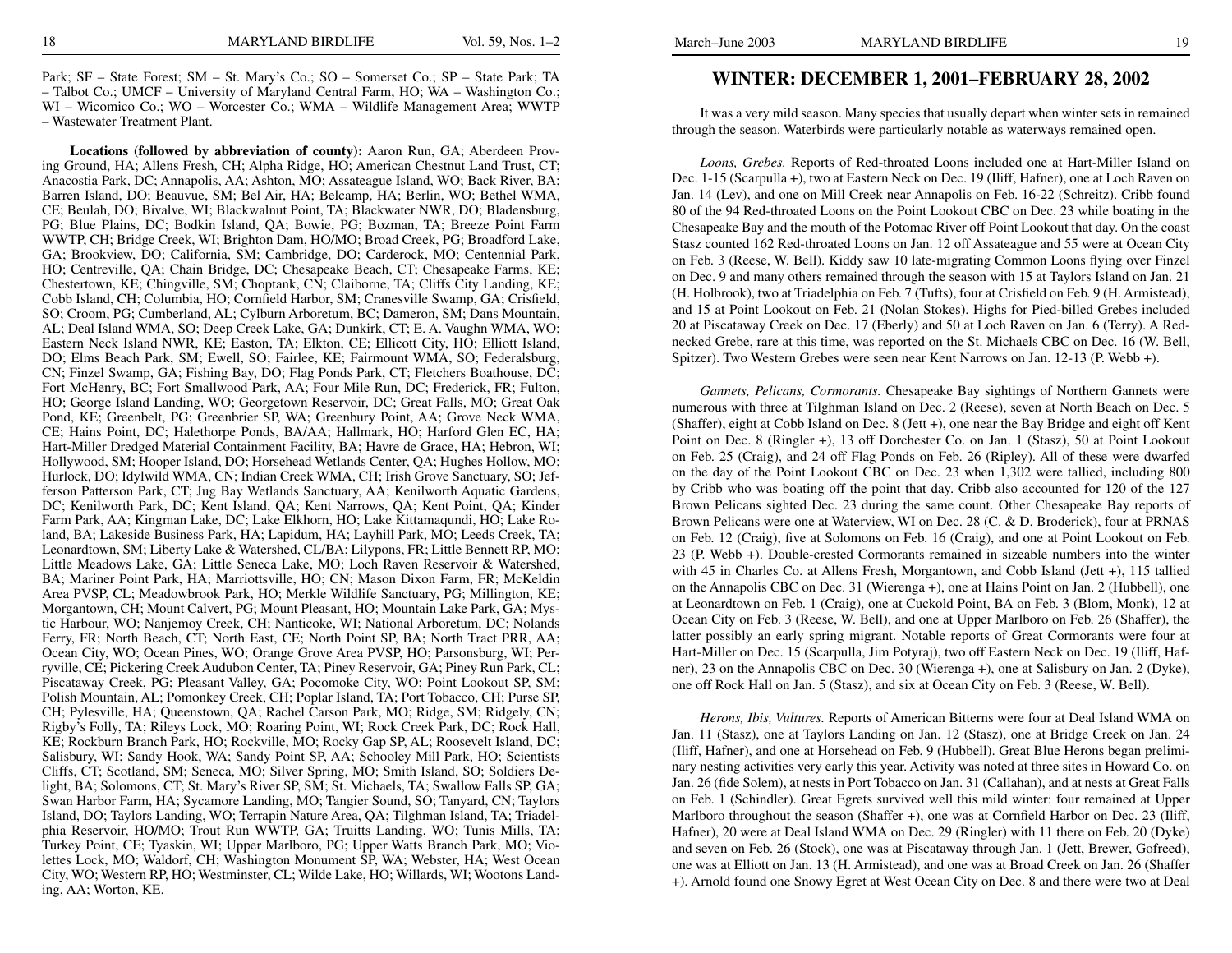Island WMA on Jan. 11 (Stasz). Rare for the season was an immature Little Blue Heron at Rhodes Point, Smith Island on Feb. 10 (H. Armistead). Tricolored Herons did well at Deal Island WMA with 49 there on Jan. 11 (Stasz) and 20 seen on Feb. 20 (Dyke); others were five at Ocean City on Jan. 26 (Lovelace) and Feb. 3 (Reese, W. Bell), and, at Smith Island, one at Ewell and three at Rhodes Point on Feb. 10 (H. Armistead). On Jan. 11 Stasz also counted 22 Black-crowned Night-Herons at Deal Island WMA where three Glossy Ibis were seen on Dec. 29 (Ringler) through Jan. 13 (Dyke). Interesting reports of Black Vultures were six flying over Cumberland on Dec. 15 (Paulus) and 85 at Bozman on Feb. 17 (Reese), perhaps late fall and early spring migrants respectively.

*Geese, Swans.* A Greater White-fronted Goose was seen at Pocomoke City on Dec. 26 (Hoffman) and probably the same bird was in a field a few miles away on Jan. 15 (Iliff, G. Armistead); others were one at Willards on Dec. 28 (H. Holbrook), one at Worton on Jan. 5 (Stasz), and two near Centreville on Jan. 27 (Wierenga, Davidson) with one there on Feb. 9 (Hafner, H. Holbrook). All were described as probably the Greenland race. Inland reports of Snow Geese were 13 at Rachel Carson Park on Dec. 1 (Sussman), one blue morph bird at APL and nearby Fulton on Dec. 8 through Feb. 3 (Magnusson +), and four, including two blues, at Broadford Lake on Dec. 15-22 (Pope). A bird resembling a blue morph Snow Goose at Kingman Lake on Feb. 15-25 (Paul, Pisano) may have been a hybrid Blue Goose X Canada Goose. Reports of Ross's Geese were one at Scarboro, WO on Dec. 27 (Wilson), one at Willards on Dec. 28 (H. Holbrook), one at Baileys Neck, TA on Jan. 2 (Reese), one at Blackwater on Jan. 13 (H. Armistead), and two near Hebron on Feb. 17 (C. & D. Broderick). Small race Canada Geese were noted as follows: one at Willards on Dec. 29 (H. Holbrook), one at Centennial on Jan. 5-8 (Magnusson +), 13 throughout Cecil Co. on Jan. 16 (Iliff, Hafner), one at Sassafras River NRMA, KE on Feb. 17 (H. Armistead), and one near Centreville on Feb. 22 (H. Holbrook). An immature Brant at Merkle on Jan. 12 (Mozurkewich) was out of place. Two Mute Swans were seen in Monrovia, FR in late January and early February (J. & C. McDaniel). The 42 Tundra Swans flying over DC on Dec. 29 (Hilton) were probably late migrants; the high count for the season was 760 at Eastern Neck on Feb. 17 (H. Armistead).

*Puddle Ducks.* Wintering Wood Ducks included one at Great Falls on Jan. 5 (Hubbell), one at Vantage Point, Columbia on Jan. 19 (Zeichner), at least four at MPEA on Feb. 1 (H. Holbrook), and two at Bridge Creek on Feb. 2 (Stasz). The two Wood Ducks at Roosevelt Island on Feb. 16 (Hubbell), the five at Hollywood on Feb. 22 (Rambo), and two at Pylesville on Feb. 26 (L. Fry) may have been early spring migrants. Gadwalls were present in above average numbers with 50 at Piscataway Creek on Jan. 1 (Jett, Brewer, Gofreed), 850 at Perryville on Jan. 16 (Iliff, Hafner), and 138 at Galena, KE on Feb. 17 (H. Armistead). A Eurasian Wigeon was at Assateague on Dec. 2-28 (Dyke +), at least one was at Deal Island WMA on Feb. 12 through the end of the period (C. & D. Broderick +) with three there on Feb. 20 (Dyke), one was at Upper Marlboro on Feb. 22-26 (Bystrak +), and one was on the Susquehanna River at Lapidum on Feb. 23 (Stasz); all were males. High counts of American Wigeon were 83 at Piney Run on Jan. 6 (Ringler) and 202 at Loch Raven on Feb. 3 (Jenkins). The high for American Black Ducks was 170 at Eastern Neck on Feb. 17 (Ellison) and for Mallards 250 at Trout Run on Jan. 5 (Pope), 355 at Cambridge on Jan. 13 (H. Armistead), and 300 at Bridge Creek on Feb. 2 (Stasz). Hybrid American Black Duck X Mallard drakes were two at Hart-Miller on Dec. 1-15 (Scarpulla +), two along the C&O Canal in Washington Co. on Jan. 26 (Woodward), and at least one at Deal Island WMA on Feb. 23 (H. Holbrook, Brighton). Winter sightings of Blue-winged Teal were a female at Hart-Miller on Dec. 1 (Scarpulla, Ricciardi), a female at Chain Bridge on Dec. 25-29 (Hubbell), a male at Hughes Hollow on Dec. 29 (Woodward), and two at Sycamore Landing on Jan. 1 (Woodward). Hoffman found

135 Northern Shovelers at Pocomoke City on Dec. 26; one at Chain Bridge on Feb. 16-23 (Hubbell) was unusual there. High numbers of Northern Pintails were 65 near Centreville on Dec. 8 (Ringler +), 410 at Blackwater on Jan. 13 (H. Armistead), and 16 at Bridge Creek on Feb. 2 (Stasz); unusual was one on the C&O Canal in Washington Co. on Jan. 26 (Woodward). Highs for Green-winged Teal were 78 at Loch Raven on Dec. 16 (Terry, Lev), 70 at E. A. Vaughn WMA on Jan. 12 (Stasz), and 60 at Bridge Creek on Feb. 2 (Stasz).

*Diving Ducks.* High counts of Canvasbacks were 870 at Cambridge on Jan. 13 (H. Armistead), 600 at Fishing Bay on Jan. 26 (H. Armistead), and 1,000 at Back River on Feb. 3 (Blom, Monk); a female at Broadford Lake on Feb. 9 (Pope) was unusual there. Eight Redheads on the Potomac River in DC on Jan. 2 (Hubbell) were notable but these were outnumbered by the 1,000 at Roaring Point on Jan. 11 (Stasz), 1,250 at Fishing Bay on Jan. 26 (H. Armistead), and 119 at Loch Raven on Feb. 3 (Jenkins). Highs for Ring-necked Ducks were 900 at Little Seneca Lake on Jan. 5 (P. O'Brien) and 350 on Schumaker Pond in Salisbury on Jan. 11 (Stasz). There were 1,535 Greater Scaup at Hart-Miller on Feb. 2 (Scarpulla, Jenkins) and 300 at Point Lookout on Feb. 25 (Craig). Lesser Scaup numbered 500 at Breeze Point Farm WWTP on Dec. 8 (Jett +), 2,000 at Roaring Point on Jan. 11 (Stasz), and 15,000 at Back River on Feb. 3 (Blom, Monk). Sightings of Harlequin Ducks were two at Ocean City on Dec. 8-9 (Arnold), one female flying past Cornfield Harbor on Dec. 23 (Iliff, Hafner), and a drake at Ocean City on Feb. 10 (N. & F. Saunders). Inland Surf Scoters were three at Little Seneca Lake on Dec. 8 (Czaplak) and one at Triadelphia on Jan. 5 (Holdridge, Magnusson, Cullison); a seasonal high of 1,650 was at Assateague on Jan. 12 (Stasz). Reports of Whitewinged Scoters were one at Point Lookout on Dec. 9 (Craig), nine at Blackwalnut Point on Feb. 2 (Stasz), and one at Cambridge on Feb. 9 (Hafner +). Rare sightings of Long-tailed Ducks were one at Georgetown Reservoir on Dec. 8 (Hubbell +), one on the Anacostia River, DC on Dec. 15 (Bowen +), and two at Triadelphia Reservoir on Feb. 2 (Magnusson); highs were 450 off Rigby's Folly on Jan. 27 (H. Armistead) and 600 at Blackwalnut Point on Feb. 2 (Stasz). There were 1,875 Buffleheads seen off Rigby's Folly on Dec. 6 (H. Armistead). Ellison counted 134 Common Goldeneyes at Eastern Neck on Feb. 10. The high for Hooded Mergansers was 86 at Piney Run on Jan. 6 (Ringler). The biggest flock of Common Mergansers was 465 at Triadelphia on Jan. 5 (Magnusson, Cullison); rare in Worcester Co. were one at Public Landing on Jan. 26 (Lovelace) and one at George Island Landing on Feb. 17 (Hoffman). On Feb. 25 Craig counted 82 Red-breasted Mergansers at Point Lookout. Highs for Ruddy Ducks were 935 at Fishing Bay on Jan. 26 (H. Armistead), 500 at Back River and 1,500 at Edgemere, BA on Feb. 3 (Blom, Monk), and 2,000 at Horsehead on Feb. 22 (H. Holbrook).

*Diurnal Raptors.* Wintering Ospreys included one at Royal Oak, TA on Dec. 16 (Ford, Don Meritt), one at Leeds Creek on Dec. 16 (W. Bell, Spitzer) and again on Jan. 27 (Roslund), one on the Potomac River in DC on Dec. 22 (Janni, Hilton, Shannon), and two at Scotland on Jan. 30 (Cribb); early spring migrants were one at Blue Plains on Feb. 21 (Callahan) and two at Leonardtown on Feb. 27 (Craig). Notable Bald Eagles were five at Triadelphia on Jan. 5-6 (Magnusson, Cullison +) with a pair at a nest there on Feb. 2 (Magnusson) and seven at Hart-Miller on Feb. 2 (Scarpulla, Jenkins). Stasz saw eight Northern Harriers at Marshall Point, PG on Jan. 12. The only reports of Northern Goshawk were one at PRNAS on Jan. 7 (Rambo), an immature at Creswell, HA on Feb. 9 (Cheicante), and an immature at Washington Monument SP on Feb. 24 (Weesner). Single Rough-legged Hawks, all dark morphs, were at Cumberland on Dec. 15 (Paulus), UMCF on Dec. 15 (Ott, Holdridge), in Wicomico Co. near Vienna on Jan. 18 (C. & D. Broderick), at Tuscarora, FR on Feb. 4 (H. Holbrook), and at Elliott through Feb. 17 (Jenkins). Paulus saw two adult Golden Eagles over Polish Mountain on Dec. 31,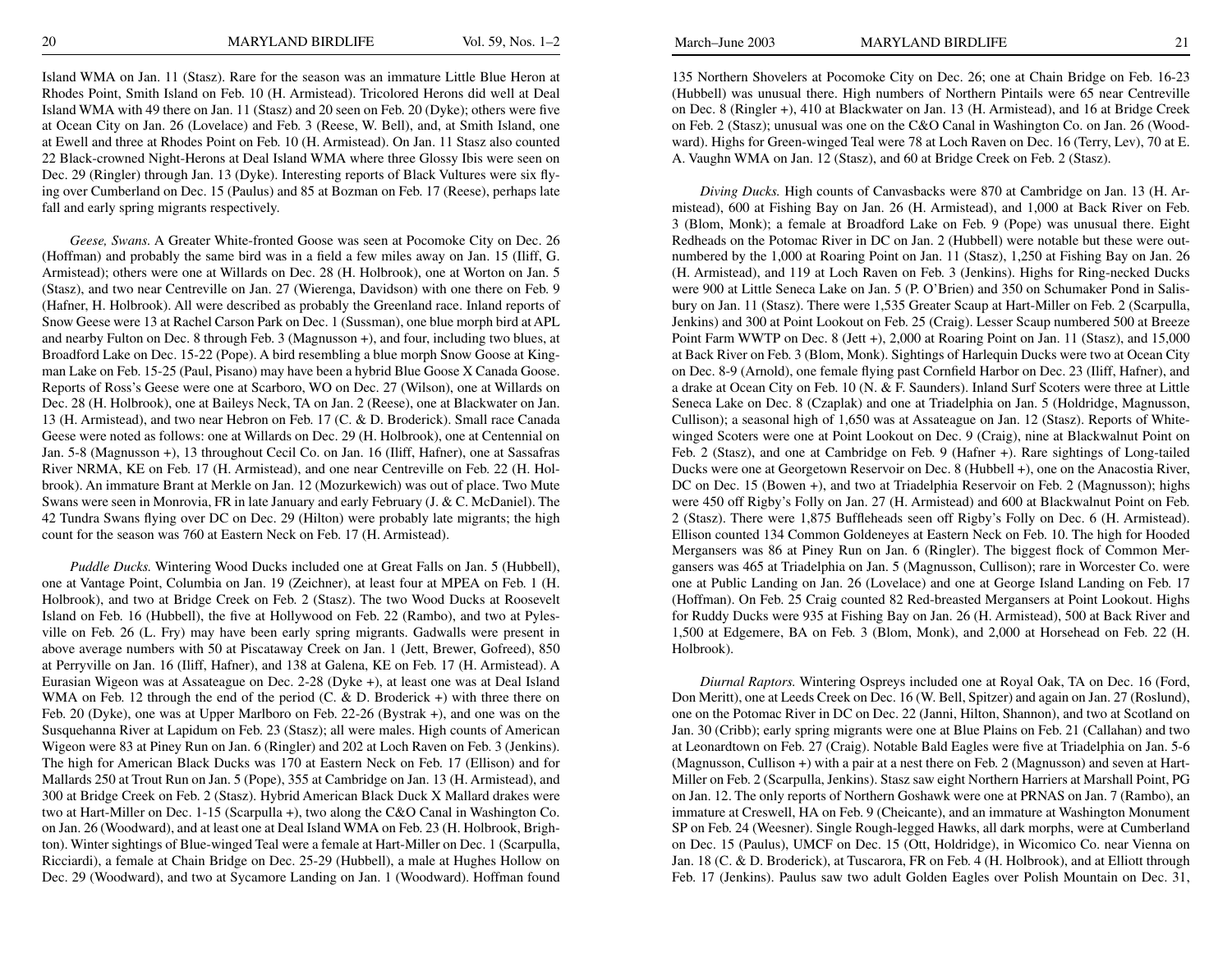one was near Cambridge on Jan. 25 (Balestri, Smyle, Shields), an immature was at Elliott on Jan. 26 (H. Armistead), and an adult was north of Centreville on Feb. 27 (Ellison). Reports of Merlins included three at Hains Point on Dec. 9 (Hilton), one at Point Lookout on Dec. 9 (Craig), one at Pikesville, BA on Dec. 31 (Costley), one at George Island Landing on Jan. 12 (Stasz), and one at Mystic Harbour on Feb. 10 (N. & F. Saunders). A Peregrine Falcon was seen at Wootons Landing on Dec. 9 (Milton) and another was at Kinder Farm Park on Jan. 1 (Farner, Brian Campbell).

*Pheasant, Turkeys, Rallids, Cranes.* Ring-necked Pheasant has declined markedly in most of the state and reports have become fewer as a result, so one at Thomas Run, HA on Dec. 23 (D. Webb) is notable. Conversely, sightings of Wild Turkeys have increased dramatically. Reports this season included 13 in Frederick Co. near Washington Monument SP on Dec. 1 (Weesner), 14 near Warfieldsburg, CL on Dec. 9 (fide Terry), 45 at Nanticoke on Jan. 11 (Stasz), 14 at Waddells Corner, CN on Jan. 11 (Engle), 21 near Stockton, WO on Jan. 29 (Sanford), 20 near Jug Bay on Feb. 12 (H. Holbrook), 16 near Bradenbaugh, HA on Feb. 18 (Jean & Kristen Kirkwood), and 41 near Bucktown, DO on Feb. 23 (H. Holbrook, Brighton). Eleven Clapper Rails were counted at Smith Island on Feb. 9 (H. Armistead). Single King Rails were heard near Savanna Lake, DO on Jan. 26 (H. Armistead) and at Bridge Creek on Feb. 2 (Stasz). A Virginia Rail was at Wetipquin, WI on Jan. 11 (Stasz) and two were heard at Easton on Jan. 29 (Roslund). Flocks of American Coots included 1,500 at Loch Raven on Dec. 9 (Jenkins), 450 at Deep Creek Lake on Dec. 15 (Pope), 375 at the mouth of Four Mile Run on Jan. 1 (Pisano), 300 at Piney Run on Jan. 6 (Ringler), and 700 at Swan Harbor Farm on Feb. 17 (Larkin). Two Sandhill Cranes were reported flying over Loch Raven on Dec. 17 by Carole Schreter, Adriana Masiarova, and Paula Warner.

*Shorebirds.* A Black-bellied Plover at Hart-Miller on Dec. 1 (Scarpulla, Ricciardi) was a late migrant. American Oystercatchers numbered 32 at Ocean City on Feb. 3 (Reese, W. Bell). Wintering Greater Yellowlegs were 28 at George Island Landing on Jan. 12 (Stasz), 31 at Bestpitch, DO on Jan. 13 (H. Armistead), three at Elliott on Jan. 26 (H. Armistead), four at Ocean City on Feb. 3 (Reese, W. Bell), one near Crisfield on Feb. 9 (H. Armistead), and one at Ewell on Feb. 10 (H. Armistead). Lesser Yellowlegs attempting to spend the winter included one at Jug Bay on Dec. 27 (Bystrak), five at Drawbridge, DO on Jan. 1 (Stasz), one at Bestpitch, DO on Jan. 13 (H. Armistead), 42 at Elliott on Feb. 9 (Stasz) with 30 there on Feb. 23 (H. Holbrook, Brighton), and two at Deal Island WMA on Feb. 26 (Stock). A Willet of the western subspecies was at Assateague on Feb. 16 (Stasz). A late Spotted Sandpiper was at Isle of Wight, WO on Dec. 28-29 (Ricciardi, Hamilton +). Two Ruddy Turnstones and 18 Purple Sandpipers were at Smith Island on Feb. 10 (H. Armistead). Sanderlings wintering on the Chesapeake included eight at Benoni Point, TA on Dec. 16 (H. Armistead, Ringler), nine at Smith Island on Feb. 10 (H. Armistead), 18 at Tilghman Island (with 25 Dunlins) on Feb. 11 (Wayne Brown), four at PRNAS on Feb. 13 (Craig), and 18 at Flag Ponds on Feb. 26 (Ripley). Three Least Sandpipers were at Ridgely on Dec. 15 (Stasz, Ricciardi +) and 14 were at Deal Island WMA on Feb. 23 (H. Holbrook, Brighton). Reports of Long-billed Dowitchers were three at Elliott on Jan. 26 (H. Armistead) with seven there on Feb. 9 (Stasz) and three at Shorters Wharf, DO on Feb. 9 (Lovelace). Notable reports of Common Snipe were 14 at Lilypons on Dec. 3 (Jenkins), 20 on the Chicamacomico River, DO on Dec. 21 (Jenkins), 10 at North Tract PRR on Dec. 23 (Feild), one at Kingman Lake on Jan. 16 (Paul), nine at Broad Creek on Jan. 26 (Shaffer +), and two at Sunshine, MO on Feb. 17 (Sussman). Arnold found six American Woodcocks at Annapolis Rock, HO on Feb. 12 and nine there on the 19th.

*Jaeger, Gulls.* A dark immature Pomarine Jaeger was seen at Ocean City on Jan. 12 (Stasz). Laughing Gulls lingered into this season in significant numbers and some may have

wintered. Seventeen were at Hart-Miller on Dec. 1 (Scarpulla, Ricciardi) with one there on Dec. 15 (Scarpulla, Jim Potyraj), two at Morgantown and one at Cobb Island on Dec. 8 (Jett +), 200 on the Anacostia River, DC on Dec. 9 (Hilton) with one remaining at Anacostia Park on Jan. 5 (Bowen), two at Upper Marlboro on Jan. 28 (Shaffer), one at Cambridge on Feb. 10 (N. & F. Saunders), and one at St. George Island, SM on Feb. 11 (Craig). On Dec. 8 late migrating Bonaparte's Gulls were seen in several widespread areas: five at Triadelphia (Schwarz), one at Breeze Point Farm WWTP (Jett +), one at Cumberland and six at Rocky Gap (Kiddy), and seven at Broadford Lake (Pope) followed by one at Loch Raven on Dec. 9 (Jenkins), 12 at Deal Island WMA on Dec. 29 (Ringler), and three at Anacostia Park on Dec. 29 (Hilton, Pisano). Local high counts of Ring-billed Gulls were 165 at Cumberland on Dec. 8 (Kiddy), 3,000 at Queenstown on Jan. 28 (Reese), and 3,000 at Beulah on Feb. 28 (H. Armistead). A first-winter California Gull was found at the Cecil County Landfill near North East on Feb. 9 (Blom, Scarpulla, Cullison). About 875 Herring Gulls were at Beulah on Feb. 28 (H. Armistead). Single first-winter Thayer's Gulls were seen at Upper Marlboro on Jan. 4 (Stasz) and Feb. 7 (Shaffer), at Salisbury on Jan. 15 (Iliff, G. Armistead), and at Beulah on Jan. 31 (Hafner) and Feb. 2 (Stasz). An adult Iceland Gull was at Upper Marlboro on Jan. 2 (Shaffer), a first-winter bird was at Salisbury on Jan. 11-24 (Stasz +), a third-winter bird was at Beulah on Jan. 25 (Iliff), and a first-winter bird was at Beulah on Feb. 9-28 (Hafner +). Lesser Black-backed Gulls were numerous, especially at landfills; notable sightings were an adult at Violettes Lock on Dec. 8 through Feb. 27 (Czaplak +), seven at Salisbury on Dec. 28 (C. & D. Broderick), two at Ocean City on Dec. 29 through Feb. 3 (H. Holbrook, Brighton +), three adults in DC at Kenilworth Park, River Terrace Park, and Georgetown Reservoir on Jan. 5 (Bowen), one adult at Eastern Neck on Jan. 13 (N. & F. Saunders), one at Westover, SO on Jan. 11 (Stasz), an adult at Horsehead on Jan. 14 (Davis), nine (three first-winter, two second-winter, four adults) at Salisbury on Jan. 24 (Iliff, Hafner), ten (six first-winter, one second-winter, one third-winter, two adults) at Beulah on Jan. 25 (Iliff), an adult at Jug Bay on Feb. 9 (Ricciardi), 12 (one second-winter, two third-winter, one fourth-winter, eight adults) at the Cecil County Landfill on Feb. 9 (Blom, Scarpulla, Cullison), two at Upper Marlboro and one first-winter at Jug Bay on Feb. 12 (H. Holbrook), and one adult at West Ocean City on Feb. 16 (P. Webb +). A first-winter bird that appeared to be a hybrid Herring Gull X Lesser Black-backed Gull was at Salisbury on Jan. 15-24 (Iliff, G. Armistead +). Single first-year and second-year Glaucous Gulls were at Salisbury on Dec. 16 (C. & D. Broderick) and an adult was there on Jan. 11 (Stasz). Other Glaucous Gulls, all single first-winter birds, were at Mystic Harbour on Dec. 27 (N. & F. Saunders), Upper Marlboro on Jan. 4 (Stasz), Beulah on Jan. 15 through Feb. 9 (Iliff, G. Armistead +), and Jug Bay on Feb. 9 (Ricciardi). The Kelp Gull at Sandgates, SM was seen throughout the period (many observers). An adult Black-legged Kittiwake was seen off Assateague on Jan. 12 (Stasz).

*Terns.* A Royal Tern at North Beach on Dec. 16 (Stasz) was very late; two at Ocean City on Feb. 3 (Reese, W. Bell) were the first for mid winter. Forster's Terns lingered in great numbers at Ocean City where 1,100 were found on the Dec. 28 CBC (fide Sheppard), 20 were seen there on Jan. 29 (Sanford) and 40 on Feb. 17 (Hoffman +). Elsewhere 20 Forster's were at Hart-Miller on Dec. 1 (Scarpulla, Ricciardi), nine at Morgantown on Dec. 8 (Jett +), eight at Tilghman Island on Dec. 23 (Reese), one at Eastern Neck on Jan. 25 (Balestri, Smyle, Shields) and on Feb. 10 (Ellison), one at Leonardtown on Feb. 8 (Craig), and six near Ragged Point, DO on Feb. 9 (Hafner, H. Holbrook, Brighton).

*Owls, Flickers.* A Barn Owl was seen at Bridge Creek on Feb. 2 (Stasz) and another was at Annapolis Rock, HO on Feb. 2 (Sheppard) and Feb. 16 (Ott, Holdridge). A Snowy Owl was seen at Garrett Heights Elementary School in Hamilton, BC on Dec. 27 (Landers +) and one was photographed at Assateague on Feb. 11 (N. & F. Saunders). Sheppard found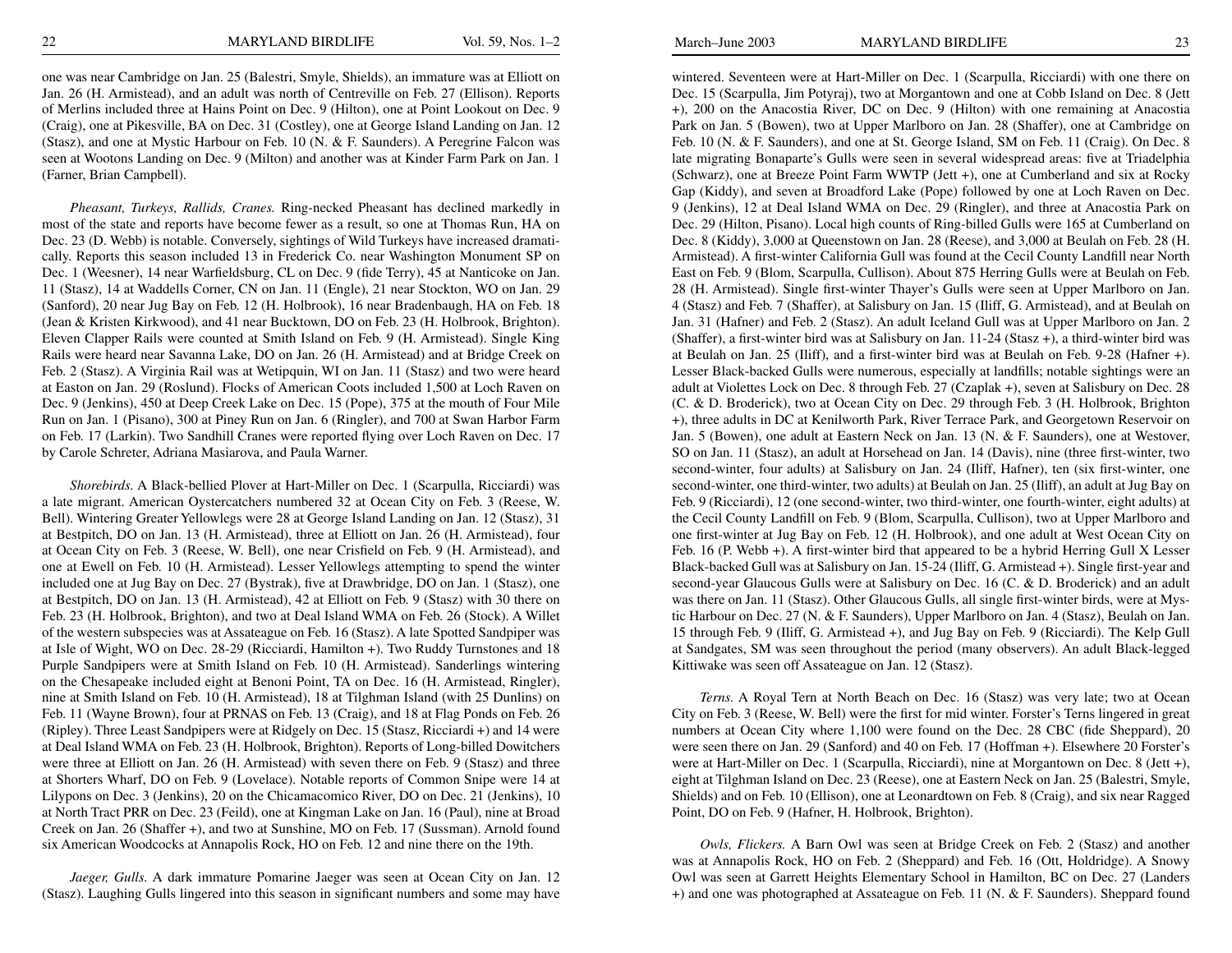three Long-eared Owls at Annapolis Rock, HO on Feb. 2 and four there on the 24th. Reports of Short-eared Owls included three at Shorters Wharf, DO on Dec. 1 (Arnold +), one at Deal Island WMA on Dec. 29 (Ringler) and Jan. 11 (Stasz), one at Marshall Point, PG on Dec. 12 (Stasz), one at Cherry Hill Park, BC on Jan. 22 (Costley), four at Elliott on Jan. 26 (H. Armistead), and one at Irish Grove on Feb. 19 (J. Martin). Reports of Northern Saw-whet Owls were all single birds: picked up at Dameron on Dec. 5 and later died (Bishop), near Triadelphia, HO on Dec. 8 (Magnusson), at Bowie on Jan. 1 (Fallon), at the National Wildlife Visitors Center, PG on Jan. 2 (Fallon), roadkill near Wye Mills, TA on Jan. 25 (Iliff), in Garrett Co. on Feb. 9 (Churchill), and at Assateague on Feb. 16 (Hoffman +). About 20 Northern Flickers were at Vessey's Orchard, SO on Jan. 15 (Iliff, G. Armistead).

*Flycatchers, Shrike, Corvids, Swallows.* Post-CBC Eastern Phoebes were single birds at the National Arboretum on Jan. 6 through Feb. 3 (Pisano +), Hughes Hollow on Jan. 6 through Feb. 17 (Hubbell +), Centennial on Jan. 7 (Farner), near Vessey's Orchard, SO on Jan. 15 (Iliff, G. Armistead), Parsonsburg on Jan. 22 (Pitney), St. Mary's River SP on Jan. 27 (Craig), Easton on Jan. 29 (Roslund), and near Beachville, SM on Feb. 28 (Craig). The latter bird may have been an early spring migrant. An Ash-throated Flycatcher was seen and photographed at Chesapeake Farms from Dec. 16 to late in the month (Gruber +). A Western Kingbird was at Eastern Neck on Dec. 9 through Jan. 27 (McCandless +). An adult Northern Shrike was at Finzel on Dec. 9-15 (Kiddy +). About 190 Fish Crows were at Beulah on Feb. 28 (H. Armistead). Paulus saw three Common Ravens at Cumberland on Dec. 15. The 13 Tree Swallows at Deal Island WMA on Dec. 29 (Ringler) were probably wintering but spring migration began early this year and the eight there on Feb. 12 (C. & D. Broderick) and two on Feb. 23 (H. Holbrook, Brighton) may have been in that category. Also likely spring migrants were three Tree Swallows at Jug Bay on Feb. 21 (Bystrak), four at Grove Neck WMA on Feb. 24 (Stasz), 30 at Violettes Lock on Feb. 27 (Czaplak), and 12 at Hughes Hollow on Mar. 3 (Sussman).

*Chickadee, Nuthatches, Wrens, Gnatcatcher.* The only out-of-range Black-capped Chickadee reported was near Frederick on Jan. 1 (Balestri). A White-breasted Nuthatch at Taylors Island on Jan. 1 (Stasz) was a rarity there. A Brown-headed Nuthatch heard at Jefferson Patterson Park on Jan. 28 (T. Bell) was north of its known range. Wintering House Wrens were one at Patuxent River Park, PG on Jan. 12 (Mozurkewich), one at Catonsville, BA through Feb. 7 (Blom), one at Harwood, AA on Feb. 23 (Kathie Lambert), and one at Kenilworth Park on Mar. 2 (Hubbell). Hilton and Shannon found a Marsh Wren singing at Kenilworth Aquatic Gardens on Dec. 1, five were at Wetipquin, WI on Jan. 11 (Stasz), and one was heard at Jug Bay on Feb. 22 (Bystrak). A tardy Blue-gray Gnatcatcher was at Perryville on Dec. 5 (Jenkins).

*Robins, Mimids, Pipits, Waxwings.* Concentrations of American Robins included 110 at St. Michaels on Jan. 5 (Reese) and 600 at PRNAS on Feb. 10 (Rambo). A robin seen at Parsonsburg on Jan. 24 (Iliff, Hafner) may have been of the black-backed subspecies nigrideus. Wintering Gray Catbirds included three at Hart-Miller on Dec. 29, one there on Jan. 26 (Scarpulla +), two at Kenilworth Aquatic Gardens on Jan. 2-5 (Hubbell +), one on the lower Susquehanna River, HA on Jan. 5 (Cheicante, Larkin), one at Centennial on Jan. 7 (Farner), one at Eastern Neck on Jan. 25 (Balestri, Smyle, Shields), and one at Point Lookout on Feb. 23 (P. Webb +). A Northern Mockingbird was seen at Oakland, GA for a couple of weeks to Dec. 5 (fide Pope). Reports of Brown Thrashers were one at Glenn Dale, PG on Dec. 4 (Beal), one at Cobb Island on Dec. 8 (Jett +), two at Hart-Miller on Dec. 29 (Scarpulla, Bystrak, Boltz), one at Parsonsburg through Jan. 3 (Pitney), one at Tunis Mills on Jan. 4 into March (Roslund), one at MPEA on Jan. 8 (H. Holbrook) and Feb. 17 (Ott), one at Rigby's Folly on Jan. 12 (H. Armistead), one at Schooley Mill Park on Jan. 30 (Craig Sholley), one at Point Lookout on Feb. 23 (P. Webb +), one at Preston, CN on Feb. 25-28 (Engle), and one at Upper Marlboro on Feb. 26 (Shaffer). Most surprising of all was a Brown Thrasher found at Mountain Lake Park on Dec. 15 that remained at least through Mar. 16 (Pope +). Flocks of American Pipits included 100 near Cambridge on Dec. 1 (Arnold +), 120 at UMCF on Dec. 15 (Ott, Holdridge), 28 at E. A. Vaughn WMA on Jan. 12 (Stasz), and 150 near Federalsburg on Jan. 20 (H. Holbrook). Flocks of Cedar Waxwings were 300 at Newburg, CH on Dec. 8 (Jett +), 120 at Chestertown on Jan. 31 (Ellison), and 200 at Hickory Ridge, Columbia on Feb. 3 (Pierce). A waxwing with an orange-tipped tail was seen at Columbia on Dec. 31 (Jeff Friedhoffer).

*Warblers, Tanager.* Reports of Orange-crowned Warblers were one at Cornfield Harbor on Dec. 23 (Iliff), one at Greenbury Point from Dec. 30 through Jan. 2 (fide Ricciardi), one near RFK Stadium, DC on Feb. 15 (Richard), and one at the National Arboretum on Feb. 9- 25 (Milton +). An immature Northern Parula was a surprise at Fort McHenry from Dec. 29 through Jan. 24 (Peters +). Post-CBC Pine Warblers were one near Federalsburg on Jan. 20 (H. Holbrook), two at Blackwater on Jan. 21 (H. Holbrook), one at Willards on Jan. 24 (Iliff, Hafner), one at Easton on Jan. 25 (Iliff), one at Smithville, CN on Feb. 9 (Lovelace), and one at Dameron through the season that grew to two or three singing on Feb. 14 (Craig), suggesting some migration had taken place. Migrant Pine Warblers elsewhere on Feb. 26 included one or two on the Mall, DC (Felley), several singing at Jefferson Patterson Park (T. Bell), and one at Flag Ponds (Ripley). Two Palm Warblers, at least one of which was a western, were at Kenilworth Park on Dec. 15 (Bowen), a western was near Rehobeth, SO on Jan. 15 (Iliff, G. Armistead), and six were in the Ocean City area on Feb. 3 (Reese, W. Bell). A Black-andwhite Warbler was seen at Heritage Island, DC on Jan. 25 (Kevin Brittingham). Wintering Common Yellowthroats were three at Hart-Miller on Dec. 29 (Scarpulla, Bystrak, Boltz), one at Anacostia Park on Jan. 2-5 (Hubbell +), two near Ellis Bay WMA, WI on Jan. 11 (Stasz), an immature male at Jug Bay on Feb. 22 (Bystrak), and one near Ridgely on Feb. 23 (Reese, Steilkie). A Yellow-breasted Chat was at the Congressional Cemetery, DC on Jan. 4 through Feb. 11 (Richard +) and one was at Lake Roland on Feb. 9 (E. & N. Kirschbaum). A male Western Tanager was at Sandy Spring, MO on Dec. 15-22 (Dave & Elaine Pardoe +).

*Sparrows.* Wintering Chipping Sparrows were one at the National Arboretum on Jan. 6 (Pisano +), 14 at West Friendship, HO on Jan. 6-8, six there on Feb. 18 (Cullison), two near Chingville on Jan. 12 (C. & T. Dew), 50 near Federalsburg on Jan. 20 (H. Holbrook), one at Blackwater on Jan. 21 (H. Holbrook), 43 at Parsonsburg on Jan. 24 (Iliff, Hafner), one at Eastern Neck on Feb. 17 (Ellison), and one near Ridgely on Feb. 23 (Reese, Steilkie). Rare in winter, a Vesper Sparrow was found near Shelltown, SO on Jan. 15 (Iliff, G. Armistead). About 50 Savannah Sparrows were at Dameron on Jan. 29 (Craig). Very rare in winter, a Grasshopper Sparrow was at E. A. Vaughn WMA on Dec. 30 and Feb. 17 (Hoffman). A Le Conte's Sparrow was once again at E. A. Vaughn WMA at least through Mar. 6 (Shaffer). Stasz found four Nelson's Sharp-tailed Sparrows and one Saltmarsh Sharp-tailed Sparrow at Taylors Landing on Jan. 12. A Seaside Sparrow was at Ewell on Feb. 9 (H. Armistead). High counts of Fox Sparrows were 17 at Point Lookout on Jan. 3 (Craig) and 22 at Meadowbrook on Feb. 16 (Ott). Craig estimated 250 Song Sparrows and 80 Swamp Sparrows at Dameron on Jan. 29. Wintering Lincoln's Sparrows were one at UMCF on Jan. 1 (Ott +), one at Taylors Island on Jan. 1 (Stasz), one at St. Mary's River SP on Jan. 27 (Craig), and one singing at MPEA on Jan. 29 (H. Holbrook). On Jan. 27 Craig also found about 250 White-throated Sparrows at St. Mary's River SP.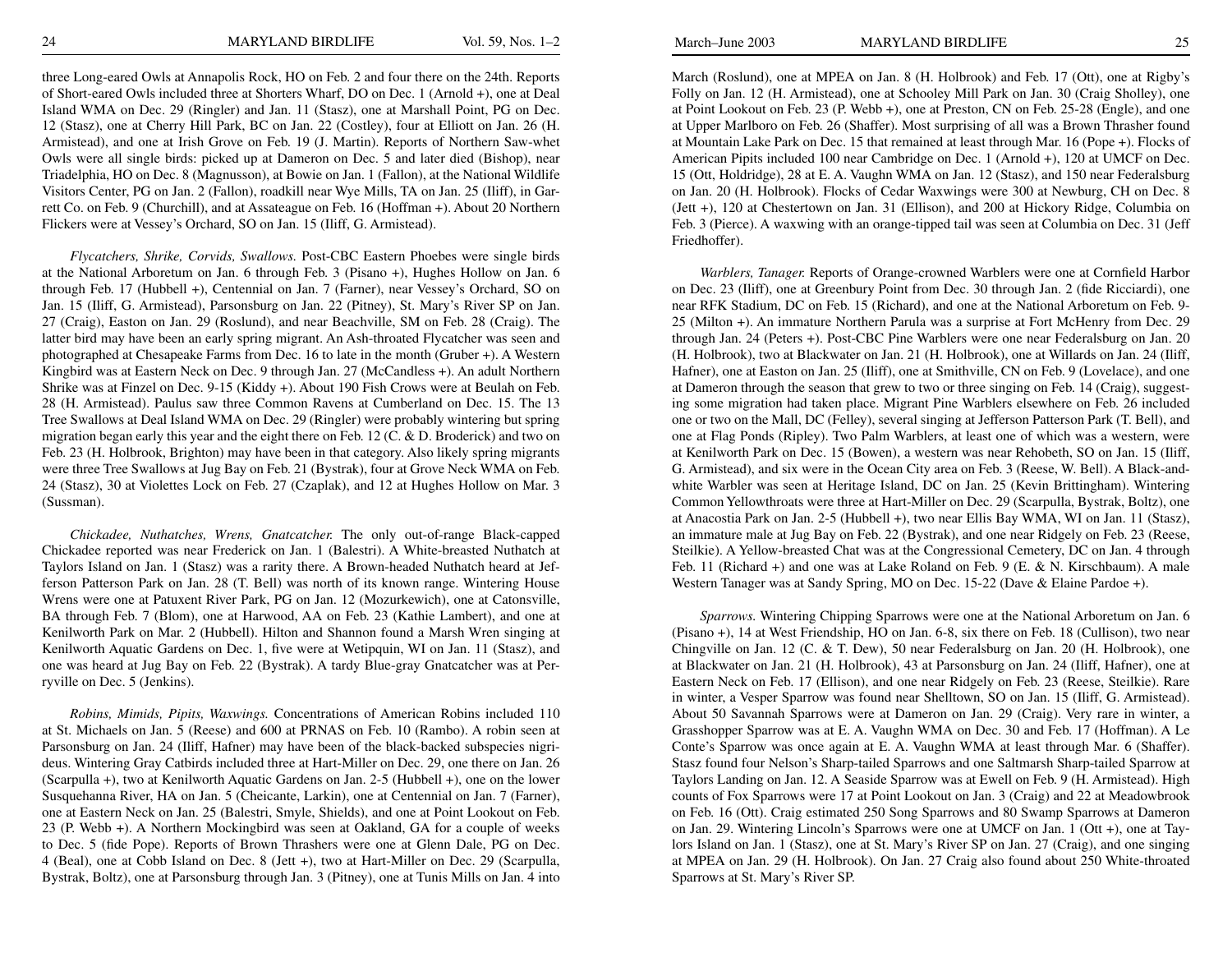*Juncos, Longspurs, Snow Buntings.* Unusual Dark-eyed Juncos were an Oregon type near Quantico, WI on Dec. 16 (C. & D. Broderick) and an otherwise normal junco with white wing bars at Centennial on Jan. 9 (H. Holbrook). Peak numbers of Lapland Longspurs were eight near Ridgely on Jan. 12 (Reese, Poet), at least 20 near Lilypons on Feb. 4 (H. Holbrook), and at least 32 at PRNAS on Feb. 13 (Craig). Most of the Snow Bunting reports were from December with 16 at PRNAS on the 1st (Rambo), 35 at Hart-Miller on the 9th (Hoffman +), two near Galena, KE on the 12th (Powell, Sollers), and 40 at Centreville on the 19th (Reese).

*Rose-breasted Grosbeak, Icterids.* An adult male Rose-breasted Grosbeak was at Greenbelt through Jan. 1 (M. Balzer). Eberly saw about 150 Rusty Blackbirds at Sycamore Landing on Dec. 16 and Czaplak found a female Brewer's Blackbird there on Dec. 18. Iliff and Hafner estimated 170,000 Common Grackles at Parsonsburg on Jan. 24. High counts of Boat-tailed Grackles were 190 at Deal Island WMA on Dec. 29 (Ringler) and 70 near Crisfield on Feb. 9 (H. Armistead). Wintering Baltimore Orioles were one at North Tract PRR on Dec. 23 (Feild), a female at Churchville, HA from Jan. 18 through the end of the period (Bill McIntosh), one at Glenn Dale, PG on Jan. 23-25 (Beal), an adult male near Bel Air on Feb. 8-10 (Eileen Frey), and one banded at Nanjemoy on Feb. 28 (Callahan).

*Cardueline Finches.* A male and two female White-winged Crossbills appeared at Hamilton, BC on Dec. 26 through Jan. 1 (fide Davis). Common Redpolls were scarce this winter with one near Rocky Gap on Dec. 1 (Kiddy), two at St. Inigoes, SM on Jan. 13 (Bishop), two at Leonardtown from Jan. 23 through Mar. 2 (Bev & Warren Walker +), and one at Wilde Lake on Feb. 12 (Zeichner). High counts of American Goldfinches were 350 at Tilghman Island on Dec. 2 (Reese) and 102 at Webster on Feb. 21 (D. Webb). Tops for Pine Siskins was 70 at Parsonsburg from Jan. 13 through Feb. 27 (Pitney). Droege heard an Evening Grosbeak at Queen Anne Bridge, PG on Feb. 10 where he had seen one two weeks before.

*Exotics.* A hybrid Greylag Goose x Canada Goose was at Piney Run on Jan. 6 (Ringler) and another was at Easton on Feb. 23 (H. Holbrook, Brighton). A Black Swan was seen on Chesapeake Bay near Wittman, TA on Dec. 16 (Willey) and Jan. 20 (Bob Palmer). The Silver Gull was once again seen at Upper Marlboro on Dec. 25 (Bystrak).

## **SPRING MIGRATION: MARCH 1–MAY 31, 2002**

Dry conditions continued into spring. With favorable weather prevailing, there were many early arrivals this year and the passerine migration ended very quickly in May.

*Loons, Grebes.* Interesting reports of Red-throated Loons were one at Bushwood Wharf, SM on Mar. 2 (Stasz), one at Myrtle Point Park, CH on Mar. 16 (F. Burggraf), one at Jug Bay on Mar. 20 and several at Chesapeake Beach on Mar. 24 (Bystrak), 125 at Ocean City on Apr. 1 (Reese), six at Eastern Neck on Apr. 7 (Ellison) with two remaining on Apr. 27 (Stasz), 16 at Fort Smallwood on Apr. 20 (Ricciardi +), one flying over Robbins, DO on May 4 (H. Armistead), and one at North Beach on May 15 (Stasz). Common Loons were on the move early this year with 157 seen on Tangier Sound off Deal Point, SO on Mar. 7 (H. Armistead). Single early migrant Common Loons were at Chapman's Landing, CH on Mar. 16 (Milton), Loch Raven on Mar. 17 (Terry), and Rocky Gap on Mar. 22 (Stasz, Iliff). Common Loons are frequently seen making overflights in the spring and these included 17 at Belcamp on Mar. 9, 24 there on Apr. 18, and 23 on Apr. 19 (Blom), and a high of 310 at Schooley Mill Park on Apr.

20 (Olson). Stasz saw single late Common Loons on May 27 at St. George Island and Abells Wharf, SM. Highs for Pied-billed Grebes were 25 at Piney Run on Mar. 3 (Stasz, Hafner), 55 at Loch Raven on Mar. 15 (Jenkins), and 16 at Little Seneca Lake on Mar. 31 (Stasz); one near Oakland, GA on May 22 (Iliff +) was late. Peak numbers of Horned Grebes were 20 at Greenbrier SP, 20 at Little Meadows Lake, and 23 at Rocky Gap on Mar. 25 (Stasz, Iliff), 55 at Point Lookout on Apr. 11 (Atwood +), 30 at Hains Point on Apr. 13 (Pisano +), 34 at Fort Smallwood on Apr. 14 (Ricciardi +), and 30 at Rigby's Folly on Apr. 14 (H. Armistead). The Red-necked Grebe sightings this spring were three at Bushwood Wharf, SM on Mar. 2 and one at North Beach on Mar. 19 (Stasz). Single Eared Grebes were seen at Assateague on Mar. 24 (R. Holbrook), Hains Point on Apr. 13 (Pisano +), and Poplar Island on May 22 (Iliff +).

*Shearwater, Gannets, Pelicans.* A Sooty Shearwater was seen at Ocean City Inlet on May 22 (Iliff +). Large numbers of Northern Gannets penetrated far into Chesapeake Bay this spring. On Mar. 21 Stasz counted 41 off North Beach and estimated 250 across the bay off Blackwalnut Point. On Mar. 23 Craig saw 100 gannets at Point Lookout and on Mar. 24 Bystrak estimated 1,000 streaming past Chesapeake Beach. Other bay-region sightings included one off Coltons Point, SM on Mar. 2 (Stasz), one off Deal Island, SO on Mar. 7 (H. Armistead), three at Cambridge on Mar. 22 (Willey), 13 off Rigby's Folly on Mar. 24 and seven there on Apr. 14 (H. Armistead), 79 at St. Michaels on Mar. 27 (Roslund) and five there on Apr. 9 (Steilkie), six off Scientists Cliffs on Mar. 29 (Hamilton), nine at the Queen Anne's Co. side of the Bay Bridge on Apr. 5 (Crabtree) and at least 30 on the Anne Arundel Co. side on Apr. 6 (Hafner), two at Morgantown and two at Cobb Island on Apr. 6 (Jett, Brewer, Gofreed), and 75 off Terrapin on Apr. 7 (Reese, B. & K. Harris). Late reports were three at North Beach on Apr. 15 (Stasz), one near the Bay Bridge in Anne Arundel Co. on Apr. 21 (Dave Kidwell), one at Smith Island on Apr. 27 (Reese, Allen), and 20 at Ocean City on May 24 (M. O'Brien +). Brown Pelicans arrived early and were frequently reported in Chesapeake Bay including five at Bivalve on Mar. 16 (Stasz), one at Cambridge on Mar. 22 (Willey), 65 at Smith Island on Apr. 27 (Reese, Allen), 325 near Barren Island on May 11 (H. Armistead, Baughman), and 96 at Bodkin Island on May 24 (Ellison +).

*Cormorants, Anhingas.* Double-crested Cormorants wintered in significant numbers and there were many sightings in early spring that may have been these birds as well as early migrants. In the Chesapeake Bay region there were five at Chaptico Wharf and 28 at Wicomico Shores, SM on Mar. 2 (Stasz), two at Quaker Neck Landing, KE on Mar. 2 (Ellison), 145 sitting on offshore structures on Monie Bay, SO on Mar. 7 (H. Armistead), 38 at Bivalve on Mar. 16 (Stasz), 156 at Eastern Neck on Apr. 7 (Ellison), 720 at Point Lookout on Apr. 11 (Atwood +), 250 at Smith Island on Apr. 27 (Reese, Allen), 222 at Hart-Miller on May 4 (Ricciardi +), and 10 at Beauvue and 15 at St. George Island, SM on May 27 (Stasz). On the Potomac River 100 were at Morgantown on Mar. 9 (Jett, Brewer), one at Fletchers Boathouse on Mar. 13 (Hubbell), 150 at Hains Point on Mar. 24 (Pisano), 26 at Nolands Ferry and 23 at Sandy Hook on Apr. 13 (Stasz), and three at Seneca on May 31 (Stasz). On the Susquehanna River there were 500 at Conowingo Dam on Apr. 12 (Blom, Monk). Inland cormorant reports included six at Triadelphia Reservoir on Mar. 16 (Arnold +) and 87 there on Apr. 9 (Solem, Tufts), 52 at Broadford Lake on Apr. 13 (Pope), two at Upper Marlboro on May 31 (Shaffer), and one at Pylesville on June 1 (J. & L. Fry). On the coast 22 Double-crested Cormorants were at Ocean City on Mar. 10 (Arnold, DeCarli), 1,000 in the Ocean City area on Apr. 26 (Reese, Allen), and 900 flying north past Assateague on Apr. 27 (Shaffer). The few reports of Great Cormorants were one immature at Hains Point on Mar. 23 (Czaplak), a breeding-plumaged adult at Ocean City from Mar. 28 to Apr. 1 (C. Harris +), and a second bird there on Apr. 1 (Reese). Single Anhingas were reported soaring over Upper Marlboro on Apr. 3 (Shaffer) and Assateague on May 25 (Marko).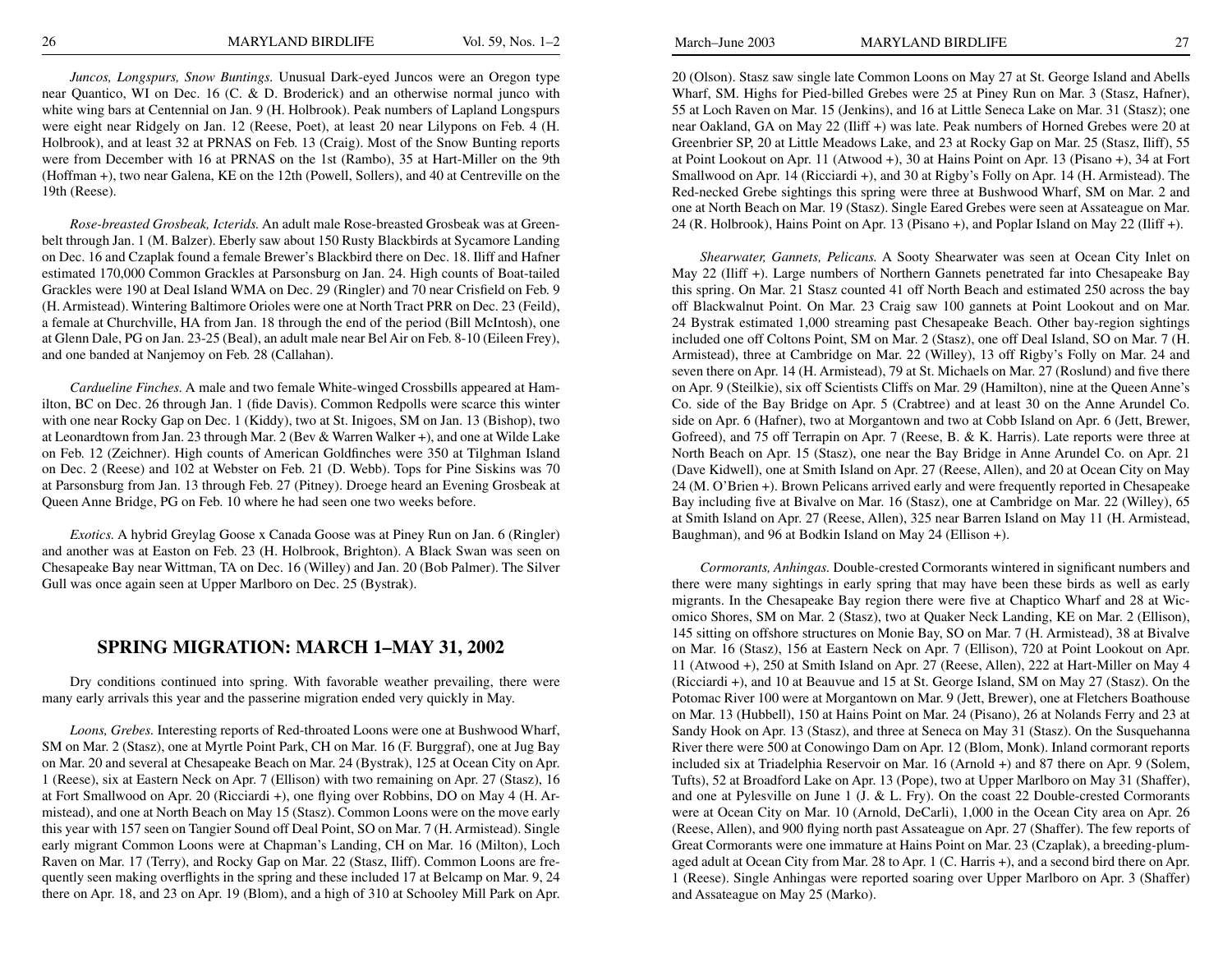*Herons, Ibis.* Single American Bitterns were at UMCF from Mar. 8 through Apr. 20 (Ott +), Plum Tree Path, HO on Mar. 30 (Ott), Meadowbrook on Apr. 13 (Ott), David Force WMA, HO on Apr. 13-27 (Cullison +), Bowie on Apr. 15 (Fallon), Patapsco Valley SP, HO on Apr. 15 (Maloney), Easton on Apr. 18 (Stasz), Kenilworth Aquatic Gardens on Apr. 20 (Milton), Hughes Hollow on May 1 (Simonson), and Deal Island WMA on May 20 (Stasz). The only reports of Least Bitterns were one at Patuxent River Park, PG on May 4 (Shaffer), two heard at Merkle on May 6 (Mozurkewich, Fallon, Shaffer), two at Deal Island WMA on May 20 (Stasz), and one at Hughes Hollow on May 31 (Stasz). Migrant Great Blue Herons on Mar. 24 were 29 at Fort Smallwood (Ricciardi +) and 20 flying over Swallow Falls (Stasz, Iliff). Early migrant Great Egrets were one at Coveys Landing, CN/TA on Mar. 9 (Stasz), one at St. Michaels on Mar. 15 (Steilkie), four at Kenilworth Aquatic Gardens on Mar. 15 (Pisano), two flying over Dans Mountain on Mar. 24 (Stasz), two flying over Swallow Falls on Mar. 24 (Stasz, Iliff), two at Fort Smallwood on Mar. 27 (Ricciardi +), and one at Harford Glen from Mar. 30 through Apr. 7 (Cheicante). Other inland reports were one at Lilypons on Mar. 31, three there on May 26 (Stasz), one at Piney Reservoir on Apr. 2 (Brewer), and two at Little Seneca Lake on Apr. 7 (Wilson). Other Great Egrets of note were seven at Mariner Point Park on May 7 (Blom, Monk), 133 at Blackwater on May 11 (Willey), and one at North Point SP on May 25 (Stasz, Boyd, Iliff). The most interesting reports of Snowy Egrets were one at Jesterville, WI on Mar. 16 (Stasz), three at North Beach on Mar. 21 (Stasz), one at Fletchers Boathouse on Apr. 11 (Fischer), one at Dameron on Apr. 12 (Craig), and 45 at Blackwater on May 11 (Willey). Two Little Blue Herons were seen at Fort Smallwood on Apr. 5 (Ricciardi +), one at Leeds Creek on Apr. 12 (Roslund), one at Elms Beach on Apr. 14 (Craig), one at North Beach on Apr. 15 (Stasz), an immature at Kenilworth Aquatic Gardens on Apr. 16 (Paul), one flying over Upper Marlboro on May 6 (Mozurkewich, Fallon, Shaffer), and an adult at Broadford Lake, where very rare, on May 19 (Iliff). Tricolored Herons numbered nine at Deal Island WMA on Mar. 10 (Arnold, DeCarli), 30 at Smith Island on Apr. 27 (Reese, Allen), and one at Hains Point on May 18 (Janni, Hilton, Pisano). Reports of Cattle Egrets included at least two on Cox Neck, QA on Apr. 2 (Crabtree), two at Scotland on Apr. 18 (Craig), six at Claiborne on Apr. 18 (Reese), one at Fulton on May 23-24 (H. Holbrook), two at North Point SP on May 25 (Stasz, Boyd, Iliff), and 20 near Crofton, AA on May 27 (Al Haury). Early Green Herons were single birds at Port Tobacco on Apr. 11 (Stasz), Ashton on Apr. 14 (Sussman), Upper Marlboro on Apr. 15 (Shaffer), and Fletchers Boathouse on Apr. 17 (Hubbell). Four Black-crowned Night-Herons were at Fairmount WMA on Mar. 7 (H. Armistead). Early Yellow-crowned Night-Herons were one at Hains Point on Mar. 24 (Pisano), three at Sligo Creek, MO on Mar. 25, seven there on Apr. 2 (Stock), one at Wyman Park, BC on Mar. 25 (Shireen Gonzaga) and seven there on Apr. 5 (E. & N. Kirschbaum), and two at Hughes Hollow from Apr. 2 through May 27 (Dacol +); others of note were two on lower Rock Creek in DC on Apr. 14 (Ryan), one on Roosevelt Island on Apr. 20 (Paul Walsh), 30 at Smith Island on Apr. 27 (Reese, Allen), and one at Glen Artney, HO on May 22 (Arnold). Notable Glossy Ibis were one at Blackwater on Mar. 24 (H. Armistead, Barbara Albert), 17 at Newcomb, TA on Mar. 30 (Steilkie), one at Mount Calvert on Mar. 30 (Shaffer +), three at Sparrows Point, BA on Apr. 16 (Dodson), two at Terrapin on May 2 (Mark Schilling), and one at Fort McHenry on May 22 (Peters +).

*Vultures.* Stasz and Hafner noted a pair of Black Vultures in courtship flight on Mar. 3 at Lake Linganore, FR. Rare in Western Maryland, single Black Vultures were seen along the New Germany Road, GA on Mar. 23 and at Pinto, AL on Mar. 25 by Iliff and Stasz, and near the Paw Paw Tunnel, AL on May 11 (Stasz, Boyd). Roslund saw a Black Vulture nest with two young on Apr. 23 in a Talbot Co. duck blind. An apparent albino Turkey Vulture was seen

east of Chestertown, KE on Mar. 24 (William Bruther). Blom counted 26 migrant Turkey Vultures on Apr. 2 at Belcamp.

*Geese, Swans.* A blue morph Snow Goose at Little Meadows Lake from Mar. 23 through Apr. 3 (Churchill +) was unusual there. Four Snow Geese at Ocean Pines on May 18 (Stasz, Hafner), three at Hurlock on May 20 (Stasz), and one at Crofton, AA on May 27 (Shaffer) may have tried summering locally. The only late Ross's Goose was near Centreville on May 2-7 (Atwood +). About 2,000 Canada Geese remained at Piney Run on Mar. 3 (Stasz, Hafner) and a partial albino with normal head and neck but the remainder of the bird white was at Deal Island WMA on Mar. 7 (H. Armistead). Tim Ray found the earliest brood of Canada Geese on Apr. 2, four downy young at Goddard Space Flight Center, PG. A small race Canada Goose was near Centreville on Mar. 2-7 (Atwood +) and two were at Blackwater on Mar. 2 (H. Armistead). Now rare on Chesapeake Bay in spring, two Brant were at Hooper Island on May 4 (H. Armistead). On Mar. 13-14 Shaffer observed the pair of Mute Swans at Upper Marlboro nest-building. The last concentrations of Tundra Swans were 1,640 at Deal Island WMA on Mar. 7 (H. Armistead) and 630 at Eastern Neck on Mar. 10 (Ellison); the largest flight observed was 1,200 in five flocks over Belcamp on Mar. 9 (Blom). A Tundra Swan on the Potomac River, DC on May 26-27 (Pisano +) was a straggler.

*Puddle Ducks.* High numbers of Wood Ducks were 42 at Wootons Landing on Mar. 5 (Stasz) and 60 at Upper Marlboro on Mar. 24 (Jett, Brewer). The first brood of Wood Ducks was of five downy young at Little Falls Dam, MO on Mar. 26 (Czaplak). The 160 Gadwalls at Deal Island WMA on Mar. 7 (H. Armistead) were the high for the season, and late birds were four at Hart-Miller on May 25 (Scarpulla +) and one at Havre de Grace on May 29 (D. Webb). A female Eurasian Wigeon was picked out of 45 American Wigeons on a farm pond near Lisbon, HO on Mar. 3 (Stasz, Hafner), and a drake Eurasian Wigeon returned to Upper Marlboro on Mar. 23-30 (Bystrak +). Harry Armistead found the largest flock of American Wigeons on Mar. 7 with 1,200 at Deal Island WMA. Large numbers of American Black Ducks included 150 at Pomonkey Creek on Mar. 7 (Jett), 360 at Deal Island WMA and 80 at Fairmount WMA on Mar. 7 (H. Armistead), and 500 at Assateague on Mar. 9 (Arnold, DeCarli); at Elliott Island on May 4 a female was shepherding eight downy young (H. Armistead). Early nestings of Mallards produced nine downy young at Kenilworth Aquatic Gardens on Apr. 6 (Hubbell), nine downy young at Federalsburg on Apr. 6 (Stasz, Hafner), and eight downy young at North Beach on Apr. 10 (Stasz). A hybrid American Black Duck X Mallard was at UMCF on Mar. 3 (Stasz, Hafner). Early Blue-winged Teal on Mar. 7 were two at Pomonkey Creek (Jett) and two at Deal Island WMA plus three at Fairmount WMA (H. Armistead); late migrants were one at Goddard Space Flight Center, PG on May 20 (Pierce), a male at Terrapin on May 24 (Stasz), and one at Poplar Island on May 31 (Reese). Flocks of Northern Shovelers included 40 at Chesapeake Farms on Mar. 3 (Ellison), 150 at Hurlock on Mar. 9 (Arnold, DeCarli), and 150 at Deal Island WMA on Mar. 10 (Arnold, DeCarli) down to nine there on Apr. 20 (Stasz); a late one was at Hart-Miller on May 4 (Ricciardi +). Migrant Northern Pintails included 55 at Cliffs City Landing and 60 at Chesapeake Farms on Mar. 3 (Ellison), 160 at Deal Island WMA on Mar. 7 (H. Armistead), and 275 at Blackwater on Mar. 14 (H. Armistead) but a drake there on May 20 (Stasz) was very late. Green-winged Teal numbered 68 on Broad Neck, KE on Mar. 3 (Ellison), 560 at Deal Island WMA and 225 at Fairmount WMA on Mar. 7 (H. Armistead), 75 at Tanyard on Mar. 9 (Stasz), 53 at Jesterville, WI and 50 at Bridge Creek on Mar. 16 (Stasz), and 225 at Blackwater on Apr. 7 (H. Armistead); a pair lingered at North Beach on May 10-20 (Stasz).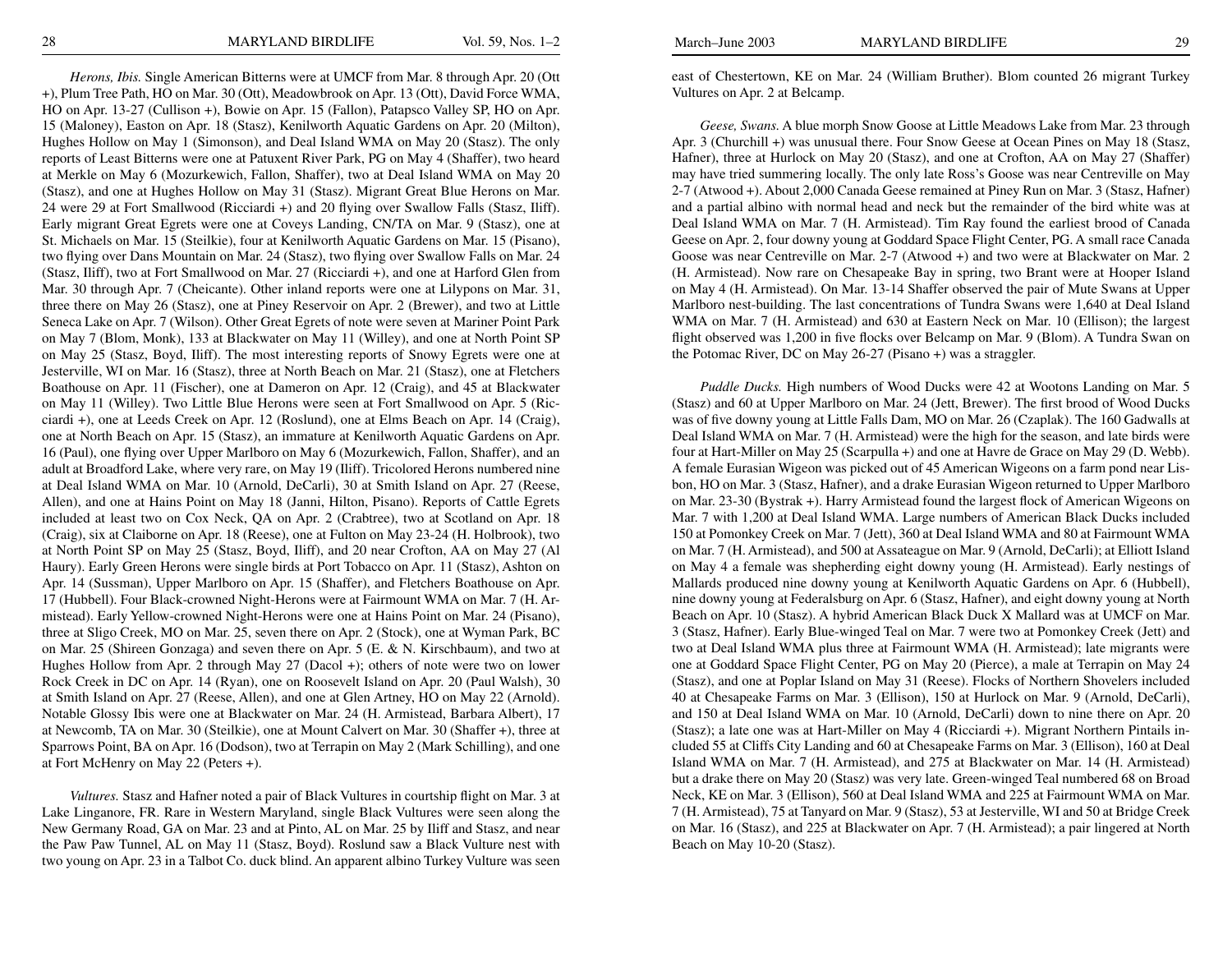*Diving Ducks.* About 3,000 Canvasbacks were massed in Bolingbroke Creek, TA on Mar. 17 (Reese, Shirley Bailey); late was a male at Hart-Miller on May 4-18 (Scarpulla +). High counts of Ring-necked Ducks were 85 at Queenstown on Mar. 7 (Reese), 100 on the Potomac River above Great Falls on Mar. 23 (Fischer), and 505 at Broadford Lake plus 90 at McHenry, GA on Mar. 23 (Stasz, Iliff). A pair of Ring-necks lingered at Piney Run on May 11-21 (Ringler) and one was on Broadford Lake on May 22 (Farnsworth +). Concentrations of Greater Scaup were 2,000 at Kent Narrows on Mar. 9 (Arnold, DeCarli) and 1,200 off Chapmans Landing, CH on Mar. 16 (Milton). Other notable reports of Greaters were one on the Potomac River off Gravelly Point in DC on Mar. 23 (Pisano), 12 at Little Meadows Lake and five at Rocky Gap on Mar. 25 (Stasz, Iliff), three at Hains Point on Apr. 13 (Pisano), and two at Hart-Miller on May 4 (Ricciardi +). Lesser Scaup included 1,370 at Cliffs City Landing on Mar. 3 (Ellison), 200 at Broadford Lake on Mar. 22 (Pope), 41 at Rocky Gap on Mar. 25 (Stasz, Iliff), and 800 on the Gunpowder River, BA on Mar. 30 (Stasz); late were two at Hart-Miller on May 18 (Scarpulla, D. Burggraf). Two Harlequin Ducks, an adult male and an immature male, were at Point Lookout on Apr. 22 (Sigrid Stiles, Craig). Concentrations of Surf Scoters were 2,345 on Tangier Sound on Mar. 7 (H. Armistead), 4,000 off Rigby's Folly on Mar. 14 and 2,035 there on Apr. 14 (H. Armistead), and 2,000 at Chesapeake Beach on Mar. 24 (Bystrak); the only one inland was at Violettes Lock on Apr. 3 (Czaplak). Stasz noted single White-winged Scoters at Cambridge on Mar. 9 and at North Beach on Apr. 23. The only reports of Black Scoters were six at Ocean City on Apr. 1 (Reese) and two at North Beach on Apr. 15 (Stasz). The 1,100 Long-tailed Ducks on Tangier Sound on Mar. 7 and 3,000 off Rigby's Folly on Mar. 14 (H. Armistead) were the only large flocks reported. Inland sightings of Long-tails were numerous with one at Greenbrier SP on Mar. 9 (Weesner), a female at Georgetown Reservoir on Mar. 16 (C. Harris, Hubbell), 13 at Triadelphia on Mar. 25 (Jenkins), two at Little Meadows Lake and two at Piney Reservoir on Mar. 25 (Stasz, Iliff), one at Jug Bay on Mar. 27 (Bystrak), two at Lapidum on Mar. 30 (Stasz +), two at Little Seneca Lake on Mar. 31 (Stasz), and one at Hunting Creek Lake, FR on Mar. 31 (Stasz). Iliff and party found 75 Surf Scoters, eight White-winged Scoters, and two Long-tailed Ducks at Poplar Island on May 22. High counts of Buffleheads were 115 at Tangier Sound on Mar. 7 (H. Armistead), 150 at Cobb Island on Mar. 9 (Jett, Brewer), 200 at Assateague on Mar. 9 (Arnold, DeCarli), 1,750 off Rigby's Folly on Mar. 14 (H. Armistead), 96 at Eastern Neck on Apr. 7 (Ellison), 350 at North Beach on Apr. 10 (Stasz), 260 at Point Lookout on Apr. 11 (Atwood +), and 75 at Hains Point on Apr. 13 (Pisano); late birds were an immature male at Hog Island, QA on May 24 (Ellison +) and a female at North Beach on May 25 (Stasz). Highs for Common Goldeneye were a modest 75 at Tangier Sound on Mar. 7 (H. Armistead) and 100 at Kent Narrows on Mar. 9 (Arnold, DeCarli). About 100 Hooded Mergansers were at Piney Run on Mar. 3 (Stasz, Hafner) and 68 at Little Meadows Lake on Mar. 22 (Stasz, Iliff). Frank McGillvary found a Hooded Merganser nest with eggs and young at Beltsville on Apr.8 and Solem saw a female Hooded Merganser with five downy young at Deep Run, HO on May 1; single females were near Oakland, GA on May 20 (Iliff), at Lake Elkhorn on May 20 (Neri), and at Hughes Hollow on May 21 (Woodward), and two females were at Broadford Lake on May 22 (Iliff +). Schwarz tallied 212 Common Mergansers at Brighton Dam on Mar. 6; elsewhere 36 were at Blackwater on Mar. 14 (H. Armistead), 40 at Loch Raven on Mar. 15 (Jenkins), and two flying over Dameron on Apr. 18 (Craig, Bishop). Highs for Red-breasted Mergansers were 90 at Chaptico Wharf, SM on Mar. 2 (Stasz), 80 at Cliffs City Landing on Mar. 2 (Ellison), 75 at Rigby's Folly on Mar. 14 (H. Armistead), 42 at Broadford Lake on Mar. 16 (Pope), and 17 at Hains Point on Mar. 24 (Pisano); late were one at Seneca on May 15 (Bowen) and a female at Fort McHenry on May 26 (Stasz). Stasz found 800 Ruddy Ducks at Chaptico Wharf and 2,000 at Wicomico Shores, SM on Mar. 2 and 400 were at Cliffs City Landing the same day (Ellison), 400 were at Hurlock on Mar. 9 (Arnold, DeCarli), 300 were at Morgantown on Apr. 6 (Jett, Brewer, Gofreed), 300 were at Chapel Point, CH on Apr. 11 (Stasz), and 130 were at Eastern Neck on Apr. 21 (Ellison, N. Martin). Lingering Ruddy Ducks that may have continued into the summer were three at Berlin on May 18 (Stasz, Hafner), two at Chesapeake Farms on May 19 (Ellison), three at Hurlock on May 20 (Stasz), three at Little Meadows Lake on May 22 (Iliff +), one at Great Oak Pond on May 27 (Ellison), and two at Poplar Island on May 31 (Reese).

*Diurnal Raptors.* Early Ospreys included two at Leonardtown on Mar. 1 (Craig), two at Coltons Point, SM on Mar. 2 (Stasz), one at Neavitt, TA on Mar. 6 (Reese), one at Kent Island on Mar. 8 (Crabtree), and inland one at Centennial on Mar. 23 (Wright), one at Loch Raven on Mar. 24 (Lev, Terry), and one at Piney Reservoir on Apr. 2 (Brewer +); a late migrant was at Lake Kittamaqundi on May 25 (Neri). Single adult Mississippi Kites were identified at APL on Apr. 11 (Harvey) and at Scotland on Apr. 22 (Cribb). An adult Bald Eagle was at Piney Reservoir on Mar. 22 (Stasz, Iliff) and six immatures were seen at Jug Bay on Mar. 24 (Bystrak). On Mar. 7 there were 11 Northern Harriers seen at Deal Island WMA and another five were at Fairmount WMA (H. Armistead). Blom counted 23 Sharp-shinned Hawks migrating over Belcamp on Apr. 19. The only migrant Northern Goshawk was at Bel Air, HA on Mar. 3 (Bill Pfingsten); a pair was on territory in Garrett Co. on May 10-11 (Pope). Dyke saw two early Broad-winged Hawks at Nassawango Creek, WO on Apr. 2 and Wilkerson saw 40 migrants at APL on Apr. 17. The last Rough-legged Hawks of the season were a dark morph at Shorters Wharf, DO on Mar. 14 (H. Armistead) and one at Elliott Island on Mar. 16 (Czaplak, Todd). Reports of Golden Eagles were one at Elliott Island on Mar. 16 (Czaplak, Todd), one migrating along Backbone Mountain at Aaron Run on Mar. 24 (Iliff, Stasz), and an immature over Belcamp on Apr. 2 (Blom). Reports of Merlins were numerous but all single birds at Broad Neck Landing, KE on Mar. 3 (Ellison), at Assateague on Mar. 9 (Arnold, DeCarli), at Easton on Mar. 9 (Stasz), at Fort McHenry on Mar. 11 (Peters, Costley), at Greenbury Point on Mar. 21 (Bystrak), near Upper Marlboro on Mar. 26 (Shaffer), at Port Republic, CT on Apr. 2 (Hamilton), at Rhodesdale, DO on Apr. 6 (Stasz, Hafner), at Dameron on Apr. 12 (Craig), at Greenbelt on Apr. 14 (Jack Saba +), at PRNAS on Apr. 16 (Rambo), at Catonsville, BA on Apr. 17 (Arnold), at Belcamp on Apr. 19 and 20 (Blom), at Boyds, MO on Apr. 25 (Simonson), near Pickering Creek on Apr. 26 (Stasz), at Peacock Corner, KE on Apr. 27 (Stasz), and near Blackwater on May 4 (H. Armistead). Single Peregrine Falcons were at E. A. Vaughn WMA on Mar. 2 (H. Holbrook), at Columbia on Apr. 4 (E. Metter), and north of Eastern Neck NWR on Apr. 7 (Ellison).

*Upland Game Birds, Rallids, Cranes.* In Calvert Co. single Ring-necked Pheasants were seen at the American Chestnut Land Trust on Mar. 29 (Leslie Starr, Joe Turner) and at Scientists Cliffs on Mar. 30 (Dan & Leigh Hamilton). On Apr. 1 Reese saw five Wild Turkeys at Bozman. A Northern Bobwhite was heard at Kenilworth Park on May 24-25 (Pisano +) and one was at Monrovia, FR on May 25 (Joe McDaniel). Stasz heard two Black Rails at Elliott Island on Apr. 19 and four were there on May 21 (M. O'Brien +); others were one at Truitts Landing on Apr. 20 (Stasz) and one heard at Aberdeen Proving Ground on May 11 (D. Webb, Dave Ziolkowski). On Mar. 7 Harry Armistead found three Clapper Rails at Deal Island WMA and one at Fairmount WMA; on Apr. 19 in Wicomico Co. Stasz found two at Ellis Bay WMA and one at Jesterville. Reports of King Rails were eight at Elliott and one at Bridge Creek on Apr. 19 (Stasz), two at Easton and three at Tanyard on Apr. 21 (Stasz), one at Point Lookout on Apr. 25 (Rambo), one at Wootons Landing on Apr. 27 (Fallon +), and one at Eastern Neck on Apr. 27 (Stasz). Notable reports of Virginia Rails were one at Wootons Landing on Mar. 5 (Stasz), one at Fort McHenry on Mar. 6 (Peters +), three at Eastern Neck on Mar. 15 (Ellison), one at Pinto Marsh, AL on Apr. 14 (Churchill), 14 at Elliott and one at Bridge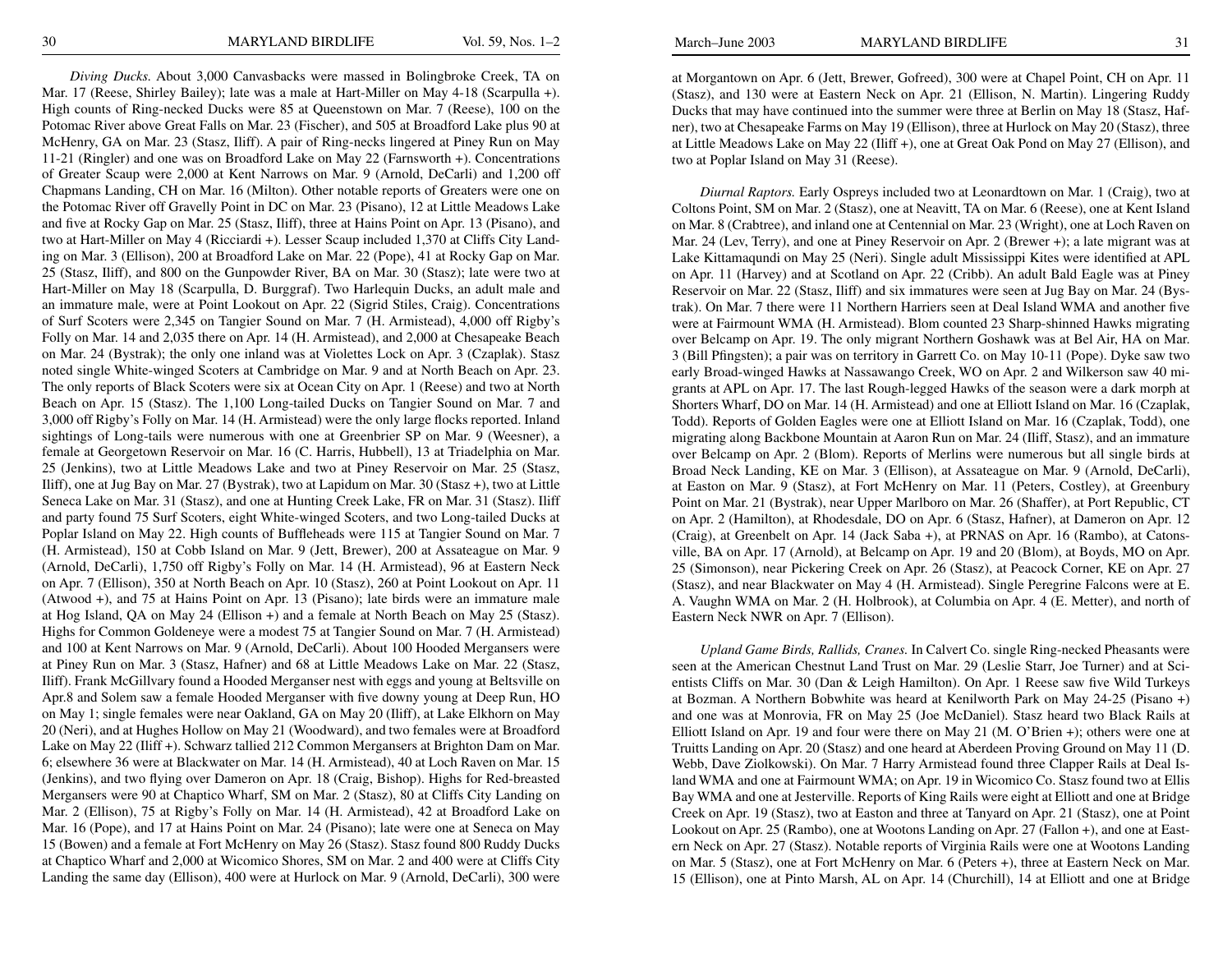## **Migrant Vultures & Diurnal Raptors, Spring 2002 Fort Smallwood Park, Anne Arundel County**

| <b>SPECIES</b>              | <b>FIRST</b> | LAST | <b>TOTAL</b> | <b>BIG DAYS</b>            |
|-----------------------------|--------------|------|--------------|----------------------------|
|                             |              |      |              |                            |
| <b>Black Vulture</b>        | 2/16         | 5/17 | 149          | 18 on 4/15                 |
| <b>Turkey Vulture</b>       | 2/12         | 6/4  | 4,288        | 436 on 3/16, 267 on 3/24   |
| Mississippi Kite            | 4/19         | 5/16 | 3            | 1 on 5/15 also             |
| <b>Bald Eagle</b>           | 2/26         | 5/23 | 61           | $4 \text{ on } 4/8$        |
| Northern Harrier            | 3/15         | 5/10 | 103          | 10 on $4/17$ , 9 on $4/14$ |
| Sharp-shinned Hawk          | 3/1          | 5/19 | 2,908        | 335 on 4/23, 298 on 4/19   |
| Cooper's Hawk               | 2/16         | 5/19 | 480          | 67 on 4/23, 43 on 4/19     |
| Northern Goshawk            | 4/19         |      | 1            |                            |
| Red-shouldered Hawk         | 2/21         | 5/20 | 134          | 46 on 3/15, 10 on 4/13     |
| Broad-winged Hawk           | 4/13         | 5/24 | 950          | 334 on 4/23, 163 on 5/16   |
| Red-tailed Hawk             | 2/12         | 5/23 | 310          | 22 on 3/29, 21 on 4/13     |
| American Kestrel            | 3/10         | 5/11 | 334          | 66 on 4/13, 57 on 3/25     |
| Merlin                      | 3/16         | 5/11 | 55           | 11 on 4/23, 6 on 4/28      |
| Peregrine Falcon            | 5/16         |      | 1            |                            |
| <b>Unidentified Raptors</b> |              |      | 26           |                            |
| TOTAL                       | 2/12         | 6/5  | 10,268       |                            |

*Total 458.7 hours on 91 days. Compiled by Sue Ricciardi. Other observers: Hal Wierenga, Lynn Davidson, Jane & Ralph Geuder, Bob Rineer, Dave Mozurkewich, Dan Eberly, Cal and Bud Orvis, Deb Gingrich, Dave Grove, Greg Smith, John Hoffman, Linda Baker, Steve Sanford, Tom Harten, Wade Stephen, Harry Armistead, Sally Rowe, Mike Keegan.*

Creek on Apr. 19 (Stasz), six at Marsh Creek, CN on Apr. 20 (Stasz), four at Easton on Apr. 21 (Stasz), and three at Finzel and two at Cherry Creek Glades, GA in late May (Iliff). Reports of Soras were one at Fort McHenry on Mar. 11 (Peters, Costley), one at Allview, HO on Apr. 5 (Ralph Stokes), one or two at UMCF on Apr. 14 through June 1 (Ott +), one at Truitts Landing on Apr. 20 (Stasz), one at Easton on Apr. 21 (Stasz), one at Eastern Neck on Apr. 27 (Stasz), four at Mariner Point Park on May 12 (Blom, Monk), and one at Pinto Marsh, AL on May 22 (Iliff +). Common Moorhens of note were six at Elliott on Apr. 19 (Stasz), one at Van Bibber, HA on May 4-7 (Monk +), one at Bethel WMA on May 5 (Stasz, Boyd), one at Harford Glen on May 13 (Seitz, P. Powers), six at Deal Island WMA on May 20 (Stasz), and one at Hughes Hollow on May 25 (C. Harris). High counts of American Coots were 500 at Havre de Grace on Mar. 8 (Blom, Monk, Hagenston), 1,000 at Loch Raven on Mar. 15 (Jenkins), and 95 at Broadford Lake and 270 at McHenry on Mar. 23 (Stasz, Iliff). Two Sandhill Cranes were seen flying south past Fort Smallwood on May 4 (Bob Rineer, Greg Smith).

*Plovers.* Black-bellied Plovers were widely reported this spring: 22 at Assateague on Mar. 9 (Arnold, DeCarli), 50 at Deal Island WMA on Apr. 20 and one there on May 20 (Stasz), one at Chesapeake Farms on Apr. 25 (Ellison), six at Smith Island on Apr. 27 (Reese, Allen), 26 at Hart-Miller on May 4 (Ricciardi +), 19 at Havre de Grace on May 4 (Stasz, Boyd), three at St. Michaels on May 4 (Reese), three at Merkle on May 6 (Mozurkewich, Fallon, Shaffer), two near Hellen Creek, CT on May 7 (Ripley), three at North Beach on May 9

(Stasz), two near Jennings Chapel, HO on May 16 (Sheppard), 287 at Scarboro, WO on May 18 (Stasz, Hafner), 96 near Fairlee on May 18 and 50 at Edesville, KE on May 19 (Ellison), 130 near Vienna, DO on May 22 (M. O'Brien +), 50 at Poplar I on May 24 (Ellison +), three at Allens Fresh on May 27 (Jett, Brewer), and 65 at Handy Point, KE on May 27 (Ellison). Rarely reported in spring an American Golden-Plover in breeding plumage was near Vienna, DO on May 22 (M. O'Brien +) and a Piping Plover was at Hart-Miller on May 25 (Scarpulla +). Early Semipalmated Plovers were one at Tanyard on Apr. 21 (Stasz) and eight at Chesapeake Farms on Apr. 25 (Ellison) followed by six at Mariner Point Park on May 12 (Blom, Monk), 40 at Eastern Neck on May 12 (Ellison), 11 at Liberty Lake, CL on May 18 (Ringler), 12 at Cranesville Swamp, GA on May 19 (Iliff), 14 near Centreville and 89 at Tanyard on May 20 (Stasz), 99 at Hart-Miller on May 25 (Scarpulla +), 34 at Mason Dixon Farm on May 25 (Weesner), six at Allens Fresh on May 27 (Jett, Brewer), one at Havre de Grace on May 29 (D. Webb), and 32 at Poplar Island on May 31 (Reese). Poet found a Killdeer nest with four eggs in Queen Anne's Co. on Mar. 21.

*Oystercatchers, Stilts, Avocets.* American Oystercatchers away from the coast were two at Wenona, SO on Mar. 7 (H. Armistead), 18 at Smith Island on Apr. 27 (Reese, Allen), and two at Poplar Island on May 24-31 (Ellison +). Stasz saw six Black-necked Stilts at Elliott on Apr. 19, one was at Blackwater on Apr. 21 (Willey), one was at Deal Island WMA on May 20 (Stasz), and on May 25 there were 11 at E. A. Vaughn WMA and one at Truitts Landing (P. O'Brien). The only American Avocets for the season were four at Lapidum on Mar. 30 (Hafner, Stasz +) and one at Hart-Miller on May 25 (Scarpulla +).

*Tringine Sandpipers.* Early Greater Yellowlegs appeared in many places including one at Eastern Neck on Mar. 3 (Ellison), seven at Deal Island WMA and 11 at Fairmount WMA on Mar. 7 (H. Armistead), one at UMCF on Mar. 8 (Ott), seven at West Ocean City and 37 at Deal Island WMA on Mar. 10 (Arnold, DeCarli), one at North Beach on Mar. 13 (Stasz), one at Mariner Point Park on Mar. 14 (P. Powers), nine at Blackwater on Mar. 14 (H. Armistead), six at Jug Bay on Mar. 15 (Bystrak), and one near Centreville on Mar. 16 (Stasz). Peak numbers of Greaters were 32 at Elms Beach on Apr. 14 (Craig) and 25 at Jug Bay on May 4 (Shaffer); late birds were seven at Salisbury on May 19 (Stasz), one at Chesapeake Farms on May 24 (Stasz), and one at Truitts Landing on May 25 (P. O'Brien). Early Lesser Yellowlegs were one at Deal Island WMA on Mar. 10 (Arnold, DeCarli), one at Blackwater on Mar. 14 (H. Armistead), three at Mariner Point Park on Mar. 16 (P. Powers), three at Jug Bay on Mar. 17 (Bystrak), and one at Georgetown Reservoir on Mar. 28 (Fischer); peak numbers were 32 at Tanyard on Apr. 6 (Stasz, Hafner), 17 at Salisbury on Apr. 19 (Stasz), 27 at North Beach on Apr. 25 (Stasz), and 25 at Swan Harbor Farm on May 5 (Stasz, Boyd), and late birds were two at Salisbury on May 23 (Reese), one at Hart-Miller on May 25 (Scarpulla +), and one at Waterford Farm, HO on June 1 (Wallace). Early Solitary Sandpipers were one at Upper Marlboro on Mar. 29 and two at Allens Fresh on Apr. 11 (Stasz); highs were 24 at Halethorpe Ponds, AA on Apr. 30 (Arnold), 22 at Alpha Ridge Landfill on May 3 (Cullison), and 29 at Loch Raven on May 4 (Jenkins), and the latest was one at Soldiers Delight on May 26 (Stasz). Notable reports of Willets were 18 at Elliott and 154 at Assateague on Apr. 19 (Stasz), one heard at North Beach on Apr. 22 (Stasz), one of the eastern subspecies at Chesapeake Farms on Apr. 25 (Ellison), and one at Hog Island, QA on May 24 (Ellison +). Early Spotted Sandpipers were one at Fletchers Boathouse on Apr. 3 (Hubbell) and one at Sandy Hook on Apr. 13 (Stasz). Nests of Spotted Sandpipers were one with four eggs at Hart-Miller on May 18 (Scarpulla, D. Burggraf), another with four eggs there on May 25 (Scarpulla +), and one with three eggs at Alpha Ridge Landfill on May 24 (Cullison). Three Spotted Sandpipers at Poplar Island on May 31 (Reese) also may have remained to nest.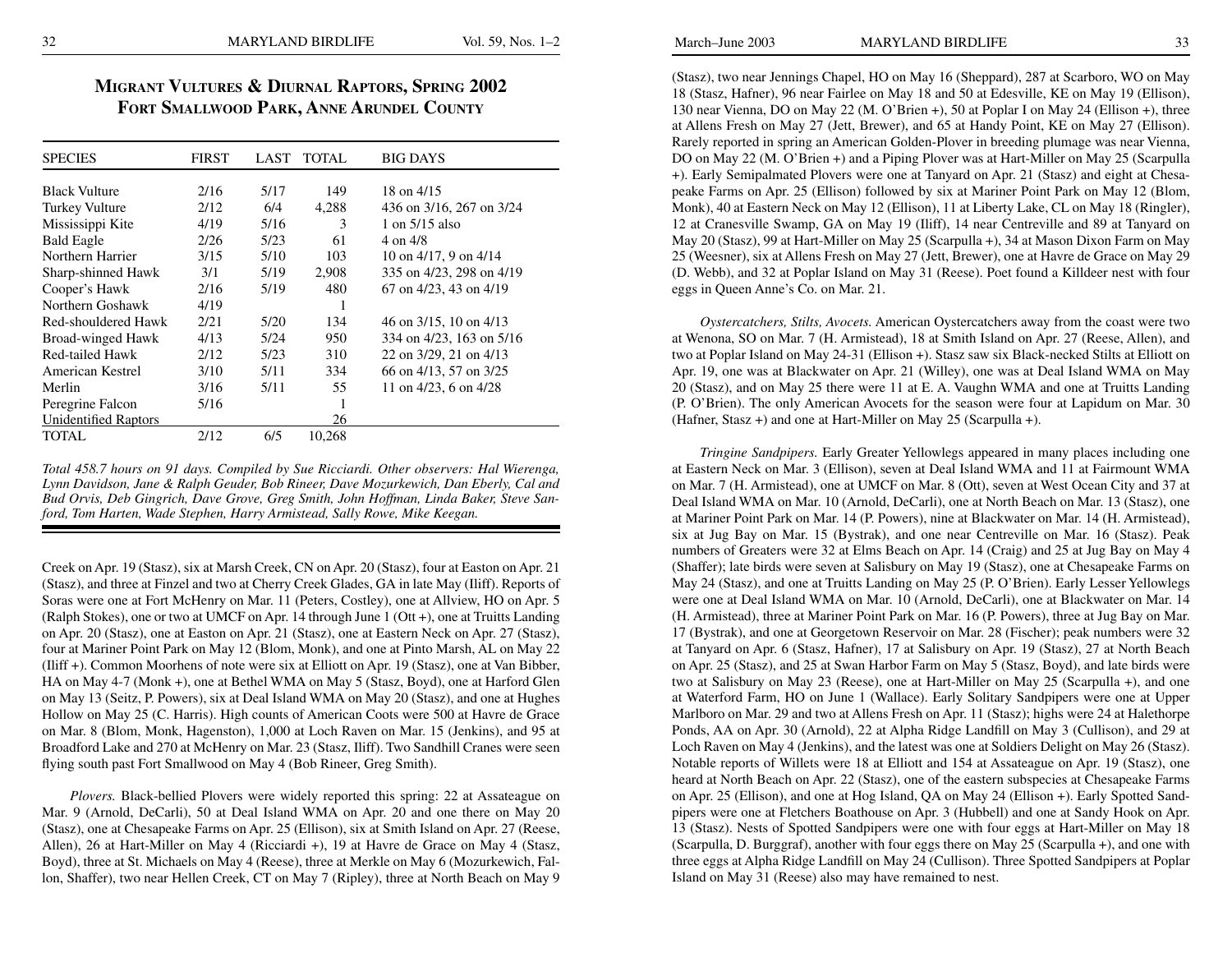*Upland Sandpipers, Whimbrels, Godwits, Turnstones.* Czaplak saw three Upland Sandpipers at Trout Run on May 18 and Stasz found one near Millington on May 24. Reports of Whimbrels were nine at Assateague on Apr. 19 (Stasz) with 77 there on May 18 (Stasz, Hafner), one at Trout Run on May 18 (Czaplak), two at Poplar Island on May 24 (Ellison +), one at North Branch on May 25 (Kiddy, Churchill), and 121 in two flocks flying over Rigby's Folly on May 26 (H. Armistead). The only Marbled Godwits of the season were one at Truitts Landing on Apr. 27 (Leo Weigant) and one at Hart-Miller on May 18 (Scarpulla, D. Burggraf). Interesting reports of Ruddy Turnstones were nine at Tilghman Island on May 11 (Reese), 55 at Assateague on May 18 (Stasz, Hafner), two at Edesville, KE on May 19 (Ellison), two at North Beach on May 20 with one remaining the next day (Stasz), 10 at Poplar Island on May 24 (Ellison +), six at Hart-Miller on May 25 (Scarpulla +), and one at Handy Point, KE on May 27 (Ellison).

*Calidridine Sandpipers.* The only reports of Red Knots were three at Assateague on May 18 (Stasz, Hafner) and three at Hart-Miller on May 25 (Scarpulla +). Notable Sanderlings were 150 at Assateague on Apr. 19 (Stasz), two at Smith Island on Apr. 27 (Reese, Allen), and five at Poplar Island on May 31 (Reese). Reports of Semipalmated Sandpipers included six at Mariner Point Park on May 7-12 (Blom, Monk), 40 at North Beach on May 10-15 (Stasz), 25 at Eastern Neck on May 12 (Ellison), 32 at Tanyard on May 20 (Stasz), hundreds at Poplar Island on May 24 (Ellison +), 946 at Hart-Miller on May 25 (Scarpulla +), four at Allens Fresh on May 27 (Jett, Brewer), and four at UMCF on June 1 (Ott, Holdridge). The first Least Sandpiper of the season was at Federalsburg on Apr. 6 (Stasz, Hafner) followed by 24 at Tanyard on Apr. 21 (Stasz), 23 at Havre de Grace and 24 at Swan Harbor Farm on May 4 (Stasz, Boyd), 48 at Loch Raven on May 4 (Jenkins), 40 at North Beach on May 10 (Stasz), 50 at Liberty Lake, CL on May 18 (Ringler), 50 at Chesapeake Farms on May 22 (Ellison), one at Terrapin on May 24 (Stasz), 22 at Hart-Miller on May 25 (Scarpulla +), one at Mason Dixon Farm on May 26 (Stasz), and five at Poplar Island on May 31 (Reese). A White-rumped Sandpiper was at Mariner Point Park on May 7 (Blom, Monk), two were at Elms Beach on May 9 (Rambo), one was at E. A. Vaughn WMA on May 18 (Stasz, Hafner), two were at Chesapeake Farms on May 21 with one remaining through the 24th (Ellison +), and seven were at Hart-Miller on May 25 (Scarpulla +). Six Pectoral Sandpipers at Blackwater on Mar. 24 (H. Armistead, Albert) were the first of the season, and the latest were two at Swan Harbor Farm on May 5 (Stasz, Boyd) and one at Chesapeake Farms on May 24 (Stasz). The last Purple Sandpiper at Ocean City this spring was in breeding plumage on May 26 (Wilkinson). An early Dunlin was at Tanyard on Apr. 6 (Stasz, Hafner) and a peak of 24 was there on May 20 (Stasz). Locally high numbers of Dunlins were 400 at Deal Island WMA on Apr. 20 (Stasz), six at Mariner Point Park on May 12 (Blom, Monk), 3,300 at Hart-Miller on May 18 (Scarpulla, D. Burggraf), 30 at Liberty Lake, CL on May 18 (Ringler), 400 at Assateague on May 18 (Stasz, Hafner), and hundreds at Poplar Island on May 24 (Ellison +). Late Dunlins were three at Mariner Point Park on May 19 (P. Powers), three at UMCF on May 19 (Ott, Holdridge), and one at Terrapin and three at Horsehead on May 24 (Stasz). The only Stilt Sandpipers of the season were two at Hooper Island on May 4 (H. Armistead).

*Dowitchers, Snipe, Woodcock, Phalaropes.* Significant reports of Short-billed Dowitchers were eight of subspecies griseus at North Beach on Apr. 25 (Stasz), three at Terrapin on May 2 (Mark Schilling), 18 at Elliott on May 4 (H. Armistead), 109 at Hart-Miller on May 18 (Scarpulla, D. Burggraf), four at Rocky Gap on May 18 (Churchill), 17 near Fairlee on May 18 (Ellison), 14 at Salisbury on May 19 (Stasz), and 17 at Poplar Island on May 31 (Reese). Stasz identified the only Long-billed Dowitcher of the season on Apr. 20 at Deal Island WMA. Common Snipe were abundant throughout the state including 23 at Upper Marlboro

on Mar. 13 (Shaffer), 310 at Jug Bay on Mar. 13 (Bystrak), 26 at Blackwater on Mar. 14 (H. Armistead), 92 at Broad Creek on Mar. 17 (Mozurkewich), 21 at Bethel WMA on Mar. 23 (Fisher, Watson-Whitmyre), 22 near Easton on Mar. 24 (Reese, Allen), 10 at Pleasant Valley and 17 near Trout Run on Mar. 28 (Pope), 31 at Tanyard on Apr. 6 (Hafner, Stasz), 23 at Loch Raven on Apr. 6 (Lev), and 35 at Swan Harbor Farm in early April (Hafner). Iliff and Stasz found two snipe winnowing on Mar. 24 at Cherry Creek Glades, GA where they may be breeding. Stasz counted nine American Woodcocks displaying at Wootons Landing on Mar. 5. Reports of Wilson's Phalaropes were one at North Branch on May 19 (Kiddy, Simons, Churchill) and three there on the 25th (Kiddy, Churchill), a male at Chesapeake Farms on May 21 (Perry), and a female at Hart-Miller on May 25 (Scarpulla +). The only Red-necked Phalaropes were a male at Chesapeake Farms on May 22 (Ellison) and a female at Hart-Miller on May 25 (Scarpulla +).

*Dark-headed Gulls.* Early Laughing Gulls were one in breeding plumage at Deal Island WMA on Mar. 7 (H. Armistead), three at Beulah on Mar. 9 (Arnold, DeCarli), one at Cambridge and 36 at Tanyard on Mar. 9 (Stasz), 18 at Salisbury on Mar. 10 (Arnold, DeCarli), three at Dameron on Mar. 12 (Rambo), one in Queen Anne's Co. on Mar. 18 (Poet), and one at Upper Marlboro on Mar. 21 (Shaffer). As numbers rapidly increased there were 800 Laughers near Brookview and 250 at Tanyard on Apr. 6 (Stasz, Hafner) and 594 at Upper Marlboro on May 10 (Shaffer); on the Potomac River eight flew over Hains Point on Apr. 14 (Hubbell) and one was at Violettes Lock on May 9 (Czaplak). Sightings of Little Gulls were an adult at Lapidum on Mar. 23 (Blom, Monk), an adult at Back River on Mar. 30 (Stasz), and an immature at Hart-Miller on May 25 (Scarpulla +). Concentrations of Bonaparte's Gulls were 300 at Havre de Grace on Mar. 8 (Blom, Monk, Hagenston), 200 at Ocean City on Mar. 10 (Arnold, DeCarli), 500 at Back River on Mar. 30 (Stasz), and 150 at Wilde Lake on Apr. 2 (Zeichner). Other Bonaparte's Gulls of note were three at Upper Marlboro on Mar. 21 and at least 40 there on Apr. 3 (Shaffer), one at Kingman Lake on Mar. 23 (Hubbell), three at Little Meadows Lake on Mar. 25 (Stasz, Iliff), 60 at Hog Island Wharf, CN and Tanyard on Apr. 6 (Stasz, Hafner), 40 at Point Lookout on Apr. 11 (Atwood +), 30 at Carderock on Apr. 14 (Fischer), two immatures at Deep Creek Lake on May 19 (Iliff), one at Ocean City on May 22 (Iliff +), and an immature at Hart-Miller on May 25 (Scarpulla +).

*White-headed Gulls.* Ellison found 800 Ring-billed Gulls at Sassafras River NRMA, KE on Mar. 16 and an albino was at Upper Marlboro on Mar. 27 (Shaffer). Reports of California Gulls were an adult at Back River on Mar. 29 (Lev) and a third-year bird at Hart-Miller on May 4 (Ricciardi +). Stasz estimated 200 Herring Gulls at Tanyard on Mar. 9 and one was far west at McHenry on Mar. 24 (Iliff); nesting birds were seen at Poplar Island and Bodkin Island on May 24 (Ellison +). The only Thayer's Gull of the season was a third-summer bird at Hart-Miller on May 18 and the only Iceland Gulls were two first-summer birds there the same day (Scarpulla, D. Burggraf). Lesser Black-backed Gulls were well-represented with two, an adult and a first-winter bird, at Beulah on Mar. 1 (H. Holbrook), an adult at Havre de Grace on Mar. 8 (Blom, Hagenston, Monk), an adult at Salisbury on Mar. 10 (Arnold, DeCarli), a breeding plumage adult at Eastern Neck on Mar. 10 (Ellison), an adult at Anacostia Park on Mar. 11 (Bowen), two adults at Bladensburg on Mar. 18 (Shaffer), an adult at Cumberland on Mar. 18 (Kiddy +) which was a first for Allegany Co., a near-adult at Broad Creek on Mar. 17 (Mozurkewich), a first-winter/summer bird at Upper Marlboro from Mar. 20 through Apr. 15 (Shaffer), one near Easton on the Choptank River on Mar. 24 (Reese, Allen), one at Sandy Point on Mar. 24 (Shaffer), a first-summer bird at North Beach on Mar. 27 (Stasz), five adults at the Deer Run Golf Course near Berlin on Mar. 28 (C. Harris), one at Ocean City on Apr. 1 (Reese), an adult near Brookview and a first-winter bird opposite Kingston Landing, CN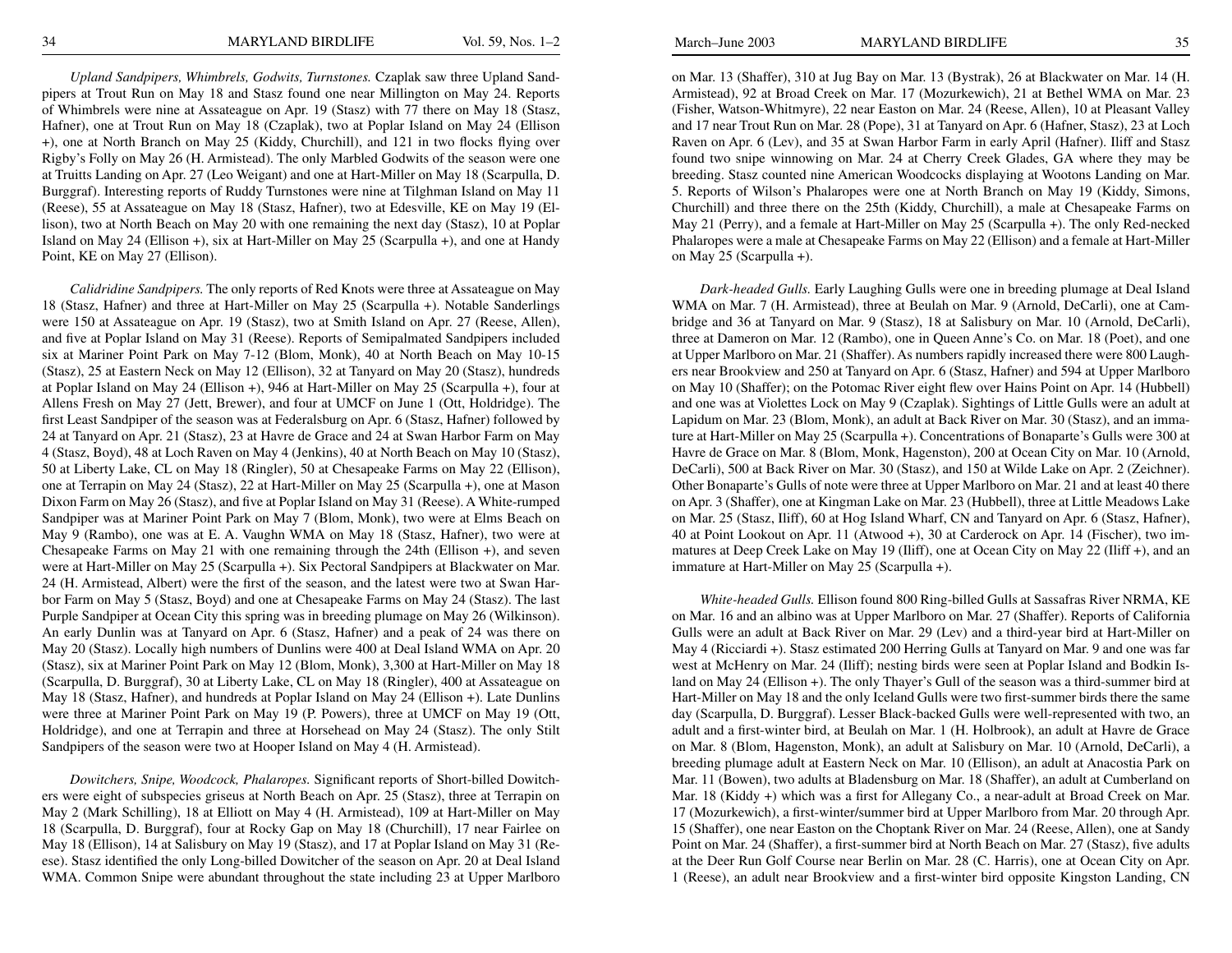on Apr. 6 (Stasz, Hafner), two, an adult and a second-summer bird, at Conowingo Dam on Apr. 12 (Blom, Monk), seven (three first-summer, two second-summer, two third-summer) at Hart-Miller on May 18 (Scarpulla, D. Burggraf), one at Ocean City on May 22 (Iliff +), and nine (including five first-summer, one third-summer, one adult) at Hart-Miller on May 25 (Scarpulla +). Single lingering Glaucous Gulls, all first-winter birds, were at Ocean City on Mar. 2 (H. Holbrook), Anacostia Park on Mar. 24 (Pisano), and on Mar. 27 probably the same bird was at Chesapeake Beach (Bystrak) and North Beach (Stasz). There were 105 Great Black-backed Gulls at Havre de Grace on May 4 (Stasz, Boyd) and nesting birds were seen at Poplar Island and Bodkin Island on May 24 (Ellison +). The Kelp Gull continued to be seen at Sandgates, SM (many observers).

*Terns, Skimmers.* Early Caspian Terns were one at Blackwater on Mar. 23 (Willey), one at Havre de Grace the same day (Blom, Monk), and one flying up the Anacostia River, DC on Mar. 24 (Pisano); others of note were 18 at Triadelphia on Apr. 10 (Arnold), seven at Rocky Gap on Apr. 13 (Kiddy, Churchill), two at Broadford Lake on Apr. 13 (Pope), 12 at Tanyard on Apr. 21 (Stasz), 346 at Havre de Grace on May 4 (Stasz, Boyd), 139 at Hart-Miller on May 25 (Scarpulla +), and one at Morgantown on May 27 (Jett, Brewer). Reports of Royal Terns included two at North Beach on Apr. 1 (Stasz), five at Tyaskin on Apr. 19 (Stasz), 10 at Eastern Neck on May 24 (Stasz), and 40 at Morgantown on May 27 (Jett, Brewer). Reports of Common Terns included one at Assateague on Apr. 19 (Stasz), one at Eastern Neck on Apr. 27 (Stasz), 40 at Fort Smallwood on May 7 and 100 on May 11 (Ricciardi +), 40 at Hains Point on May 18 (Pisano, Hilton, Janni), two at Rocky Gap on May 17 (Czaplak), and two at Fort McHenry on May 26 (Stasz); the 500 at Poplar Island on May 31 (Reese) were probably nesting. Iliff saw six Sterna terns at Deep Creek Lake on May 21 that remained unidentified. In St. Mary's Co. Craig found 11 Forster's Terns at Leonardtown on Mar. 1 and on Mar. 2 Stasz counted 23 at Buttonwood Wharf and eight at Wicomico Shores, SM; elsewhere there were one at Blackwater on Mar. 24 (H. Armistead, Albert), one at Back River on Mar. 30 (Stasz), 15 at Allens Fresh and five at Morgantown on Apr. 6 (Jett, Brewer, Gofreed), seven at Tanyard on Apr. 6 (Stasz, Hafner), two at Hains Point on Apr. 13 (Pisano), two at Rocky Gap on Apr. 13 (Kiddy, Churchill), 12 at Tyaskin on Apr. 19 (Stasz), and one at Allens Fresh on May 27 (Jett, Brewer). One Least Tern was at Tyaskin on Apr. 19 (Stasz), five were at Tanyard on Apr. 21 (Stasz), one was at Lakeside and one at Mariner Point Park on May 4 (Stasz +), and two were at Greenbelt on May 5 (Jack Saba); others were observed nesting at Poplar Island on May 24 (Ellison +). The only Black Terns reported were three at Fort Smallwood on May 11 (Ricciardi, Mozurkewich), five flying upriver at Hains Point on May 18 (Pisano), two at Hart-Miller on May 18 (Scarpulla, D. Burggraf), four at Deep Creek Lake on May 19 with two remaining through the 22nd (Iliff), and one at Poplar Island on May 21-22 (Iliff +) and two there on May 31 (Reese). Two Black Skimmers off Lucy Point, TA on May 27 (H. Armistead) were unusual there.

*Cuckoos, Dove, Owls.* The first Black-billed Cuckoos of the season were one at Liberty Dam, BA on May 4 (Trisha Nyland) and one at Pylesville on May 5 (J. & L. Fry); the latest were one heard at Silver Spring on May 27 (Hilton, Shannon) and one at Fort McHenry on June 7 (Peters). Early Yellow-billed Cuckoos were one at Webster on Apr. 19 (D. Webb), one at Idylwild WMA on Apr. 21 (Stasz), and one at Chesapeake Landing on Apr. 26 (Ellison); a late migrant was at Fort McHenry on June 12 (Peters). A Eurasian Collared-Dove photographed near Port Deposit from mid April through mid June was a first for the state (Bob Willmann). Reports of Barn Owls were few with one heard migrating at night over Belcamp on Mar. 7 (Blom), one in Charles Co. on Mar. 9 (Jett, Brewer), and three at Elliott on Apr. 19 (Stasz). Iliff found 10 Long-eared Owls and six Short-eared Owls at Aaron Run on Mar. 24.

Other Short-ears were one at Fairmount WMA on Mar. 7 (H. Armistead), one at Assateague in early March (H. Holbrook), one at Dans Mountain on May 4 (Susan Sires), and one at Elliott on the late date of May 20 (D. & J. Coskren). One Northern Saw-whet Owl was heard at Cranesville Swamp, GA on May 22 (Iliff +).

*Caprimulgids, Swifts, Hummingbirds.* An early Common Nighthawk was near Brookview on Apr. 20 (Stasz) and high numbers of 60 at North Beach on May 10 (Stasz) and 20 at Seneca on May 12 (Bowen +) were also seen. Two Chuck-will's-widows at Assateague on Apr. 19 (Stasz) were the first of the season and three heard at Elk Neck SF, CE on May 5 (Stasz, Boyd) were also notable. Early Whip-poor-wills were single birds heard at Waldorf on Mar. 29 (Jett), Liberty Watershed, CL on Apr. 14 (Stasz), Seneca Creek SP, MO on Apr. 15 (Powell), and Snydersburg, CL on Apr. 16 (Schwemmer). Early Chimney Swifts were one at Fort Smallwood on Mar. 27 (Ricciardi +), three at Upper Marlboro on Apr. 5 (Stasz), one at Kingman Lake on Apr. 6 and three at Lock #5, MO on Apr. 7 (Hubbell), and one at California on Apr. 8 (T. Bell, Kostenko); 4,716 had returned to the roost at Hampden, BC on Apr. 25 (Carol Schreter +). Early Ruby-throated Hummingbirds were one at Parkton, BA on Mar. 27 (fide Gail Frantz), one at Woodwick, HO on Mar. 30 (fide Wright), and one heard at Columbia on Apr. 3 (H. Holbrook).

*Flycatchers.* Single Olive-sided Flycatchers were reported at the following locations: Ellicott City on Apr. 28 (Ott), Purse SP on May 7 (Stasz), Rigby's Folly on May 10 (H. Armistead, Baughman), MPEA on May 10 (Ott +), Rockburn on May 11 (Ott), Chicamuxen WMA, CH on May 11 (Ghebelian, Bob Lukinic), Ellicott City again on May 11-13 (Ott), Suitland Bog, PG on May 12 (Ripley), Hughes Hollow on May 15 (Bowen +), Rock Creek Park on May 23 and near Poolesville, MO on May 27 (C. Harris), and Indian Town, QA on June 2 (Crabtree). Early Eastern Wood-Pewees were one near Sykesville, HO on May 1 (Sanford), one at Croom on May 2 (Harten), one at Hollywood on May 3 (Rambo), and one at Upper Watts Branch Park on May 3 (P. O'Brien +); a late migrant was at Adam Island, DO on June 1 (H. Armistead). The only Yellow-bellied Flycatchers of the spring were one at MPEA on May 9 (H. Holbrook, Brad Lanning) and one at Broadford Lake on May 22 (Farnsworth +). The first Acadian Flycatchers of the spring were one at Dameron on Apr. 29 (Craig) and three at Battle Creek Cypress Swamp, CT on Apr. 30 (Ripley). Migrant Alder Flycatchers were one calling at MPEA on May 9 (H. Holbrook, Brad Lanning), one at Bowie on May 15 (Shaffer), one singing at Kenilworth Aquatic Gardens on May 19-24 (Hubbell +), one heard singing at PVSP Orange Grove area on May 20 (Arnold), and one silent bird at Fort McHenry on May 26 (Stasz +). Early Willow Flycatchers were one at MPEA on May 8 (H. Holbrook), one near Sideling Hill, WA on May 11 and one at Rocky Gap on May 12 (Stasz, Boyd); one singing at Allens Fresh on May 27 (Jett, Brewer) was at an interesting location. Early Least Flycatchers were one at Upper Watts Branch Park on Apr. 30 and two there on May 3 (P. O'Brien) and one heard near Sykesville, HO on May 1 (Sanford); late were two at Seneca on May 15 (Bowen +), one at Harford Glen on May 15 (P. Powers, Seitz), and one at Lake Elkhorn on May 18 (Wilkinson). Early Eastern Phoebes were one at Rockville on Mar. 2 (P. O'Brien), and one at Street, HA on Mar. 8 (Bowers). Early Great Crested Flycatchers were one heard at Broadford Lake on Apr. 14 (Pope), one at Claiborne on Apr. 18 (Reese), one at Fletchers Boathouse on Apr. 19 (Hubbell), one at Salisbury on Apr. 19 (Lawler), one at Whites Ferry on Apr. 20 (C. Harris), and one at Fleming Mill Pond, SO on Apr. 20 (Stasz). A Western Kingbird arrived at Fort McHenry on May 9 and assisted at an Eastern Kingbird nest (Peters +). Early Eastern Kingbirds were one at Fletchers Boathouse on Apr. 17 (Hubbell), one at Tunis Mills on Apr. 17 (Roslund), two at Point Lookout on Apr. 18 (Craig), and one at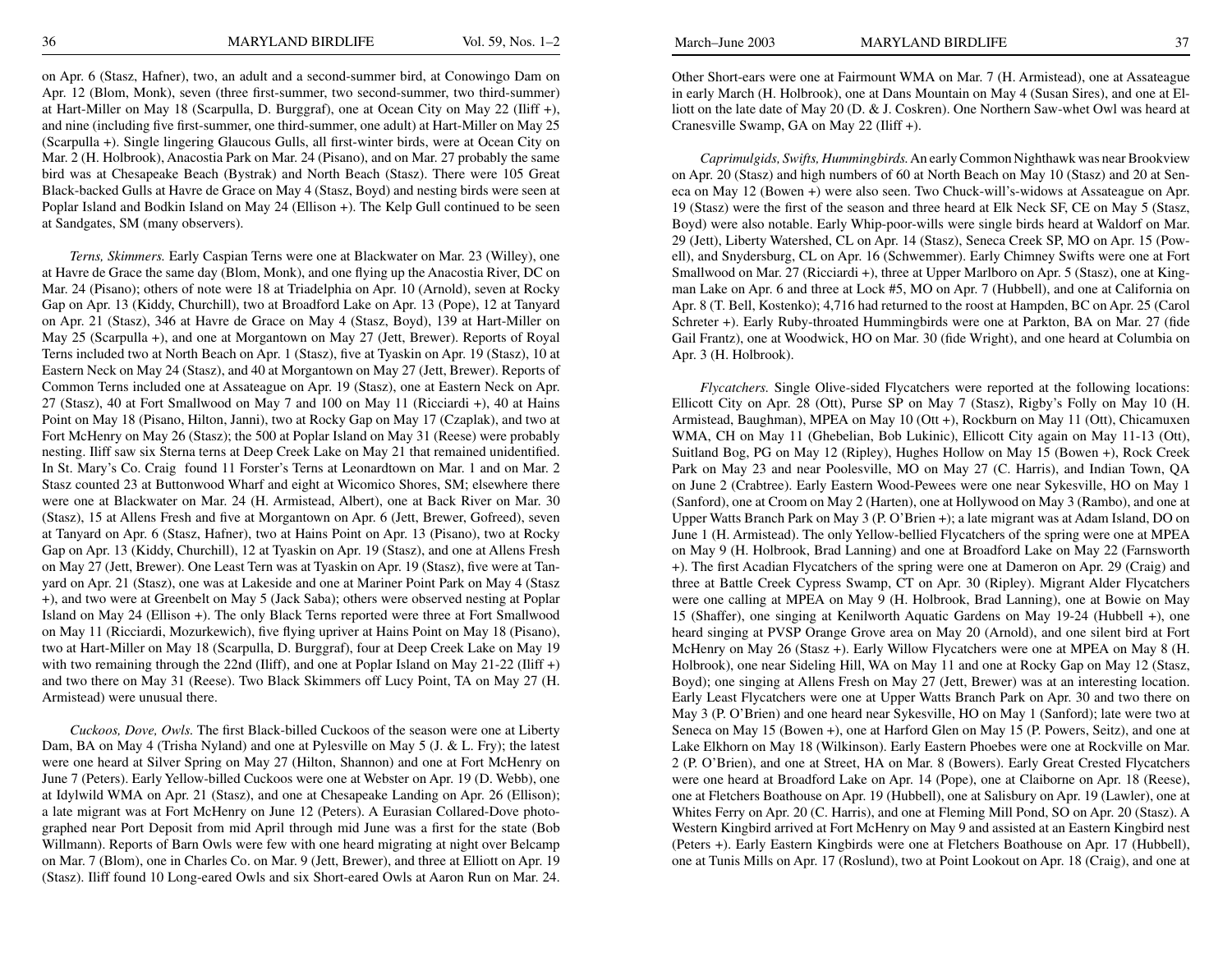Peters Creek, WI on Apr. 19 (Stasz); flocks of 50 near Westwood, PG on Apr. 21 (Fallon) and 20 at Rock Creek Park on May 10 (Sam Freiberg) were also reported.

*Shrike, Vireos.* A Northern Shrike was at Finzel on Mar. 25 (Iliff, Stasz). Early Whiteeyed Vireos were one on the C&O Canal, MO Apr. 7 (Andy Rabin +), one heard at McKeldin on Apr. 10 (Sanford), one heard at Point Lookout on Apr. 10 (Dean Newman), one at Piscataway Park, PG on Apr. 11 (Droege), one at Dameron on Apr. 11 (Craig), one at Chesapeake Landing on Apr. 11 (Ellison), one at Upper Marlboro on Apr. 11, and nest-building there on Apr. 16 (Shaffer), and one at Marriottsville on Apr. 13 (D. & J. Coskren). Early Yellowthroated Vireos were one at Jefferson Patterson Park on Apr. 17 (T. Bell), one at Rock Creek Park on Apr. 18 (Hubbell), and one at PVSP Orange Grove Area on Apr. 19 (Arnold). The first Blue-headed Vireo of the season was at Fran Uhler NA on Apr. 6 (Fallon); reports of the alticola subspecies were single birds at Upper Watts Branch Park on Apr. 16, Apr. 20, and May 5 (P. O'Brien) and Waldorf on Apr. 20 (Jett). The first Warbling Vireos of the season were two at Fletchers Boathouse on Apr. 16 (Bowen); nest-building was observed at UMCF on Apr. 20 and adults were feeding young on May 13 (Ott +). A Warbling Vireo at Centreville on May 28 (Reese) was at one of the few Eastern Shore breeding locations. Early Red-eyed Vireos were one at Cylburn on Apr. 14 (Sanford), several at Salisbury on Apr. 16 (Vaughn), one at Dameron on Apr. 16 (Craig), one at Jefferson Patterson Park on Apr. 17 (T. Bell), one at Bowie on Apr. 18 (Fallon), and one at Deal Island WMA on Apr. 20 (Stasz) and a late migrant was at St. Michaels on June 2 (Reese).

*Corvids, Lark.* Migrant flights of Blue Jays included 150 at North Beach on Apr. 18 (Stasz), 400 at Fort Smallwood on Apr. 18, about 1,000 there on the 20th, and nearly 2,000 on May 2 (Ricciardi +), 176 at Belcamp on Apr. 19 (Blom), and 16 at Chesapeake Landing on Apr. 20 (Ellison, N. Martin). An estimated 1,600 Fish Crows were in a dawn flight at Deal Island WMA on Mar. 7 (H. Armistead). Fish Crows were seen on nests at St. Michaels on Mar. 16 (Reese) and Dargan Bend, WA on Mar. 31 (Stasz). A Fish Crow was far west near Vale Summit, AL in May (Iliff). Pope saw a pair of Common Ravens copulating near a nest located on a highway sign in northern Garrett Co. on Mar. 28; two young were in the nest on Apr. 20. A juvenile Horned Lark was seen at Croom Airport on May 4 (Shaffer).

*Swallows.* The first Purple Martins of the year were one at Dameron on Mar. 3 (Bishop) and one at Lake Elkhorn on Mar. 16 (Wilkinson). Among the many very early Tree Swallows were 40 in eastern Harford Co. on Mar. 5 (Blom, Monk), a few at North Tract PRR on Mar. 7 (Noyes +), four at Deal Island WMA and 16 at Fairmount WMA on Mar. 7 (H. Armistead), one at Allens Fresh on Mar. 9 (Jett, Brewer), one at Choptank on Mar. 9 (Stasz), one at Hurlock on Mar. 9 (Arnold, DeCarli), two at Kenilworth Aquatic Gardens on Mar. 15 (Pisano), and seven along the Nanticoke River, WI on Mar. 16 (Stasz). The first large numbers of Tree Swallows were a few thousand at Fort Smallwood on Mar. 16 with thousands there on Mar. 30 (Ricciardi +), 60 on the Potomac River at Broad Creek on Mar. 17 (Mozurkewich), 150 at Rocky Gap and 15 at Cumberland on Mar. 25 (Stasz, Iliff), several hundred at Belcamp on Apr. 2 (Blom), and 400 at Breeze Point Farm WWTP on Apr. 6 (Jett, Brewer, Gofreed). Fallon found a Tree Swallow nest with five eggs in southern Prince George's Co. on Apr. 21. Early Northern Rough-winged Swallows were two at Upper Marlboro on Mar. 13 (Stasz), one at Fort Smallwood on Mar. 16 (Davidson), one at Centennial on Mar. 17 (Schwarz +), one at Washington Channel, DC on Mar. 23 (Hubbell), three at Great Falls on Mar. 23 (Fischer), and two at Cumberland on Mar. 25 (Stasz, Iliff). The first Bank Swallows were seen on Apr. 21 when one was at Tanyard (Stasz) and four at Chesapeake Farms (Ellison, N. Martin). The

peak count of Bank Swallows was 10 at Havre de Grace and 75 at Swan Harbor Farm on May 4 (Stasz, Boyd) and a late migrant was at Upper Marlboro on May 20 (Shaffer). Four Cliff Swallows at Upper Marlboro on Mar. 26 (Stasz) were exceptionally early; others of note were one at Centennial on Apr. 6 (H. & R. Holbrook), at least six at Brighton Dam on Apr. 14 (Sussman +), one at PRNAS on Apr. 30 (Rambo), one at Chesapeake Farms on May 18-19 (Ellison), and one at Upper Marlboro on May 20 (Shaffer). Early Barn Swallows were two at Fort Smallwood on Mar. 16 (Davidson), several at Washington Channel, DC on Mar. 23 (Hubbell), and one at Upper Marlboro on Mar. 27 (Shaffer).

*Chickadees, Nuthatches, Wrens, Kinglets, Gnatcatchers.* Shaffer observed courtship feeding of Carolina Chickadees at Upper Marlboro on Mar. 19 and fledglings were being fed there on May 17. Stasz and Boyd identified two hybrids of Carolina Chickadee X Blackcapped Chickadee in western Washington Co. on May 11. Late Red-breasted Nuthatches were one at Ocean City on May 11 (Lev), two at Sideling Hill, WA on May 11 and two at Green Ridge, AL on May 12 (Stasz, Boyd), one at Greenbelt on May 12 (Mozurkewich), one at Upper Watts Branch Park on May 12 (P. O'Brien), and one at Pleasant Valley, GA on May 20-22 (Iliff +) and two near Swallow Falls in late May (Iliff) where breeding is possible. On Mar. 7 a Brown-headed Nuthatch was excavating a nest at Dameron (Craig). A Carolina Wren in Baltimore Co. started egg-laying on Mar. 4 and the nest had four eggs on the 10th (fide Ott) and a nest in Dunkirk held eggs on Mar. 8 (Ripley). Early House Wrens were one heard singing near Greenbury Point on Mar. 21 (Bystrak), one at Fair Hill, CE on Apr. 7 (Fisher), one at Harford Glen on Apr. 7 (Larkin), and one at Terrapin on Apr. 7 (Reese, B. & K. Harris). Late Winter Wrens were one at Idylwild WMA on Apr. 21 (Stasz), three at Upper Watts Branch Park on May 4 (M. O'Brien), two at Little Bennett on May 4 (Simonson), and two at Roosevelt Island on May 4 (Paul Walsh). The only Sedge Wrens reported were one at Eastern Neck on May 19 (Ellison, N. Martin) and three in Garrett Co.: one singing at Lake Ford on May 20-22 (Iliff +), one singing near Gortner on May 21 (Iliff), and one at Cherry Creek Glades on May 22 (Iliff +). Wintering Marsh Wrens included two at Irish Grove on Mar. 6 (Shaffer), one at Deal Island WMA on Mar. 7 (H. Armistead), one in the marshes on the Nanticoke River, WI on Mar. 16 (Stasz), and one singing at Broad Creek on Mar. 17 (Mozurkewich); one heard at Kenilworth Marsh on May 23-24 (Paul +) was rare in DC. Two Golden-crowned Kinglets at Dameron on Apr. 28 (Craig) were very late and a very late Ruby-crowned Kinglet was at Annapolis on May 21 (Stasz). Early Blue-gray Gnatcatchers were one at Phoenix, BA on Mar. 30 (Landers), one at Patuxent River Park, PG on Mar. 30 (Sanford, P. Webb), and one at Elkton on Apr. 1 (Fisher).

*Thrushes.* An Eastern Bluebird nest at Pickering Creek contained two eggs on Apr. 2 (Roslund). An early Veery was at Worthington, HO on Apr. 26 (E. & J. Metter); late birds were one at Salisbury on May 23 and two at St. Michaels on May 25 (Reese). Gray-cheeked Thrushes began with two at Upper Watts Branch Park on May 1 (P. O'Brien) and one at Fallston, HA on May 8 (Cupp) and ended with one at Webster on May 25 (D. Webb), one at Rockville on May 26 (P. O'Brien), and two near Whites Ferry on May 27 (C. Harris). An early Swainson's Thrush was at Wilde Lake on May 1 (Zeichner), at least 25 were at MPEA on May 10 (Ott +), and a late one was near Whites Ferry on May 27 (C. Harris). Apr. 17 was the early date for Wood Thrushes: two at PVSP Hilton Area, BA (Arnold), one at Rock Creek Park (Eric Raun), and one at California (T. Bell, Kostenko). Craig counted 122 American Robins at Dameron on Mar. 3, about 150 were at Cambridge on Mar. 17 (Reese, Shirley Bailey), and hundreds were at Pleasant Valley on Mar. 28 (Pope); one was nest-building at North Beach on Mar. 27 (Stasz).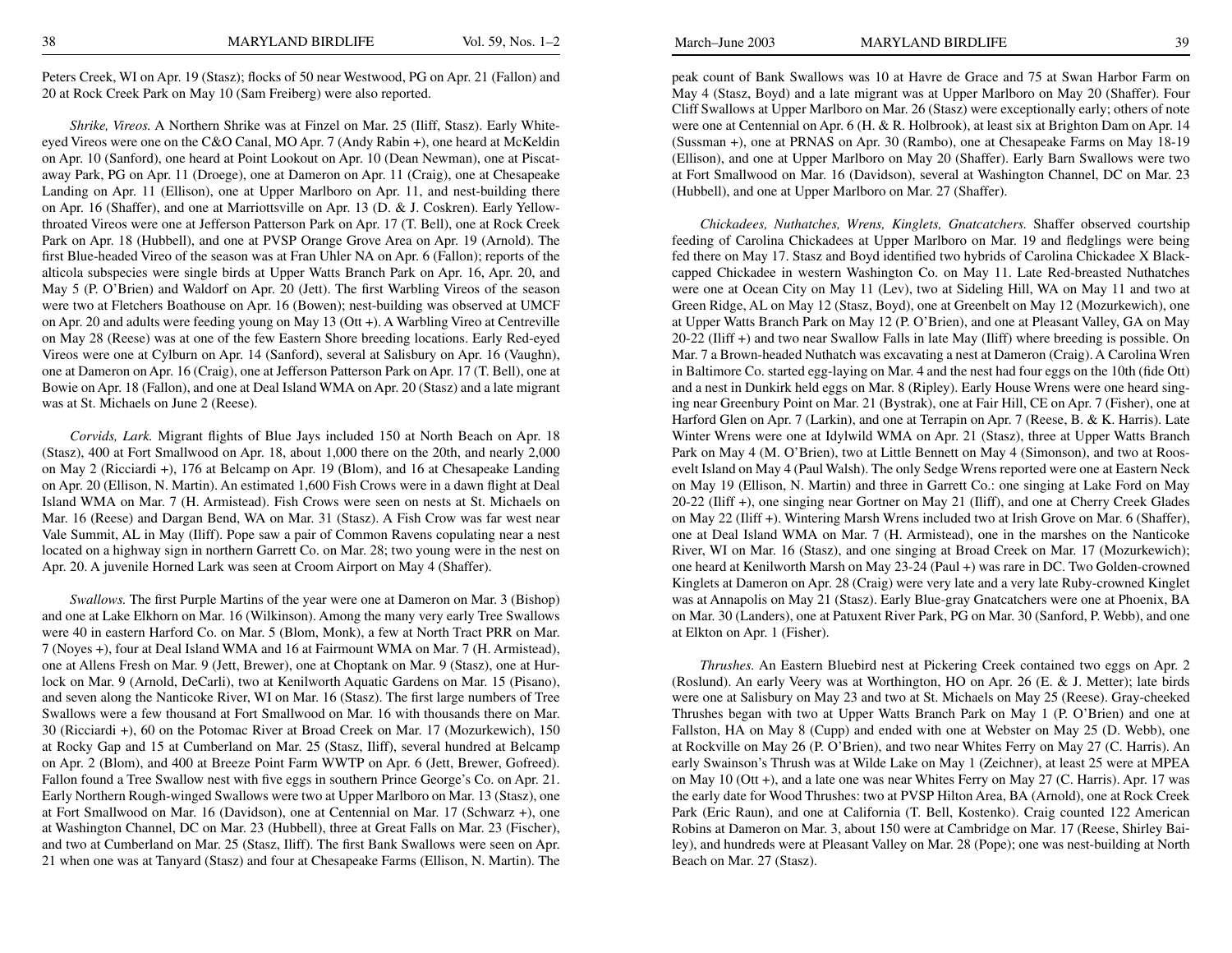*Mimids, Pipits, Waxwings.* Wintering Gray Catbirds blended into spring migration and it is difficult to separate them. This spring single birds were reported at the following locations: Indian Creek WMA on Mar. 1 and Wootons Landing on Mar. 5 (Stasz), Kenilworth Aquatic Gardens from Mar. 16 through Apr. 11 (Hubbell +), Centennial on Mar. 24 (Kevin Heffernan +), Easton on Mar. 24 (Reese, Allen), heard at Broadford Lake on Mar. 24 (Pope), Wilde Lake on Apr. 2 (Carol Newman), southern Howard Co. on Apr. 5 (H. Holbrook), Allens Fresh on Apr. 11 (Stasz), and UMBC on Apr. 17 (Arnold, Charlie Kucera). Wintering Brown Thrashers were one at Indian Creek WMA on Mar. 1 and one near Broomes Island, CT on Mar. 2 (Stasz), one near Mitchellville, PG on Mar. 3 and one at Upper Marlboro on Mar. 12 (Shaffer). Flocks of American Pipits included 85 at UMCF on Mar. 24 (Ott, Solem) and 50 at Centreville on Mar. 28 (Reese). Flocks of Cedar Waxwings included 150 at Font Hill, HO on Apr. 11 (Austin) and 150 at St. Michaels on Apr. 13 and 25 (Reese).

*Vermivora Warblers, Parulas.* Early Blue-winged Warblers were two at Bowie on Apr. 18 (Fallon), one at David Force WMA, HO on Apr. 19 (Cullison), one at Chevy Chase, DC on Apr. 20 (Robert Weiner), one at Halethorpe Ponds, AA on Apr. 22 (Arnold), one at Tilghman Neck, QA on Apr. 27 (Poet), and one at Dameron on Apr. 28 (Craig). The only reports of migrant Golden-winged Warblers were single birds at Lake Roland on Apr. 30 (Terry +), MPEA on Apr. 30 (Tom Feild), Upper Watts Branch Park on May 5 (P. O'Brien +), Rileys Lock on May 9 (Dacol), and Greenbrier SP on May 9 (Weesner). The hybrid Brewster's Warbler was seen at Little Bennett on May 11 (Gemma Radko +). A very early Tennessee Warbler was at Eastern Neck on Apr. 27 (Stasz) and late birds were one near Nanjemoy on May 27 (Jett, Brewer) and one at Upper Marlboro on May 30 (Shaffer). The Orange-crowned Warblers this spring were one at Rock Creek Park on May 3-5 (Dobbins +), one singing at Upper Watts Branch Park on May 5 (P. O'Brien +), and one at Seneca on May 16 (Stock). The first Nashville Warblers of the season were one on Apr. 19 at Upper Watts Branch Park (P. O'Brien) and one at Kenilworth Aquatic Gardens on Apr. 20 (Milton +); a late migrant was at Broadford Lake on May 22 (Iliff +). Early Northern Parulas were one at Fletchers Boathouse on Apr. 3 (Hubbell), one at Mount Pleasant on Apr. 7 (Robin Todd +), one at Marriottsville on Apr. 8 (Cullison), one at Bowie on Apr. 9 (Fallon), one heard at McKeldin on Apr. 10 (Sanford), one at Dameron on Apr. 11 (Craig), and one near Millers Sawmill, WA on Apr. 13 (Stasz).

*Dendroica Warblers.* Early Yellow Warblers were one at Upper Marlboro on Apr. 17 (Stasz), one at Centennial on Apr. 18 (Austin), one at Rewastico Pond, WI on Apr. 19 and three at Deal Island WMA on Apr. 20 (Stasz), one at Belcamp on Apr. 20 (Blom), and one near Hughes Hollow on Apr. 20 (C. Harris). The first Chestnut-sided Warbler of the season was at Hallmark on Apr. 28 (Ebert) and the last was at North Point SP on May 25 (Stasz, Boyd, Iliff). The first Magnolia Warbler of the season was at Wilde Lake on May 1 (Zeichner) and the last were two at St. Michaels on May 25 (Reese). Early Black-throated Blue Warblers were numerous with single birds at Lexington Park, SM on Apr. 21 (Craig, Bishop), at Rock Creek Park on Apr. 23 (Hubbell), at MPEA on Apr. 27 (Arnold), at Quiet Waters Park, AA on Apr. 27 (Dave Kidwell), at Tilghman Neck, QA on Apr. 27 (Poet), and at Harford Glen on Apr. 27 (Larkin); late were a female near Westminster on May 18 (Ringler), one at Hammond Branch, HO on May 22 (Solem), two at Upper Watts Branch Park on May 24 (P. O'Brien), and one at North Point SP on May 25 (Stasz, Boyd, Iliff). Late Yellow-rumped Warblers were one at Bridge Creek on May 19 (Stasz), 1 at Towson, BA on May 21 (Georgia McDonald), three at Upper Watts Branch Park on May 22 (P. O'Brien), 10 at Broadford Lake on May 22 (Iliff +), and one at Meadowbrook on May 26 (Solem). The first Black-throated Green Warblers this year were one at Bowie on Apr. 18 (Fallon) and one at Roosevelt Island on Apr. 20 (Walsh) with the latest one at Upper Watts Branch Park on May 24 (P. O'Brien). Early

Blackburnian Warblers were one at Constitution Park in Cumberland on Apr. 23 (Brewer) and one at Triadelphia, MO on Apr. 28 (Sussman +) and the latest were one at Kenilworth Aquatic Gardens on May 24 (Pisano) and one at Upper Watts Branch Park the same day (P. O'Brien). A Blackburnian at Catoctin Mountain Park, FR on May 26 (Stasz) may have been a rare local breeder. Early Yellow-throated Warblers appeared on Mar. 25 with one at Dunkirk (Ripley) and two at Jefferson Patterson Park (T. Bell) followed on Mar. 30 by one near Fletchers Boathouse (Hubbell) and two at Patuxent River Park, PG (Sanford, P. Webb); nest-building was observed at Kings Creek, TA on Apr. 21 (Reese +). An early Pine Warbler was singing at Tilghman Island on Mar. 2 (Reese), one was at Font Hill, HO on Mar. 8 (Austin), three were at Allens Fresh on Mar. 9 (Jett, Brewer), and nest-building was observed at Eastern Neck on Apr. 7 (Ellison). Early Prairie Warblers were one at North Tract PRR on Apr. 13 (Schreitz), one at Elms Beach on Apr. 14 (Craig), three at PRNAS on Apr. 16 (Rambo), one at Poplar Hill, PG on Apr. 16 and one near Tuckahoe SP, QA on Apr. 21 (Stasz). Early Palm Warblers were two at Easton on Mar. 24 (Reese, Allen), four westerns at Scotland on Mar. 24 (Craig), one at Meadowbrook on Mar. 30 (Ott), one at Northwest Branch Park, MO on Mar. 30 (Wilkerson), and one at Phoenix, BA on Mar. 30 (Landers); highs were seven at Roosevelt Island on Apr. 4 (David Holmes) and at least six of the yellow subspecies at Layhill on Apr. 9 (Mackiernan, Cooper). Late Yellow Palm Warblers were one at Eastern Neck on Apr. 27 (Stasz), one at Dameron on Apr. 29 (Craig), and one at Turkey Point on May 5 (Stasz, Boyd). Western Palm Warblers were one at Hallmark on May 3 (Ebert), one at Upper Watts Branch Park on May 3 (P. O'Brien +), one at Rock Creek Park on May 11 (Hilton +), and one at Triadelphia on May 11 (Sussman). On May 22 the last Bay-breasted Warblers of the season were two at Upper Watts Branch Park (P. O'Brien) and five at Broadford Lake (Iliff +). Mozurkewich found 40 Blackpoll Warblers at Patuxent River Park, PG on May 19. Coastal Plain reports of Cerulean Warblers were a male at North Tract PRR on Apr. 21 (Rod Burley, Perry +), one near Patuxent River Park, AA on Apr. 23 (Stasz), one at Aquasco Farm, PG on May 4 (Shaffer), and a female at Millbrook Pond, Chesapeake Landing on May 11 (N. Martin); a nest-building female was seen at McKeldin on May 5 (Ringler +).

*Other Warblers.* Early Black-and-white Warblers were one at Cylburn on Mar. 31 (Gail Frantz), one at Fletchers Boathouse on Apr. 3 (Hubbell), and one at Sandy Point SP on Apr. 5 (Schreitz); a late migrant was at St. Michaels on May 25 (Reese). A very early male American Redstart was at Nassawango Creek, WO on Apr. 2 (Dyke) and the next was one at American Chestnut Land Trust on Apr. 18 (Hamilton); 12 were at Patuxent River Park, PG on May 19 (Mozurkewich). Early Prothonotary Warblers were one at Adkins Mill Pond, WI on Apr. 10 (Dyke), one at Piscataway NP on Apr. 11 (Droege), and one at Carderock on Apr. 14 (Fischer). Early Worm-eating Warblers were widespread with two on Rock Creek, MO on Apr. 17 (Sam Freiberg), one at Eden Brook, HO on Apr. 17 (Maloney), one at American Chestnut Land Trust on Apr. 19 (Hamilton), one at Nanticoke Boy Scout Reservation, DO and one at Jones Thicket, DO on Apr. 20 (Stasz), two in eastern Somerset Co. and two at Twilley's Bridge, WI on Apr. 20 (Stasz), and six at Idylwild WMA on Apr. 21 (Stasz). A Swainson's Warbler was at Lawes Ditch, WI on Apr. 20 (Stasz). Early Ovenbirds were one at American Chestnut Land Trust on Apr. 3 (Hamilton), one at Churchville, HA on Apr. 7 (Cupp), and one at Rock Creek Park on Apr. 9 (Hubbell). Early Northern Waterthrushes were one at Timbers at Troy, HO on Apr. 16 (Sunell, Wright), one at Ellicott City on Apr. 18 (Ott), and two at Battle Creek Cypress Swamp, CT on Apr. 30 (Ripley); late birds were two at Terrapin on May 24 (Stasz), one at North Point SP on May 25 (Stasz, Boyd, Iliff), one at Mount Washington, BC on May 25 (Lev), and one near Whites Ferry on May 27 (C. Harris). Early Louisiana Waterthrushes were single birds at Nassawango Creek, WO on Mar. 23 (Dyke), Rachel Carson Park on Mar. 29 (Marko), Carderock on Mar. 29 (Schindler), Lilypons on Mar. 29 (Wilkinson),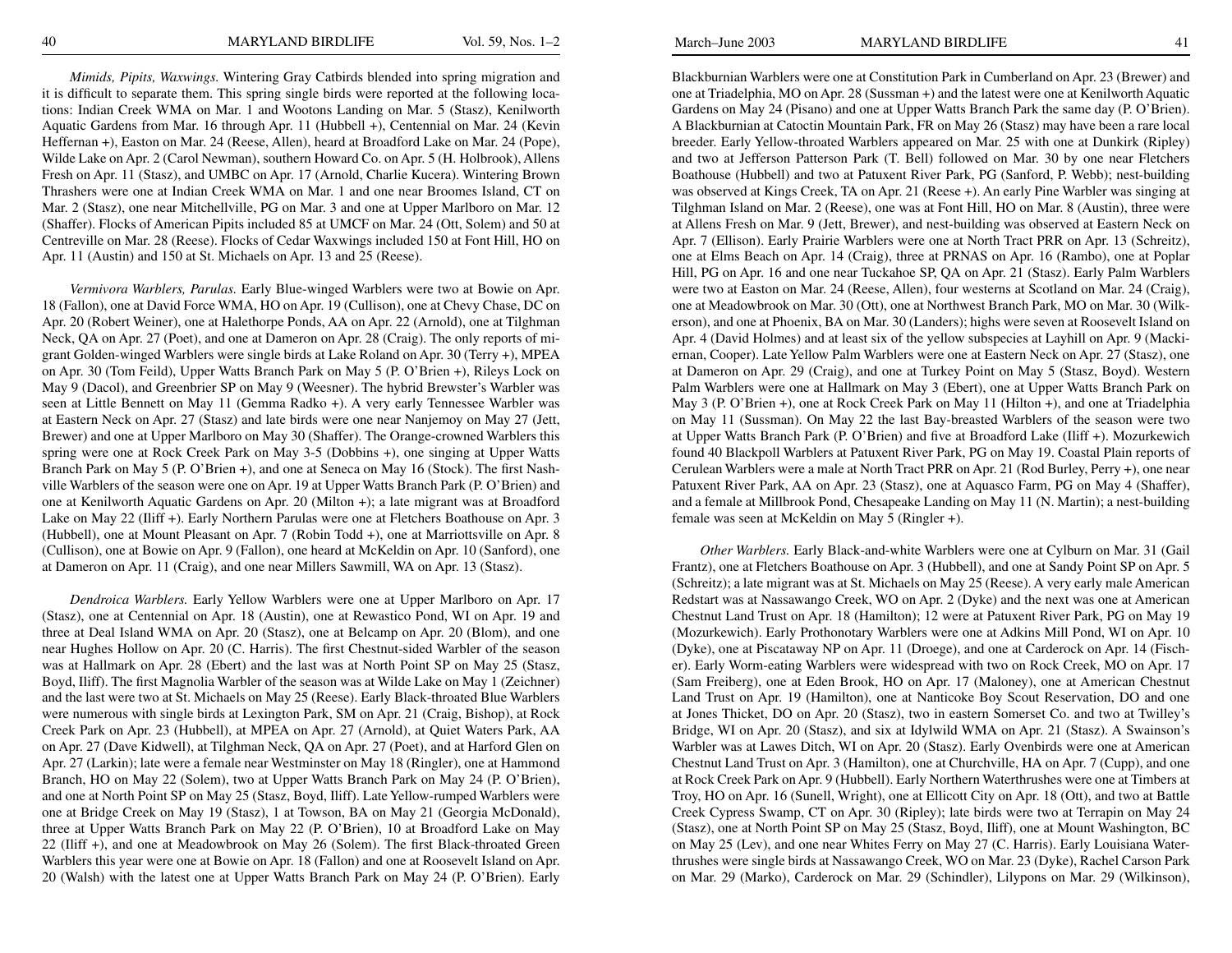and Marriottsville on Mar. 29 (Cullison). Early Kentucky Warblers were one at Fleming Mill Pond, SO on Apr. 20 and one at Millington WMA on Apr. 27 (Stasz). Reports of Mourning Warblers were one at Seneca on May 5-11 (Hubbell +), two there on May 10 (Dacol), one at Fallston, HA on May 8 (Cupp), one at Murray Hill, HO on May 11 (Tveekrem, Robert Solem, D. Coskren), one at Patuxent River SP, HO on May 11 (Sheppard), two males at Rock Creek Park on May 12 (Fischer) and one there on May 17 (Hubbell), and one at Upper Watts Branch Park on May 20-22 (P. O'Brien). Early Common Yellowthroats were one singing at Bestpitch, DO on Apr. 3 (T. Bell, Kostenko), two at Tuckahoe SP, QA on Apr. 6 (Stasz), and one at Dameron on Apr. 12 (Craig). Early Hooded Warblers were one near Liverpool Point, CH on Apr. 13 (Jett, Brewer), two at American Chestnut Land Trust on Apr. 17 (Hamilton), and one at Bowie on Apr. 18 (Fallon). The first Canada Warbler of the season was at Broad Creek Scout Reservation, HA on May 4 (Stasz, Boyd) and the latest were on May 27, one at Roosevelt Island (Hilton, Shannon) and two near Nanjemoy (Jett, Brewer). The first Yellowbreasted Chats of the season were several at Tunis Mills on Apr. 25 (Roslund).

*Tanagers.* Early Summer Tanagers were one at North Tract PRR on Apr. 20 (Pierce), one at Dameron on Apr. 21 (Craig, Bishop), one at Lochearn, BA on Apr. 21 (P. Webb), one in southern Prince George's Co. on Apr. 21 (Fallon), and one at Kenilworth Aquatic Gardens on May 5 (Craig Tumer). Early Scarlet Tanagers were one at American Chestnut Land Trust on Apr. 20 (Hamilton), one at UMCF on Apr. 20 (Ott +), and one at Idylwild WMA on Apr. 21 (Stasz); an orange-red male was at Upper Watts Branch Park on May 12-15 (P. O'Brien).

*Sparrows, Juncos.* Shaffer reported the last American Tree Sparrows from the winter on Mar. 3, two birds in Prince George's Co. The two Chipping Sparrows at Chaptico Wharf, SM on Mar. 2 (Stasz) were probably wintering locally but spring migration was probably represented by one at Ridge on Mar. 16 (Craig), one banded at Nanjemoy on Mar. 19 (Callahan), and one at Centennial on Mar. 24 (Peruzzi); peak migration was noted on Mar. 31 with 200 at Scotland and 100 at Ridge (Craig). Early Vesper Sparrows were two in eastern Garrett Co. on Mar. 24 (Stasz), one in Howard Co. on Mar. 31 (Ott, Holdridge), and one at Galestown, DO on Apr. 6 (Stasz, Hafner). Wintering Savannah Sparrows included 30 at Dameron on Mar. 6 (Craig), and on Mar. 9 there were 12 at Breeze Point Farm WWTP (Jett, Brewer) and eight at Easton (Stasz); peak migration counts were 18 at Elliott on Apr. 19 (Stasz) and 14 at Swan Harbor Farm on May 4 (Stasz, Boyd), and two late migrants were at Foxhall Farms, BA on May 15 (Arnold). Early Grasshopper Sparrows were four at Western Regional Park on Apr. 18 (Solem, Tufts) and five near Whites Ferry on Apr. 20 (C. Harris). Three Henslow's Sparrows were near Vale Summit, AL in May (Iliff). Single Saltmarsh Sharp-tailed Sparrows were reported at Flag Ponds on May 7 (Ripley) and North Beach on May 10 (Stasz). Seaside Sparrows numbered 60 at Elliott and three at Ellis Bay WMA, WI on Apr. 19 (Stasz), six at Horsehead on May 2 (Reese, Allen) and seven there on May 24 (Stasz), two at Flag Ponds on May 7 (Ripley), one at North Beach on May 10 (Stasz), and one at Fort McHenry on May 21 (Peters). Among the few Fox Sparrows reported were six at Wootons Landing on Mar. 5 (Stasz). The high for Song Sparrows was 200 at Dameron on Mar. 6 (Craig); Stasz saw a Song Sparrow nest-building at North Beach on Apr. 18. A Lincoln's Sparrow at UMCF on Apr. 1 (Ott, Solem) probably wintered locally. The first migrant Lincoln's Sparrow was on the Patapsco River, AA on Apr. 30 (Arnold) and the last was at Broadford Lake on May 22 (Iliff +). A late Swamp Sparrow was at Alpha Ridge on May 19 (Cullison). A peak of 200 White-throated Sparrows was at Claiborne on Apr. 18 (Reese) and the latest were two at Upper Watts Branch Park on May 20 (P. O'Brien). Seven late White-crowned Sparrows were at Backbone Mountain, GA on May 21 (Iliff) and two were at Rocky Gap on May 22 (Iliff +).

The last Dark-eyed Juncos reported were one at Glen Artney, BA on May 1 (J. Martin) and one at Parsonsburg on May 8 (Pitney).

*Cardinaline Finches.* Very early Rose-breasted Grosbeaks were a male at Ellicott City on Apr. 8 (fide Ott) and a female along Rock Creek, MO (Sam Freiberg); late birds were one at Twilley's Bridge, WI on May 14 (Lawler), one at Upper Watts Branch Park on May 17 (P. O'Brien), and one at Kindler, HO on May 20 (Solem). Early Blue Grosbeaks were a male at Dameron on Apr. 20 (Craig), one at Kenilworth Park on Apr. 21 (Hubbell), and one at Lakeside on Apr. 21 (Larkin). Early Indigo Buntings were one at Cabin John, MO on Apr. 19 (C. Harris), a male at Dameron on Apr. 20 (Craig), and one at North Tract PRR on Apr. 21 (Chris Barnard). A female Painted Bunting visited a feeder at Havre de Grace on Mar. 1 through Apr. 8 (fide Norman Friedman). Few Dickcissels appeared this spring with three at PRNAS on Apr. 29 (Rambo), a female at UMCF on May 13 (Ott, Holdridge), a singing male near Sparks, BA on May 13 (Sanford +), and a male near Adamstown, FR on May 26 (Stasz).

*Icterids.* The first Bobolink of the season was at UMCF on Apr. 26 (Ott), about 200 were near Hunt Valley, BA on May 11 (Sanford, P. Webb), and a late migrant was at Bridge Creek on May 19 (Stasz). About 500 Red-winged Blackbirds were at Wootons Landing on Mar. 5 (Stasz). Flocks of Rusty Blackbirds included 35 at Great Falls on Mar. 23 (Fischer), 47 at Finzel on Mar. 25 (Stasz, Iliff), and 45 at Kenilworth Aquatic Gardens on Mar. 29 (Pisano); late birds were one at Halethorpe Ponds, AA on May 10 (Arnold) and five at Rock Run, HA the same day (Cheicante). Early Orchard Orioles were one at Fletchers Boathouse on Apr. 17 (Hubbell), one at Point Lookout on Apr. 18 (Craig), and one at Rewastico Pond, WI on Apr. 19 (Stasz). A female Baltimore Oriole was wintering at Allens Fresh on Mar. 9 (Jett, Brewer) and early migrants were one at Woodwick, HO on Apr. 16 (Wright) and one at Webster on Apr. 19 (D. Webb).

Cardueline Finches, House Sparrow. Six Red Crossbills were seen at Mountain Lake Park on May 12 with four remaining through the 29th (fide Pope). A female White-winged Crossbill was at a feeder in Frostburg, AL on Mar. 31 and again from Apr. 29 through May 1 (Jessica Kerns-McClelland +). Highs for Purple Finches were 20 at a Dunkirk feeder on Mar. 22 (Ripley), 15 at Webster on Apr. 15 (D. Webb), 25 at Hughes Hollow on Apr. 15 (Powell), and at least 25 at Layhill on Apr. 18 (Mackiernan, Cooper). A pair of House Finches was nestbuilding at Dameron on Mar. 25 (Craig). Pitney had the corner on the Pine Siskin market with about 50 at her Parsonsburg feeder from early March to 16 on May 10 and the last one on May 20. Pope saw one siskin at her feeder in Mountain Lake Park on May 22 and birds were seen nesting at McHenry on May 9 (Ellison, J. Coskren). High counts of American Goldfinches were 100 at North Beach on Apr. 18 (Stasz) and 600 at Fort Smallwood on Apr. 18 and 400 on Apr. 20 (Ricciardi +). Sightings of Evening Grosbeaks have become very rare anywhere in the state. This spring one was flying over Table Rock, GA on Apr. 14 (Pope), three were at Sykesville, CL on Apr. 21 (Hoffman), one was at Columbia on Apr. 23 (Tveekrem), and one was at Ellicott City on Apr. 26 (Kevin Heffernan). On Mar. 15 Shaffer observed a nest-building House Sparrow at Merkle.

*Exotics.* A Greylag Goose was at Lake Artemesia from Feb. 21 through Mar. 10 (fide Davis). Sightings of Chukars were one at Churchville, HA on Mar. 14 (fide Bill McIntosh), one at Pickering Creek in late March or early April (Roslund), and one near Hughes Hollow on Apr. 2 (Dacol). A Monk Parakeet set up shop in Maryland City, AA on Mar. 30, was seen by many observers through the end of the season, and was observed nest-building on a utility pole on Apr. 9 (Shaffer) and later until it reached large proportions.

*6272 Pinyon Pine Court, Eldersburg, MD 21784*